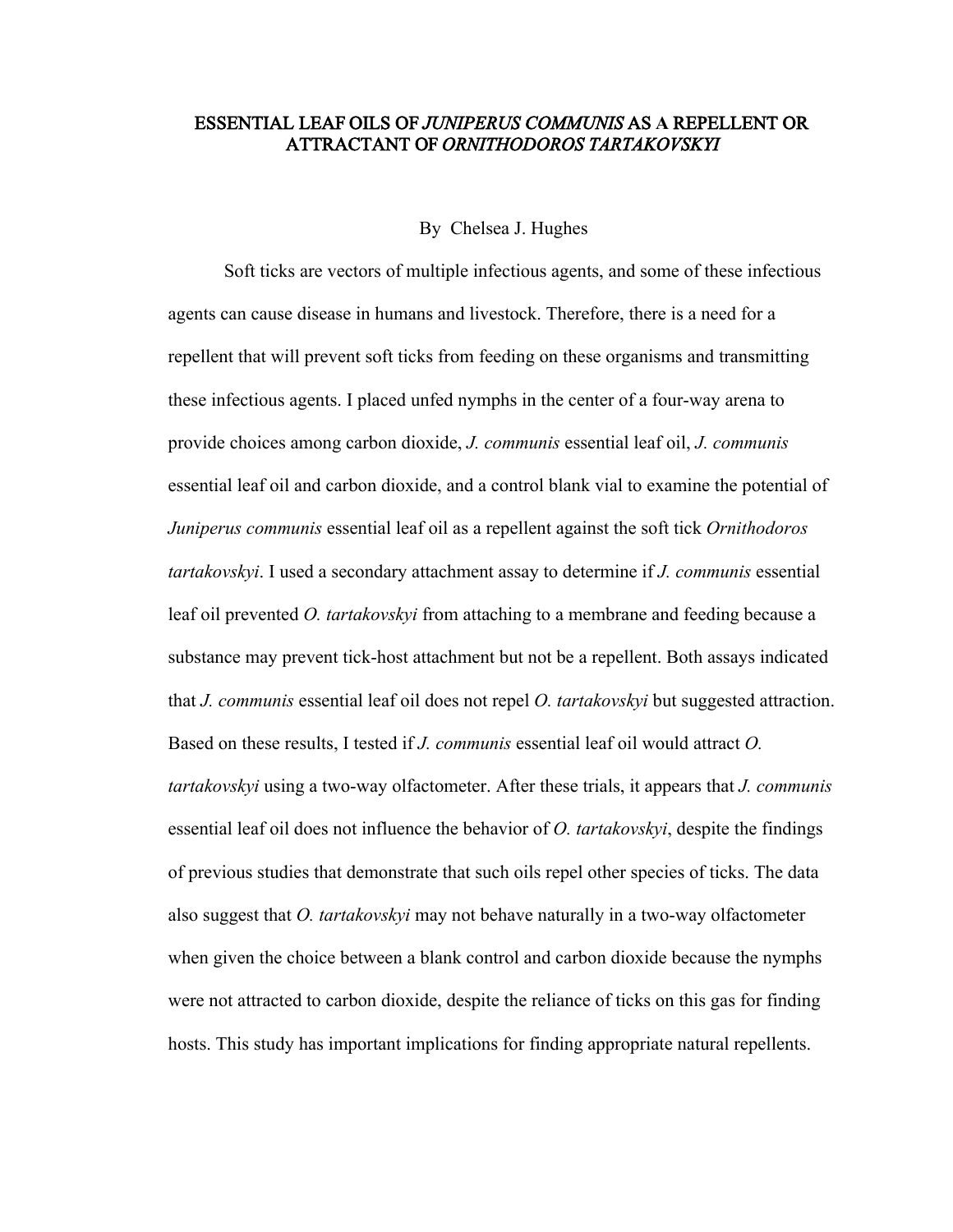# ESSENTIAL LEAF OILS OF JUNIPERUS COMMUNIS AS A REPELLENT OR ATTRACTANT OF ORNITHODOROS TARTAKOVSKYI

by

Chelsea J. Hughes

A Thesis Submitted In Partial Fulfillment of the Requirements For the Degree of

**Master of Science** 

Biology

at

The University of Wisconsin Oshkosh Oshkosh WI 54901-8621

**May 2018** 

COMMITTEE APPROVAL

ZOLP Date Approved

Member

Member

Advisor

Date Approved  $201$ 

Date Approved

PROVOST AND **VICE CHANCELLOR** 

 $2d18$ 

Date Approved

**FORMAT APPROVAL** 

Date Approved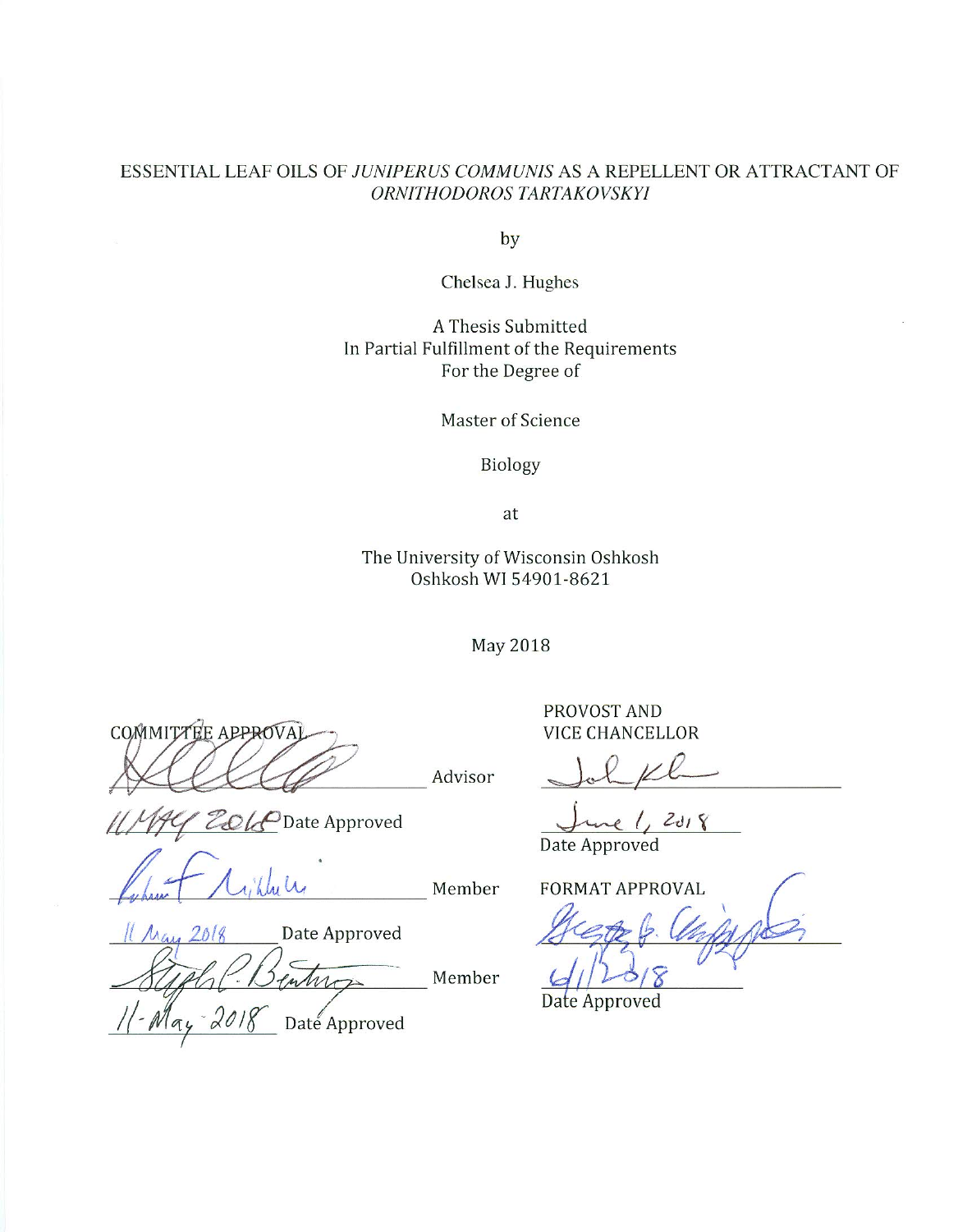# ACKNOWLEDGEMENTS

I would like to thank Greg Adler, Rob Mitchell, and Steve Bentivenga for serving as advisors on my thesis committee. Without your guidance and support, this project would never have come to fruition. I would also like to thank Greg Potratz and Tom Perzentka for providing me with supplies as well as helping me assemble various components of the olfactometers. Lastly, special thanks to Steve Schaar for his input and the Michalski lab for allowing me to borrow their equipment. I am extremely grateful for the aid of all mentioned contributors.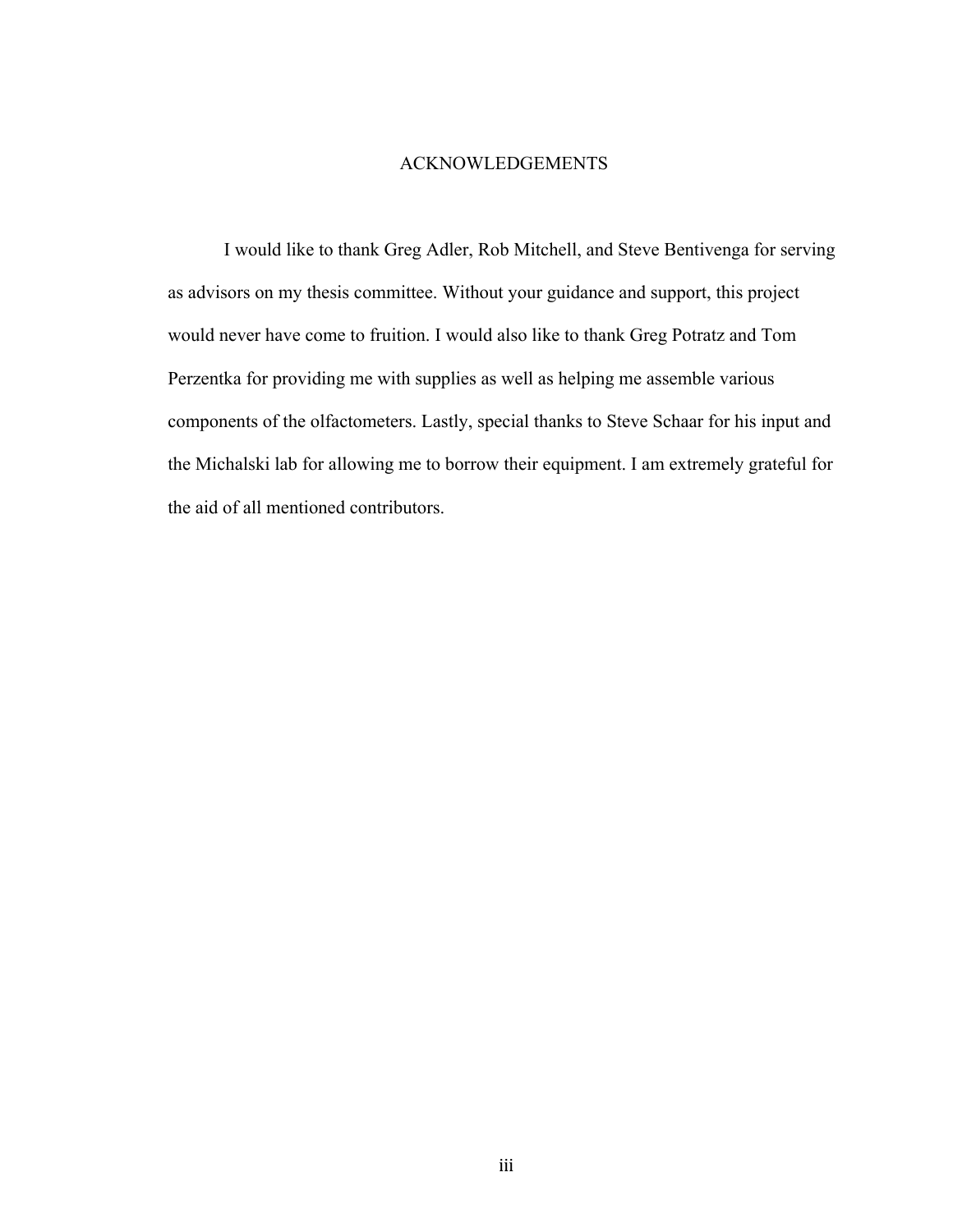# TABLE OF CONTENTS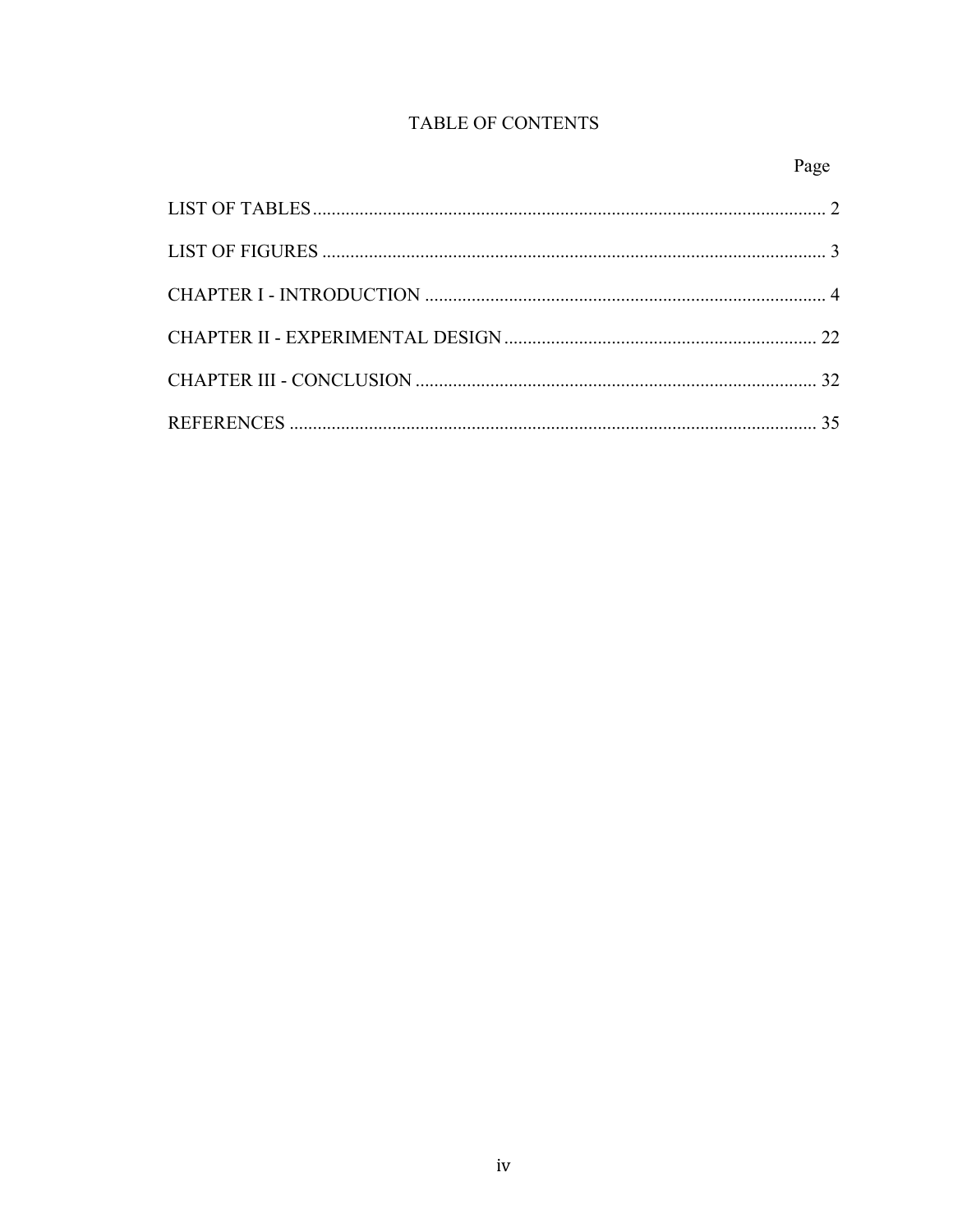# LIST OF TABLES

| Table 1. | Review of tick-borne diseases                                                                                                 |
|----------|-------------------------------------------------------------------------------------------------------------------------------|
| Table 2. | The effect of <i>J. communis</i> essential leaf oil on <i>O. tartakovskyi</i> in a four-<br>way arena                         |
| Table 3. | The effect of <i>J. communis</i> essential leaf oil on <i>O. tartakovskyi</i> nymph<br>feeding                                |
| Table 4. | The effect of <i>J. communis</i> essential leaf oil on <i>O. tartakovskyi</i> in a two-<br>way olfactometer                   |
| Table 5. | The effect of <i>J. communis</i> essential leaf oil and carbon dioxide on <i>O.</i><br>tartakovskyi in a two-way olfactometer |
| Table 6. | The effect of carbon dioxide on <i>O. tartakovskyi</i> in a two-way olfactometer<br>under two ambient light conditions        |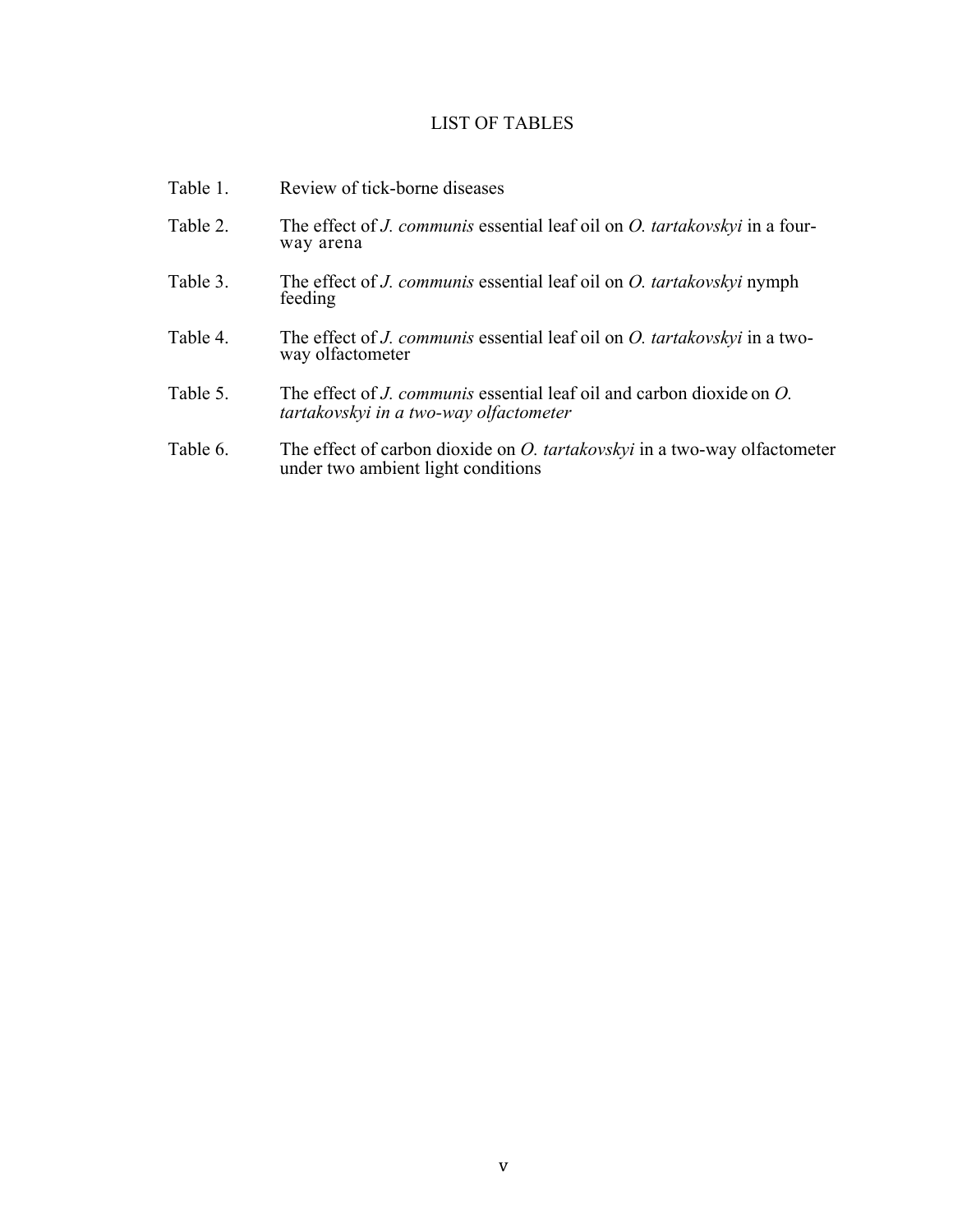# LIST OF FIGURES

- Figure 1. Arena setup
- Figure 2. Two-way olfactometer setup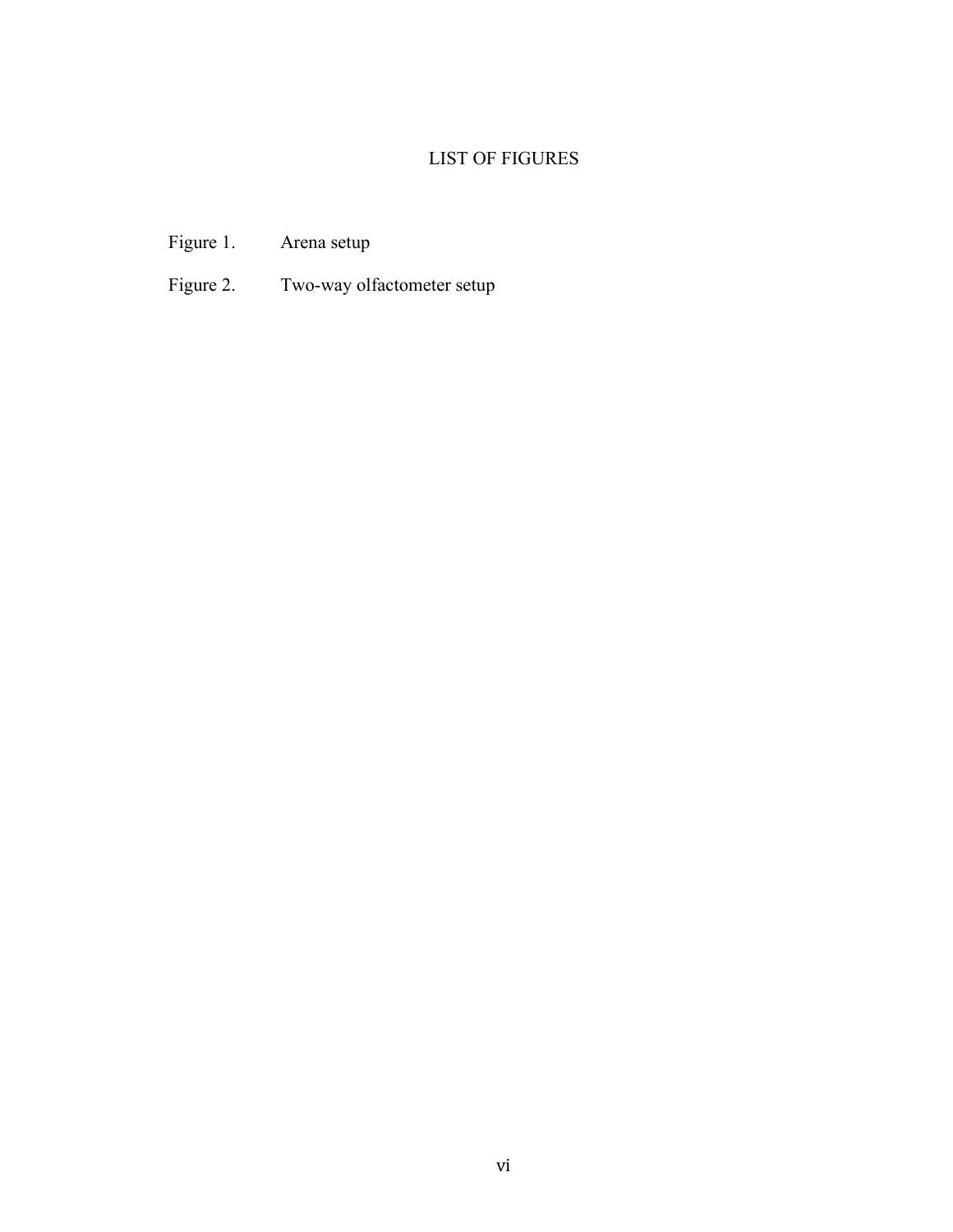# **Chapter 1**

# **Introduction**

# **A Review of Tick-borne Diseases**

Humans have expanded beyond their ancestral homeland in the Rift Valley of East Africa and now occupy virtually all terrestrial habitats on earth (Maslin, 2014). In doing so, they have unwittingly entered the transmission cycles of an array of infectious agents, many of which cause diseases in not only humans but also domesticated animals. The transmission cycles of many agents require blood-feeding arthropods as vectors, including flies, heteropterans, fleas, and especially ticks (Leitner et al., 2015),(Klotz et al., 2010). A large number of infectious agents are transmitted by the 899 known tick species (Dantas-Torres et al., 2012), including both hard (Ixodidae) and soft (Argasidae) ticks (Table 1).

| Table 1. Review of tick-borne diseases |
|----------------------------------------|
|----------------------------------------|

| <b>Species</b>        | <b>Pathogen vectored</b>                                                              | <b>Hosts</b>  | <b>References</b>                                                                                                                     |
|-----------------------|---------------------------------------------------------------------------------------|---------------|---------------------------------------------------------------------------------------------------------------------------------------|
| Soft ticks            |                                                                                       |               |                                                                                                                                       |
| Argas<br>africolumbae | <i>Borrelia anserina</i> , Pretoria<br><b>VITUS</b>                                   | <b>Birds</b>  | Labuda & Nuttall $(2008)$ ,<br>Gothe et al. (1981)                                                                                    |
| Argas arboreus        | Francisella [Wolbachia]<br>persica                                                    | Cattle, birds | <b>Belozerov</b><br>$et al. (2003)$ , Hoogstraal<br>(1985), Mumcuoglu et al.<br>(2005), Noda et al. (1997),<br>Larson et al. $(2016)$ |
| Argas cooleyi         | Mono Lake virus, Sixgun virus,<br>Sapphire II virus, Sunday<br>Canyon<br><b>VITUS</b> | Humans        | Hoogstraal (1985),<br>Calisher et al. (1988),<br>Vermeil et al. (1996),<br>Labuda & Nuttall (2008),                                   |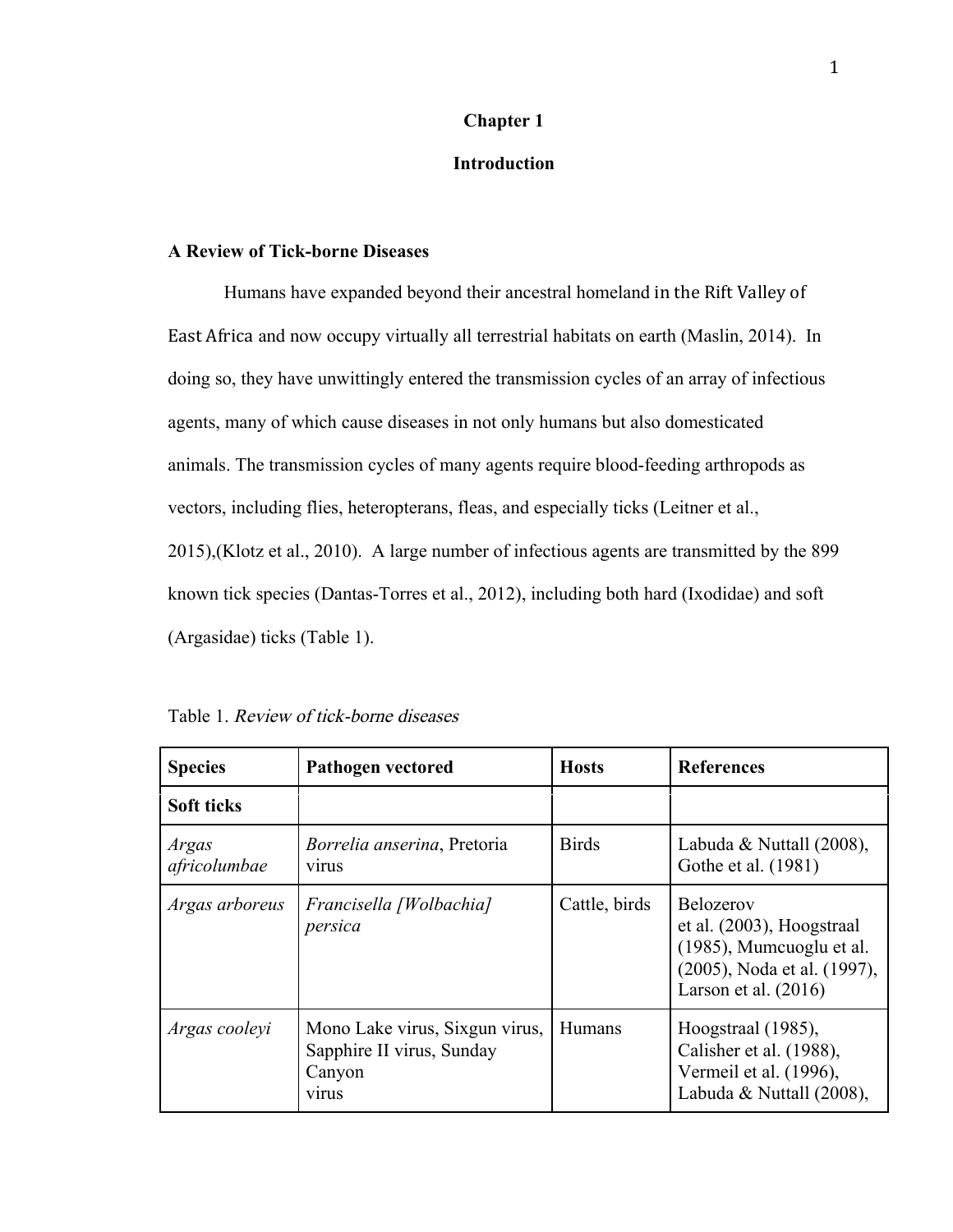|                                |                                                                                                                                                                                        |                         | de la Fuente et al. (2008)                                                                                                                                      |
|--------------------------------|----------------------------------------------------------------------------------------------------------------------------------------------------------------------------------------|-------------------------|-----------------------------------------------------------------------------------------------------------------------------------------------------------------|
| Argas hermanni                 | Chenuda virus, Abu Hammad<br>virus, Royal Farm virus, West<br>Nile virus, Grand Arbaud virus,<br>Nyamanini virus, Quaranfil<br>virus                                                   | Unknown                 | Hoogstraal (1985), Labuda<br>& Nuttall (2008)                                                                                                                   |
| <b>Argas</b><br>monolakensis   | Mono Lake virus                                                                                                                                                                        | Humans                  | Schwan et al. (1992),<br>Vermeil et al. (1996), de la<br>Fuente et al. (2008)                                                                                   |
| Argas persicus                 | Aegyptianella pullorum,<br>Borrelia anserina, Rahnella<br>aquatilis, Pseudomonas<br>fluorescens, Enterobacter<br>cloacae, Chryseomonas<br>luteola, Chryseobacterium<br>meningosepticum | Poultry, other<br>birds | Keirans<br>et al. (2001),<br>Ntiamoa-Baidu et al.<br>$(2004)$ , Ghosh et al.<br>$(2007)$ , Petney<br>et al. (2004), Gothe et al.<br>(1981), Montasser<br>(2005) |
| Argas pusillus                 | Issyk-Kul fever virus                                                                                                                                                                  | Bats, humans            | Labuda & Nuttall<br>(2008), Tahmasebi et al.<br>(2010), de la Fuente et al.<br>(2008)                                                                           |
| Argas reflexus                 | Aegyptianella pullorum,<br>Uukuniemi virus,<br><b>CCHF</b> virus                                                                                                                       | Domestic<br>poultry     | Hoogstraal (1985),<br>Gavrilovskaya (2001), de<br>la Fuente et al. (2008)                                                                                       |
| <b>Argas</b><br>vespertilionis | Issyk-Kul Fever virus, Sokuluk<br>virus, Borrelia burgdorferi                                                                                                                          | <b>Bats</b>             | Hubbard<br>et al. (1998), Hoogstraal<br>(1985),<br>Gavrilovskaya (2001), de<br>la<br>Fuente et al. (2008)                                                       |
| Carios amblus                  | Mono Lake virus                                                                                                                                                                        | Humans                  | Labuda & Nuttall $(2008)$ ,<br>Fuente et al. (2008)                                                                                                             |
| Carios capensis                | Hughes virus, Soldado virus,<br>Quaranfil virus, Saumarez reef<br>virus, Upolu virus, Nyaminini<br>virus                                                                               | Seabirds,<br>humans     | Converse et al. (1975),<br>Hoogstraal (1985), Labuda<br>$\&$<br>Nuttall (2004, 2008)                                                                            |
| Carios kelleyi                 | Borrelia johnsoni, Two                                                                                                                                                                 | Unknown                 | Schwan et al. (2009),                                                                                                                                           |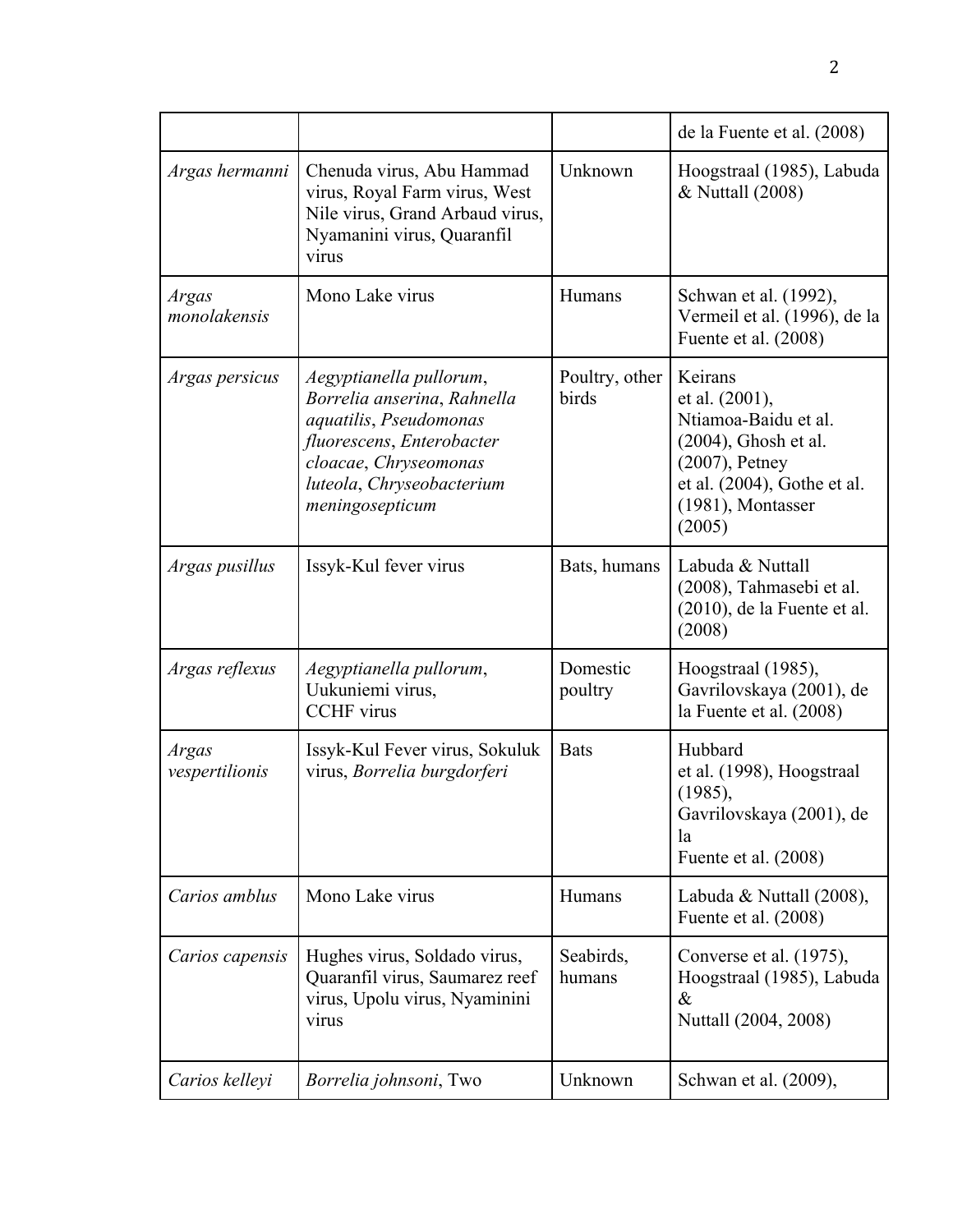|                                   | undescribed <i>Rickettsia</i> spp.,<br>Rickettsia felis, Borrelia<br>lonestari                                                     |                    | Loftis et al. (2005),<br>Reeves<br>et al. (2006)                                                           |
|-----------------------------------|------------------------------------------------------------------------------------------------------------------------------------|--------------------|------------------------------------------------------------------------------------------------------------|
| Carios<br>maritimus               | Chenuda virus, West Nile virus                                                                                                     | Unknown            | Labuda & Nuttall<br>(2008)                                                                                 |
| <b>Ornithodoros</b><br>amblus     | Huacho virus,<br>Punta Salinas virus                                                                                               | Unknown            | Hoogstraal (1985)                                                                                          |
| Ornithodoros<br>asperus           | Borrelia caucasica, Borrelia<br>microti, Borrelia baltazardi                                                                       | Humans,<br>rodents | Assous & Wilamowski<br>(2009), Parola & Raoult<br>(2001)                                                   |
| <b>Ornithodoros</b><br>coniceps   | Baku virus                                                                                                                         | Pigeons            | Hoogstraal et al. (1979)                                                                                   |
| <i>Ornithodoros</i><br>coriaceus  | African swine fever virus,<br>Bluetongue virus                                                                                     | Pigs               | Groocock et al. (1980),<br>Stott et<br>al. (1985), Kleiboeker et<br>al. (1998), Labuda &<br>Nuttall (2004) |
| <b>Ornithodoros</b><br>denmarki   | Hughes virus, Soldado virus,<br>Raza virus, Quaranfil group                                                                        | Humans             | Labuda & Nuttall (2004),<br>de la<br>Fuente et al. (2008)                                                  |
| <b>Ornithodoros</b><br>erraticus  | Qalyub virus (QYB), African<br>swine fever virus, Borrelia<br>microti, Borrelia hispanica,<br>Borrelia crocidurae, Babesia<br>meri | Humans, pigs       | Miller et al. (1985),<br>Labuda & Nuttall (2004,<br>2008), Basto et al. (2006)                             |
| <i>Ornithodoros</i><br>graingeri  | Borrellia graingeri                                                                                                                | Humans             | Parola & Raoult<br>(2001)                                                                                  |
| <b>Ornithodoros</b><br>hermsi     | Borrelia hermsi                                                                                                                    | Humans             | Dana (2009), Schwan et<br>al. (2007)                                                                       |
| <b>Ornithodoros</b><br>kohlsi     | Matucare virus                                                                                                                     | Unknown            | Labuda & Nuttall<br>(2008)                                                                                 |
| <i>Ornithodoros</i><br>lagophilus | Colorado tick fever group                                                                                                          | Humans             | Sonenshine et al. (2002)                                                                                   |
| <b>Ornithodoros</b>               | <b>CCHF</b> virus                                                                                                                  | Cattle             | Moemenbellah-Fard et al.                                                                                   |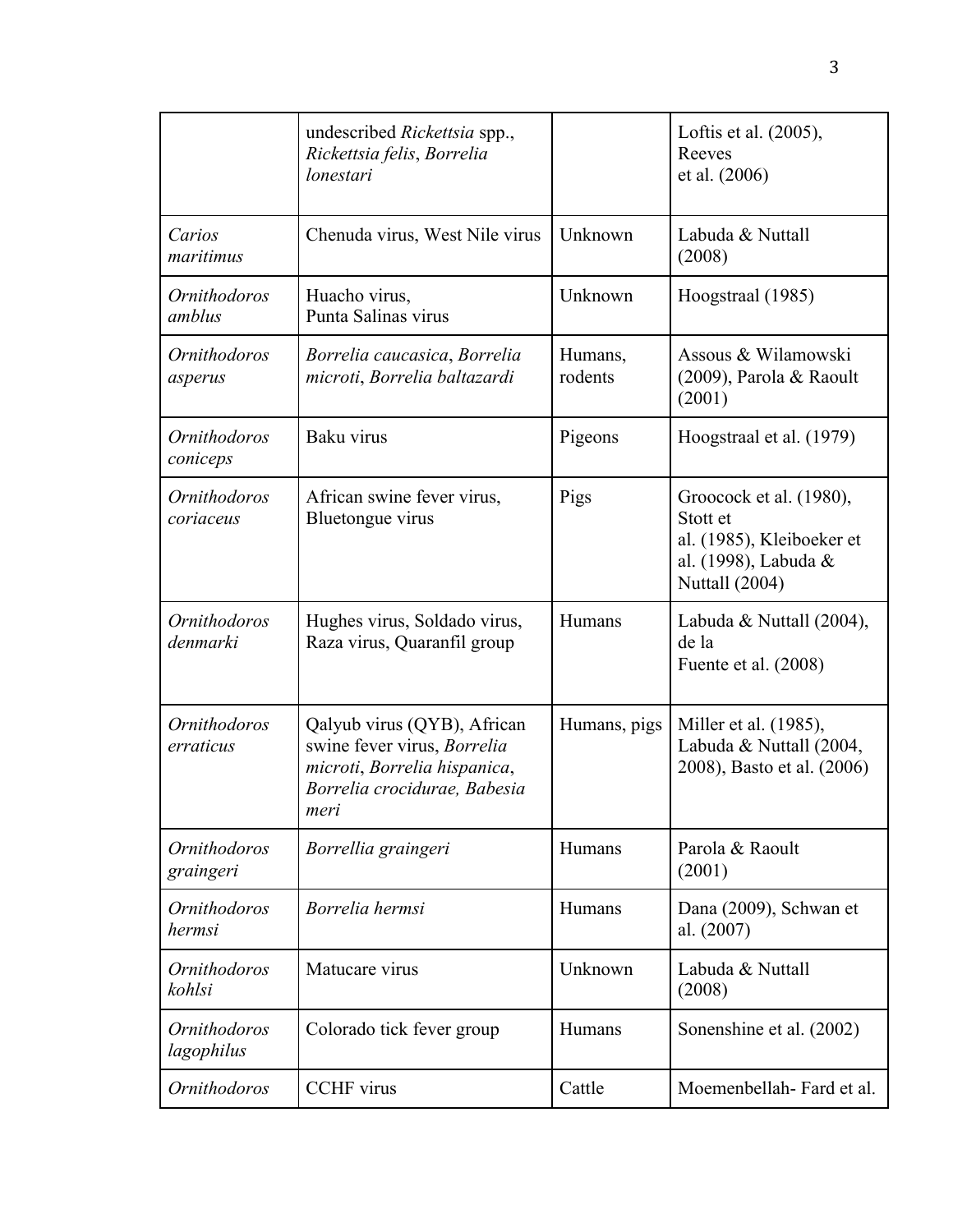| lahorensis                            |                                                                                                  |                                          | $(2009)$ , Ahmed et al.<br>(2007), Ghosh et al.<br>(2007), Hoogstraal (1985),<br>Telmadarraiy et al. (2010)                                                                                                                    |
|---------------------------------------|--------------------------------------------------------------------------------------------------|------------------------------------------|--------------------------------------------------------------------------------------------------------------------------------------------------------------------------------------------------------------------------------|
| <i>Ornithodoros</i><br>maritimus      | Soldado virus                                                                                    | Seabirds                                 | Labuda & Nuttall $(2004)$ ,<br>de la<br>Fuente et al. (2008)                                                                                                                                                                   |
| <b>Ornithodoros</b><br>moubata        | African swine fever virus,<br>West Nile virus,<br>HIV,<br>Hepatitis B virus, Borrelia<br>duttoni | Humans, pigs                             | Cutler (2006), Lawrie et<br>al. $(2004)$ , Shepherd et al.<br>(1989), Durden et al.<br>(1993),<br>Humphery-Smith<br>et al. (1993), Jupp et al.<br>(1987), Haresnape<br>& Wilkinson (1989),<br>Labuda & Nuttall (2004,<br>2008) |
| <b>Ornithodoros</b><br>parkeri        | African swine fever virus,<br>Karshi and Langat virus,<br>Borrelia parkeri                       | Humans                                   | Kleiboeker & Scoles<br>(2001), Turell et al. (1994,<br>2004), Dana (2009),<br>Dworkin et al. (2002)                                                                                                                            |
| <b>Ornithodoros</b><br>porcinus       | African swine fever virus,<br>Borrelia duttoni                                                   | Humans, pigs                             | Haresnape & Wilkinson<br>(1989), Labuda & Nuttall<br>(2004, 2008), Lawrie et al.<br>(2004), Shepherd et al.<br>(1989), Durden et al.<br>(1993), Humphery-Smith<br>et al. (1993), Jupp et al.<br>(1987)                         |
| <b>Ornithodoros</b><br>puertoricensis | African swine fever virus                                                                        | Reptiles                                 | Nava et al. (2007), Venzal<br>et al. (2006, 2008),<br>Bermúdez et al. (2010),<br>Endris et al. (1989)                                                                                                                          |
| <i><b>Ornithodoros</b></i><br>rudis   | Borrelia venezuelensis                                                                           | Humans                                   | Parola & Raoult (2001)                                                                                                                                                                                                         |
| Ornithodoros<br>savignyi              | African swine fever virus, AHF<br>virus, Bluetongue virus,<br>Borrelia crocidurae                | Camel,<br>sheep, goats,<br>cows, buffalo | Ghosh et al. (2007), Gaber<br>et al. (1984), Helmy<br>$(2000)$ , Shanbaky &<br>Helmy (2000)                                                                                                                                    |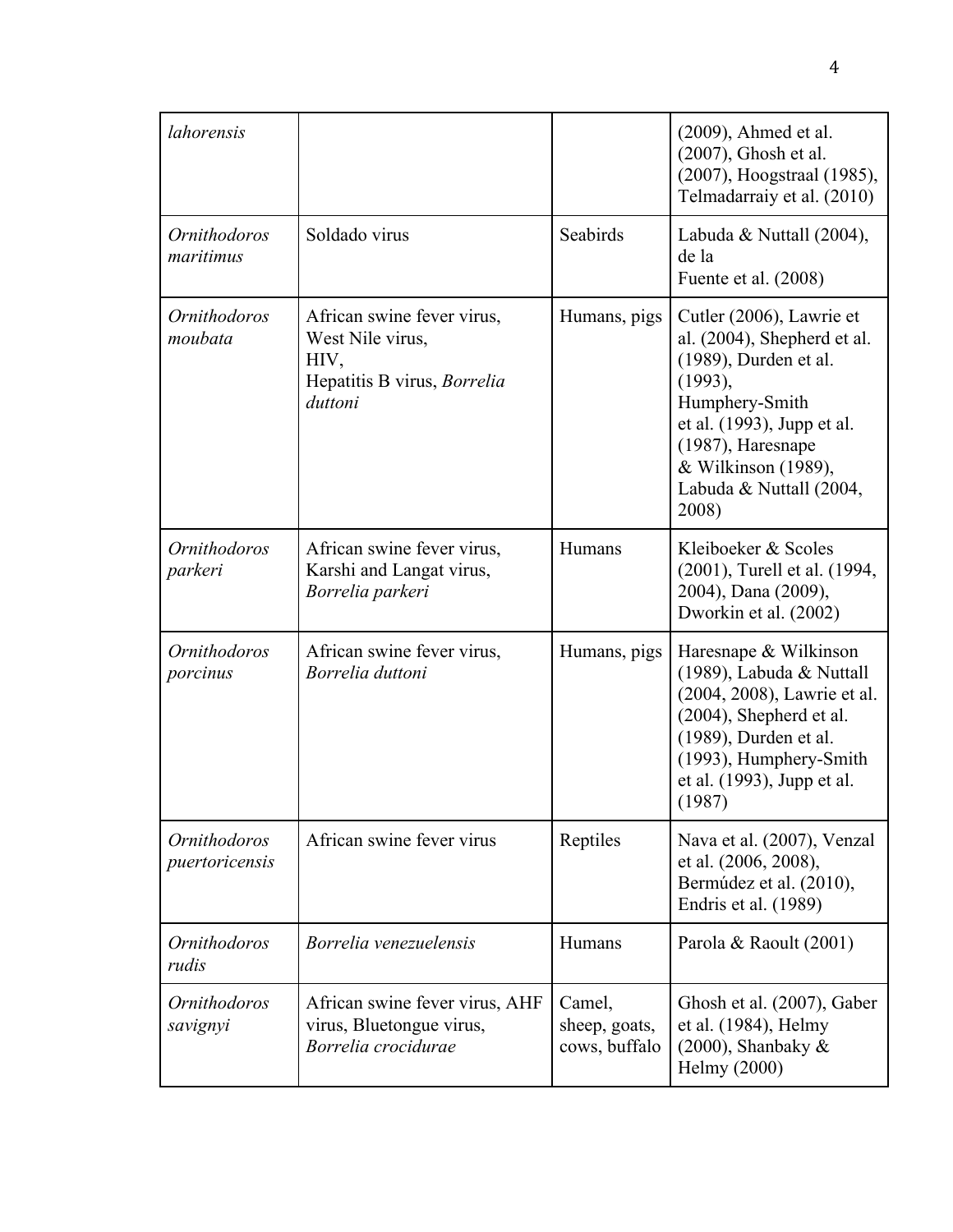| <i><b>Ornithodoros</b></i><br>sonrai | African swine fever virus,<br>Karshi and Langat virus,<br>Bandia virus, Borrelia<br>crocidurae, Coxiella burnetii | Pigs                                       | Vial et al. (2006), Turell et<br>al. (1994, 2004), Vial et al.<br>(2007), Labuda & Nuttall<br>(2008)                                           |
|--------------------------------------|-------------------------------------------------------------------------------------------------------------------|--------------------------------------------|------------------------------------------------------------------------------------------------------------------------------------------------|
| Ornithodoros<br>talaje               | Borrelia mazzottii                                                                                                | Rodents,<br>humans,<br>domestic<br>animals | Parola & Raoult (2001)                                                                                                                         |
| Ornithodoros<br>tadaridae            | Estero Real virus                                                                                                 |                                            | Málková et al. (1985),<br>Labuda & Nuttall (2008)                                                                                              |
| Ornithodoros<br>tartakovskyi         | Karshi and Langat virus, Chim<br>virus, Borrelia latyschewii                                                      | Humans,<br>rodents                         | Londoño (1976), Parola $\&$<br>Raoult (2001), Rebaudet<br>& Parola (2006), Turell<br>et al. (2004)                                             |
| <i>Ornithodoros</i><br>tholozani     | Karshi and Langat virus,<br>Borrelia persica                                                                      | Humans                                     | Labuda & Nuttall (2008),<br>Sidi et al. (2005), Assous<br>& Wilamowski (2009),<br>Moemenbellah-Fard et al.<br>(2009), Masoumi et al.<br>(2009) |
| Ornithodoros<br>turicata             | African swine fever virus,<br>Borrelia turicatae                                                                  | Humans, pigs                               | Hess et al. (1987),<br>Kleiboeker et<br>al. (1998), Labuda &<br>Nuttall<br>$(2004)$ , Dana $(2009)$                                            |
| <b>Ornithodoros</b><br>zumpti        | Borrelia tillae                                                                                                   | Humans                                     | Rebaudet & Parola (2006)                                                                                                                       |
| <i><b>Otobius</b></i><br>lagophilus  | Colorado tick fever viral group                                                                                   | Humans                                     | Hoogstraal (1985)                                                                                                                              |
| <b>Hard ticks</b>                    |                                                                                                                   |                                            |                                                                                                                                                |
| Amblyomma<br>americanum              | Borrelia lonstari, Ehrlichia<br>chaffeensis, Ehrlichia ewingii,<br>Ehrlichia ruminatium,<br>Rickettsia amblyommii | Humans,<br>dogs, white-<br>tailed deer     | de la<br>Fuente et al. (2008),<br>Carroll et al. (2011)                                                                                        |
| Amblyomma<br>cajennense              | Rickettsia amblyommii,<br>Rickettsia honei, Rickettsia<br>rickettsii                                              | Humans,<br>dogs                            | de la<br>Fuente et al. (2008)                                                                                                                  |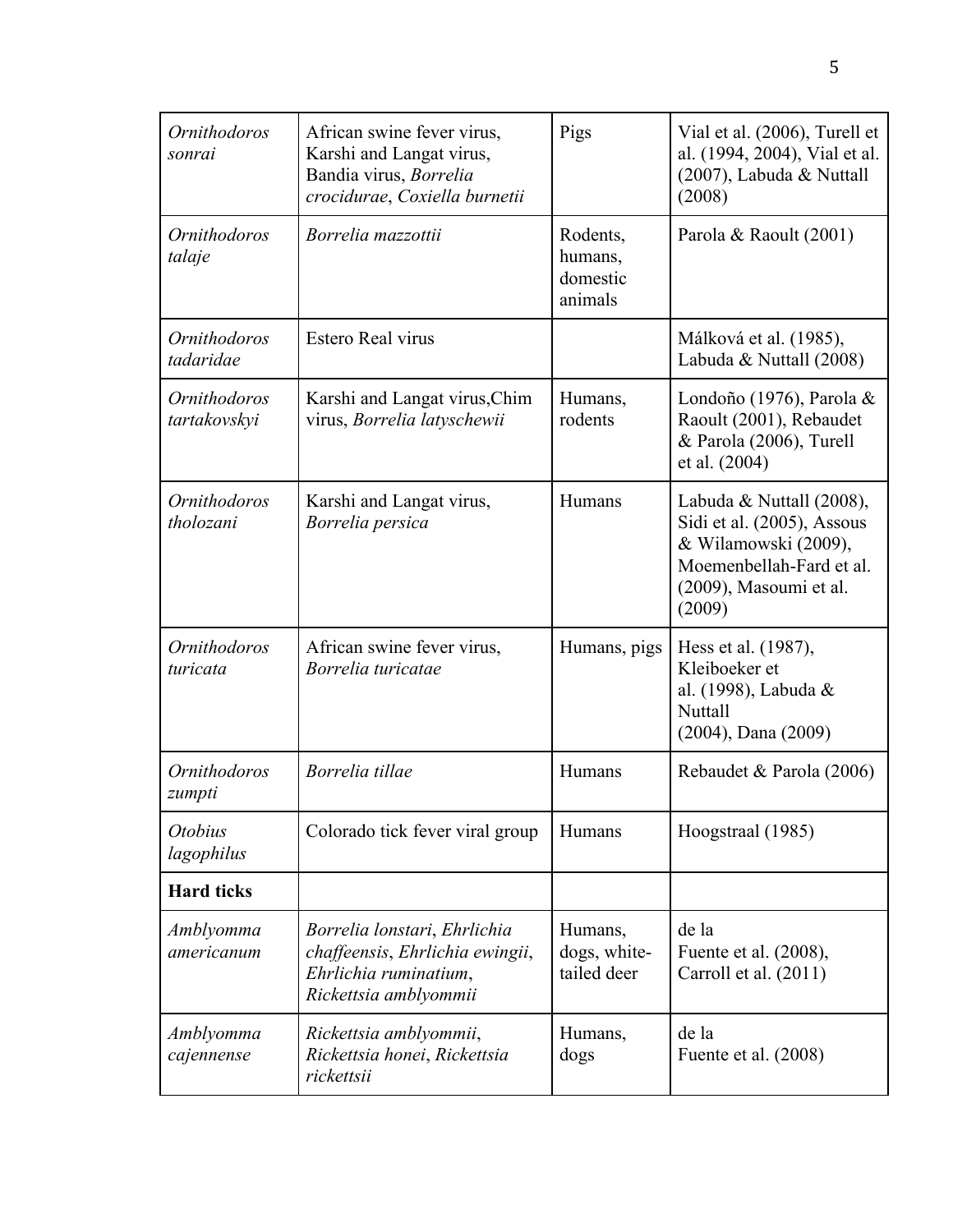| Amblyomma<br>coelebs       | Rickettsia amblyommii                                                                           | Humans                                              | de la<br>Fuente et al. (2008) |
|----------------------------|-------------------------------------------------------------------------------------------------|-----------------------------------------------------|-------------------------------|
| Amblyomma<br>neumanni      | Rickettsia amblyommii                                                                           | Humans                                              | de la<br>Fuente et al. (2008) |
| Amblyomma<br>maculatum     | Hepatozoon americanum,<br>Rickettsia parkeri                                                    | Dogs,<br>humans                                     | de la<br>Fuente et al. (2008) |
| Amblyomma<br>triste        | Rickettsia parkeri                                                                              | Humans                                              | de la<br>Fuente et al. (2008) |
| Amblyomma<br>variegatum    | Crimean-Congo hemorrhagic<br>fever virus, Dermatophilus<br>congolensis, Ehrlichia<br>ruminatium | Humans,<br>ruminants                                | de la<br>Fuente et al. (2008) |
| Boophilus spp.             | Babesia bigemina, Babesia<br>bovis, Theileria equi, Borrelia<br>theileri                        | Cattle,<br>buffalo,<br>horses,<br>mules,<br>donkeys | de la<br>Fuente et al. (2008) |
| Dermacentor<br>spp.        | Crimean-Congo hemorrhagic<br>fever virus, Babesia caballi                                       | Humans,<br>horses,<br>donkeys                       | de la<br>Fuente et al. (2008) |
| Dermacentor<br>andersoni   | Rickettsia rickettsii                                                                           | Humans,<br>dogs                                     | de la<br>Fuente et al. (2008) |
| Dermacentor<br>marginatus  | Babesia canis, Rickettsia<br>sibirica sibirica, Rickettsia<br>slovaca                           | Humans,<br>dogs                                     | de la<br>Fuente et al. (2008) |
| Dermacentor<br>nuttalli    | Rickettsia sibirica sibirica                                                                    | Humans                                              | de la<br>Fuente et al. (2008) |
| Dermacentor<br>reticulatus | Babesia canis, Rickettsia<br>slovaca                                                            | Humans,<br>dogs                                     | de la<br>Fuente et al. (2008) |
| Dermacentor<br>silvarum    | Rickettsia sibirica sibirica                                                                    | Humans                                              | de la<br>Fuente et al. (2008) |
| Dermacentor<br>sinicus     | Rickettsia sibirica sibirica                                                                    | Humans                                              | de la<br>Fuente et al. (2008) |
| Dermacentor                | Cytauxzoon felis, Ehrlichia                                                                     | Mammals                                             | de la                         |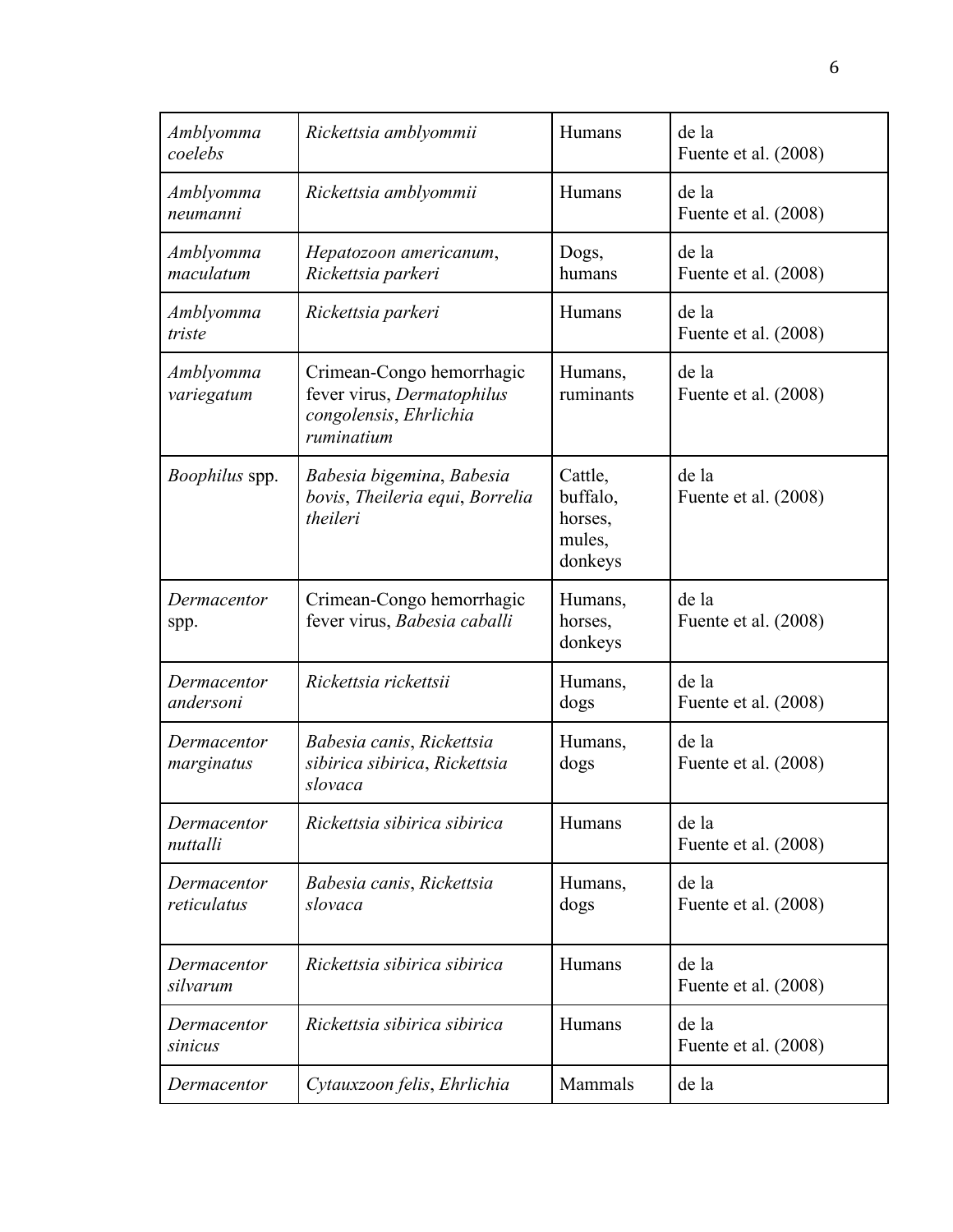| variabilis                    | chaffeensis, Rickettsia rickettsii                                                                                      | (including)<br>humans)                                                         | Fuente et al. (2008)                                     |
|-------------------------------|-------------------------------------------------------------------------------------------------------------------------|--------------------------------------------------------------------------------|----------------------------------------------------------|
| Haemaphysalis<br>spp.         | Babesia major, Babesia motasi                                                                                           | Cattle                                                                         | de la<br>Fuente et al. (2008)                            |
| Haemaphysalis<br>bispinosa    | Babesia gibsoni                                                                                                         | Dogs                                                                           | de la<br>Fuente et al. (2008)                            |
| Haemaphysalis<br>leachi       | Babesia rossi                                                                                                           | Dogs                                                                           | de la<br>Fuente et al. (2008)                            |
| Haemaphysalis<br>longicornis  | Babesia gibsoni, Rickettsia<br>japonica, Severe fever with<br>thrombocytopenia syndrome<br>virus (SFTSV)                | Humans,<br>dogs                                                                | de la<br>Fuente et al. (2008),<br>Zhuang et al. $(2018)$ |
| Haemaphysalis<br>novaeguineae | Rickettsia marmionii                                                                                                    | Humans                                                                         | de la<br>Fuente et al. (2008)                            |
| Haemaphysalis<br>punctata     | Crimean-Congo hemorrhagic<br>fever virus                                                                                | Humans                                                                         | de la<br>Fuente et al. (2008)                            |
| Hyalomma spp.                 | Babesia beliceri, Babesia<br>occultans, Theileria annulata,<br>Theileria lestoquardi, Theileria<br>equi, Theileria ovis | Cattle, sheep,<br>goats,<br>camels,<br>humans,<br>horses,<br>mules,<br>donkeys | de la<br>Fuente et al. (2008)                            |
| Hyalomma<br>marginatum        | Crimean-Congo hemorrhagic<br>fever virus                                                                                | Humans                                                                         | de la<br>Fuente et al. (2008)                            |
| <i>Ixodes</i> spp.            | Babesia divergens                                                                                                       | Cattle,<br>humans                                                              | de la<br>Fuente et al. (2008)                            |
| Ixodes<br>granulatus          | Langat virus, Rickettsia honei                                                                                          | Humans                                                                         | de la<br>Fuente et al. $(2008)$                          |
| Ixodes<br>hexagonus           | Anaplasma phagocytophilum                                                                                               | Mammals<br>(including)<br>humans)                                              | de la<br>Fuente et al. (2008)                            |
| Ixodes<br>holocyclus          | Rickettsia australis, Rickettsia<br>marmionii                                                                           | Humans                                                                         | de la<br>Fuente et al. (2008)                            |
| Ixodes ovatus                 | Borrelia japonica, Rickettsia                                                                                           | Humans                                                                         | de la                                                    |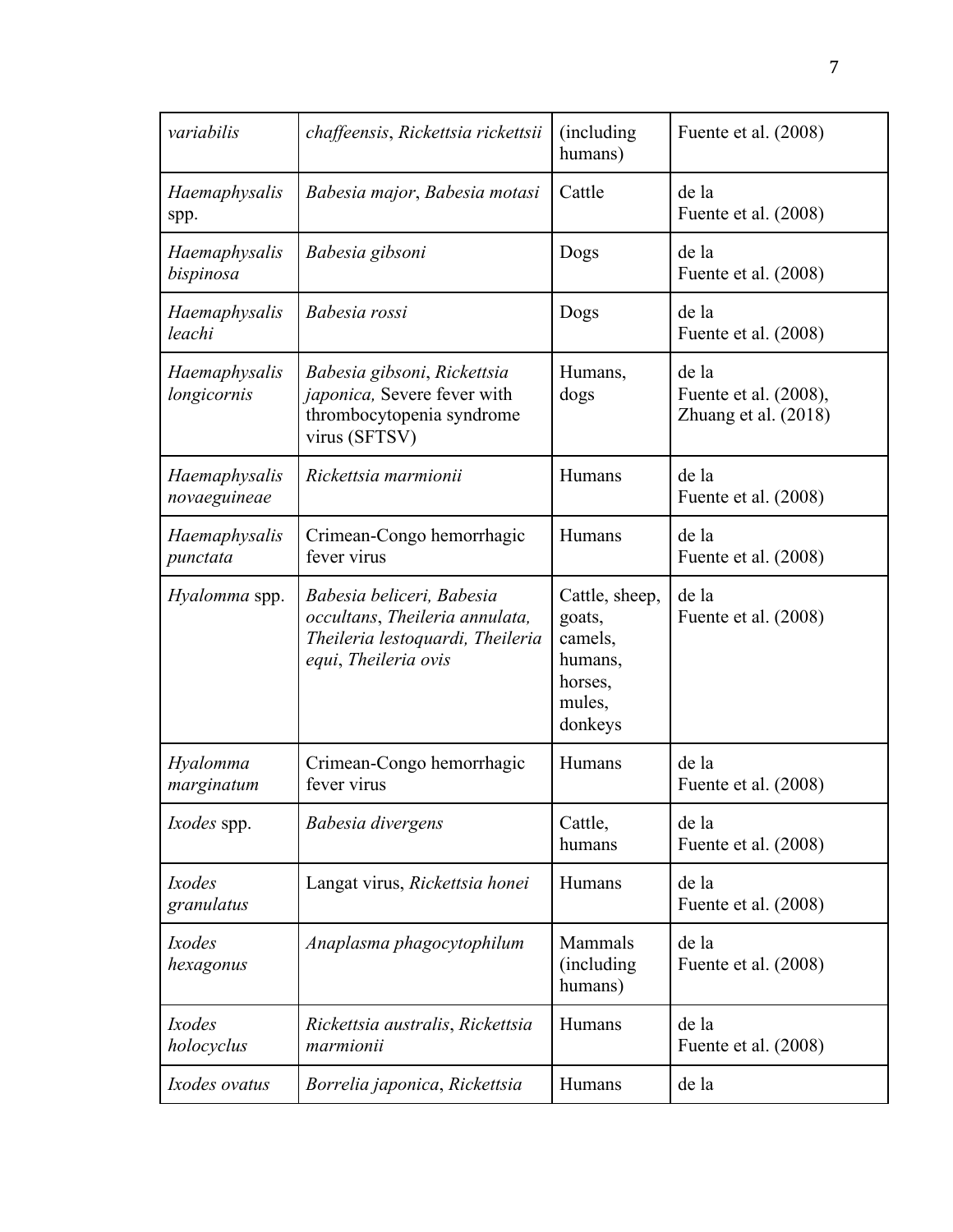|                                 | japonica                                                                                                                                                                                                  |                                   | Fuente et al. (2008)                                                            |
|---------------------------------|-----------------------------------------------------------------------------------------------------------------------------------------------------------------------------------------------------------|-----------------------------------|---------------------------------------------------------------------------------|
| Ixodes<br>scapularis            | Babesia odocoilei, Babesia<br>microti, Anaplasma<br>phagocytophilum, Borrelia<br>burgdorferi                                                                                                              | Humans,<br>rodents                | de la<br>Fuente et al. (2008),<br>Ogden et al. (2006),<br>Carroll et al. (2011) |
| Ixodes pacificus                | Anaplasma phagocytophilum,<br>Borrelia burgdorferi,<br>Ehrlichia equi                                                                                                                                     | Mammals<br>(including)<br>humans) | de la<br>Fuente et al. (2008),<br>Richter et al. (1996)                         |
| Ixodes<br>persulcatus           | Borrelia burgdorferi, Borrelia<br>afzelii, Borrelia garinii,<br>Borrelia miyamotoi                                                                                                                        | Humans                            | de la<br>Fuente et al. (2008),<br>Kawabata et al. (1987)                        |
| Ixodes ricinis                  | Anaplasma phagocytophilum,<br>Borrelia burgdorferi, Borrelia<br>afzelii, Borrelia garinii,<br>Borrelia spielmani, Borrelia<br>lusitaniae, Borrelia valaisiana,<br>Rickettsia helvetica,<br>Eyach virus    | Humans                            | de la<br>Fuente et al. (2008)                                                   |
| Ixodes tasmani                  | Rickettsia australis                                                                                                                                                                                      | Humans                            | de la<br>Fuente et al. (2008)                                                   |
| Ixodes<br>vespertilionis        | Issyk-Kul fever virus                                                                                                                                                                                     | Bats, humans                      | de la<br>Fuente et al. (2008)                                                   |
| Rhipicephulus<br>spp.           | Babesia bigemina, Crimean-<br>Congo hemorrhagic fever virus                                                                                                                                               | Humans                            | de la<br>Fuente et al. (2008)                                                   |
| Rhipicephulus<br>appendiculatus | Theileria parva                                                                                                                                                                                           | Cattle                            | de la<br>Fuente et al. (2008)                                                   |
| Rhipicephulus<br>bursa          | Theileria ovis                                                                                                                                                                                            | Sheep                             | de la<br>Fuente et al. (2008)                                                   |
| Rhipicephulus<br>evertsi        | Borrelia theileri                                                                                                                                                                                         | Cattle                            | de la<br>Fuente et al. (2008)                                                   |
| Rhipicephulus<br>sanguineus     | Anaplasma platys, Babesia<br>canis, Babesia gibsoni,<br>Babesia vogeli, Ehrlichia<br>canis, Rickettsia conorii<br>conorii, Rickettsia conorii<br>caspia, Rickettsia conorii<br>indica, Rickettsia conorii | Dogs,<br>humans                   | de la<br>Fuente et al. (2008)                                                   |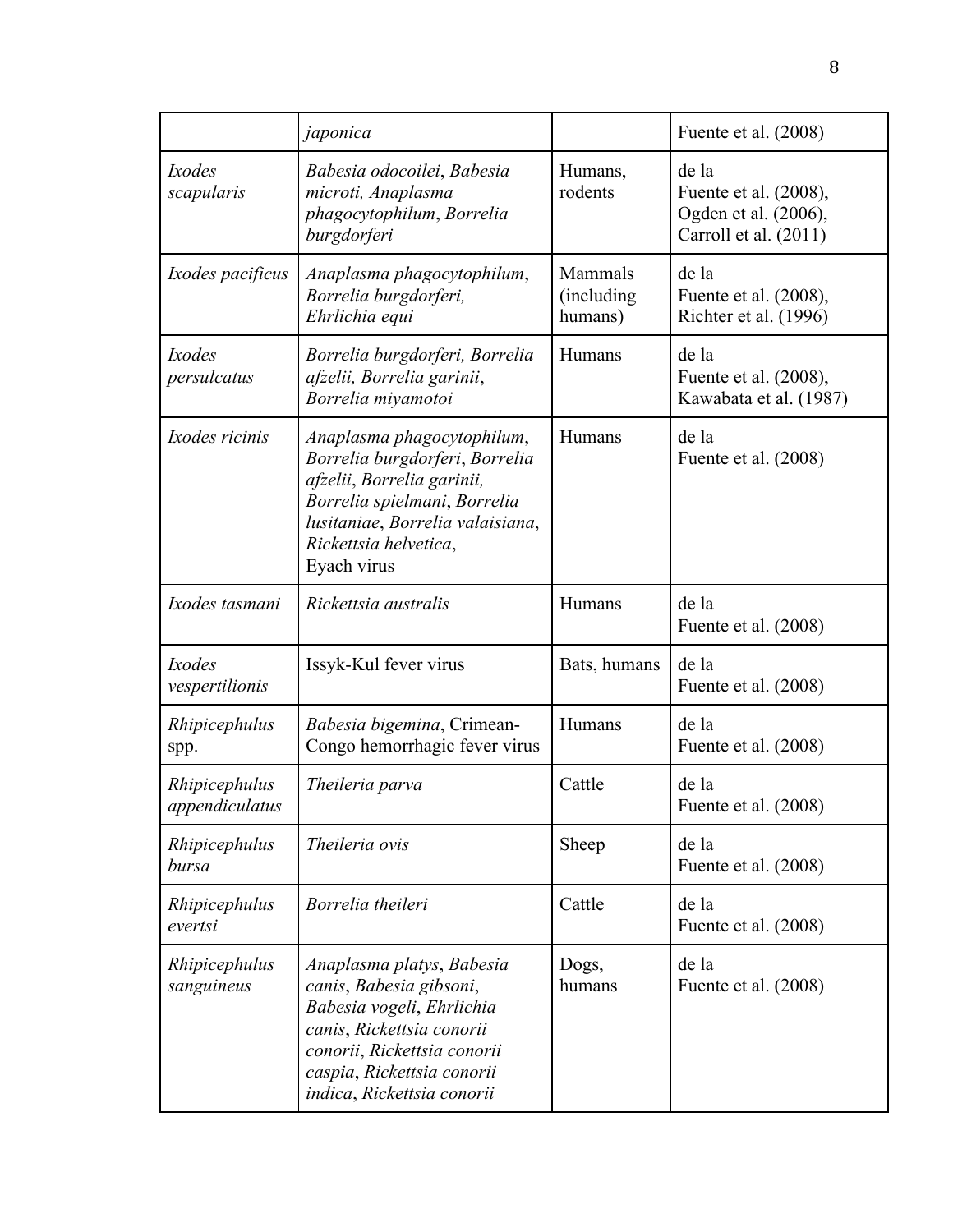|                               | israelensis, Rickettsia rickettsii |        |                            |
|-------------------------------|------------------------------------|--------|----------------------------|
| Rhipicephulus<br>zambeziensis | Theileria lawrencei                | Cattle | de la Fuente et al. (2008) |

Tick-borne pathogens cause more than 100,000 cases of human illness each year. Mosquitos are the only organisms that vector more human pathogens than ticks (de la Fuente et al., 2008). The Centers for Disease Control recommend that repellents be applied to skin or clothing to prevent tick bites (CDC, 2002). Currently, permethrin is a pyrethroid pesticide with low mammalian toxicity that is commonly applied to clothing, but it should not be used on the skin (Schreck et al., 1982), and repeated use of such a toxicant can lead to resistance. Other acaricides, including arsenicals, chlorinated hydrocarbons, organophosphates, and carbamates, have similarly become less effective due to resistance (Foil et al., 2004). These acaricides may also contaminate animal products, including meat and milk (George et al., 2008). Accordingly, there is a profound need for natural tick repellents that are sufficiently safe to be applied to human skin and that do not promote resistance. Natural repellents are often biodegradable and are expected to cause less harm to mammals, including humans, and the environment (Carroll et al., 2011).

A potential natural repellent against ticks is an essential oil derived from the common juniper, *Juniperus communis* L. The major volatile components of the oil include isomers of linalool, α-pinene, β-pinene, α-terpineol, and limonene (Carroll et al., 2011). *Amblyomma americanum* nymphs, vectors of *Ehrlichia chaffeensis* (which causes human monocytic ehrlichiosis); (Armstrong et al., 2001), are repelled by racemates of αterpineol and linalool and also by minor components of common juniper, including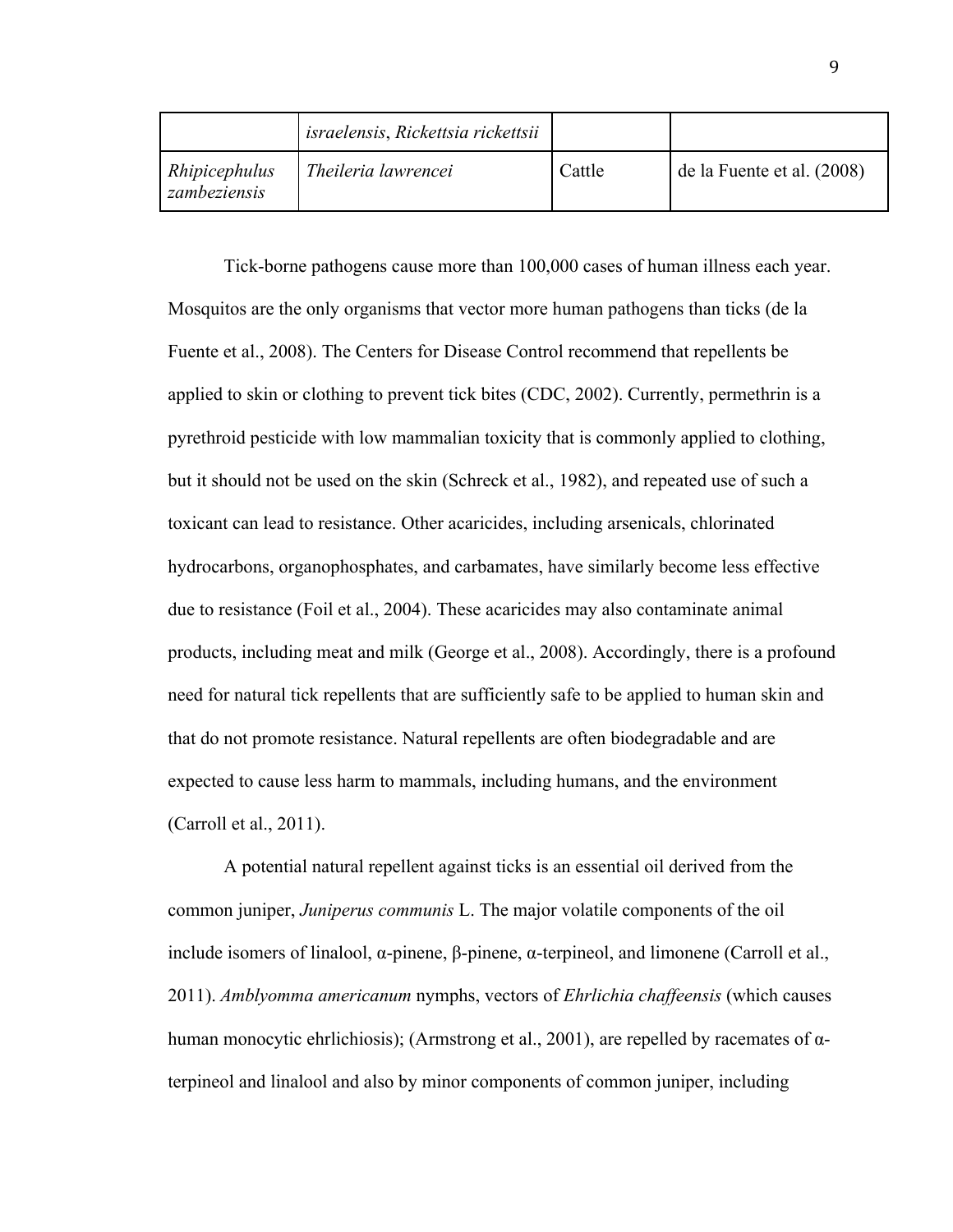carveol and carvone (Wheldon et al., 2011). *Juniper communis* essential leaf oil repels both *A. americanum* and *Ixodes scapularis* nymphs, the latter of which are the principal vectors of *Borrelia burgdorferi* (causes Lyme disease); (Spielman et al., 1985). It also repels the female mosquito (*Aedes aegypti*) that vectors the yellow fever virus from human volunteers with a minimum effective dose (MED) of  $0.057 \pm 0.013$  mg/cm<sup>2</sup>, which is nearly as effective as diethyltoluamide (DEET) (Carroll et al., 2011). Because *J. communis* essential leaf oil repels both hard ticks and mosquitos, it has the potential to prevent transmission of diseases through vector control of multiple species. However, the efficacy of common juniper essential oils as a repellent has not been tested on soft ticks.

#### **Soft Ticks**

Soft ticks (Argasidae) include 193 species (Estrada-Peña et al., 2010) and are distributed nearly worldwide. These ticks, similar to hard ticks, are able to detect odors via a sensory organ on their front legs named the Haller's organ (Sonenshine, 2014). Unlike hard ticks, however, soft ticks do not usually have a scutum or a dorsal shield. They possess small spiracular plates and coxae without spurs. Their developmental stages include egg, larva, multiple nymphal stages, and adult. Embryogenesis in the eggs takes place on ground over 8-13 d. Their nymphal stages can include from two to eight instars. Nymphal molting occurs after 8-13 d (Vial, 2009). Soft ticks also differ behaviorally from hard ticks; hard ticks engage in a behavior called questing to search for hosts. Conversely, soft ticks inhabit the burrows and nests of their hosts. They pose a risk to humans when they act as endophilic parasites, colonizing the homes of human hosts.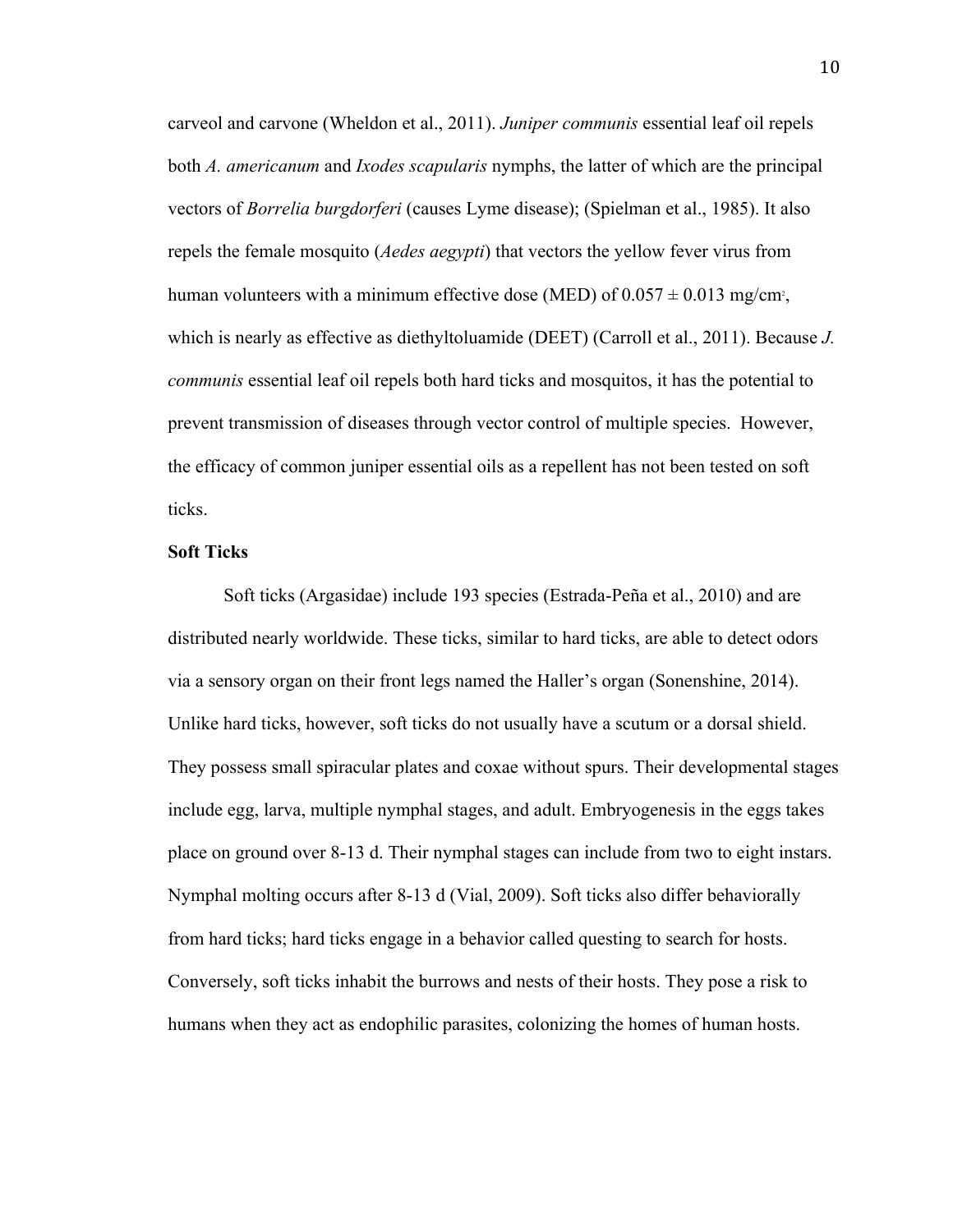Offspring are often nidicolous, remaining in the burrow of their birth (Manzano-Roman et al., 2012).

Most soft ticks can live for up to 20 y, and may survive several years without taking a blood meal (Sonenshine, 1992). They nevertheless will feed multiple times as nymphs and adults, contrary to hard ticks, which feed only once each during larval, nymphal, and adult stages (Turell, 2015). Adults complete feeding within an h, with some species completing their feeding within 10-30 min. Larvae typically must feed longer, requiring twelve h to several days. Because of this short feeding period, all life stages can take blood meals without human hosts noticing their presence (Vial, 2009). Female soft ticks usually lay eggs after each bloodmeal. Soft tick clutches can range from five to five hundred eggs, and females usually produce two to five clutches over their lifetime (Vial, 2009).

Soft ticks are important to global health, as they can transmit viral, bacterial, filarial, and protozoan species (Table 1), including pathogens that cause Q-fever, spotted fever, and tick-borne relapsing fever (TBRF). Relapsing fever is caused by multiple *Borrelia* spp. and is the most common bacterial disease transmitted by soft ticks. TBRF is classified as an emerging disease and considered a health risk to many countries as an exotic pathogen carried by travelers. Laboratory tests can be used to detect spirochetes in the blood, or PCR can be used to detect a flagellin gene (Manzano-Roman et al., 2012). Chemical control of soft ticks is also particularly difficult because they are nidicolous, meaning the nymphs remain in the burrow of their parents for a large portion of their lives, and it is therefore difficult to ensure that acaricides reach the ticks in their refuges (Astigarraga et al., 1995).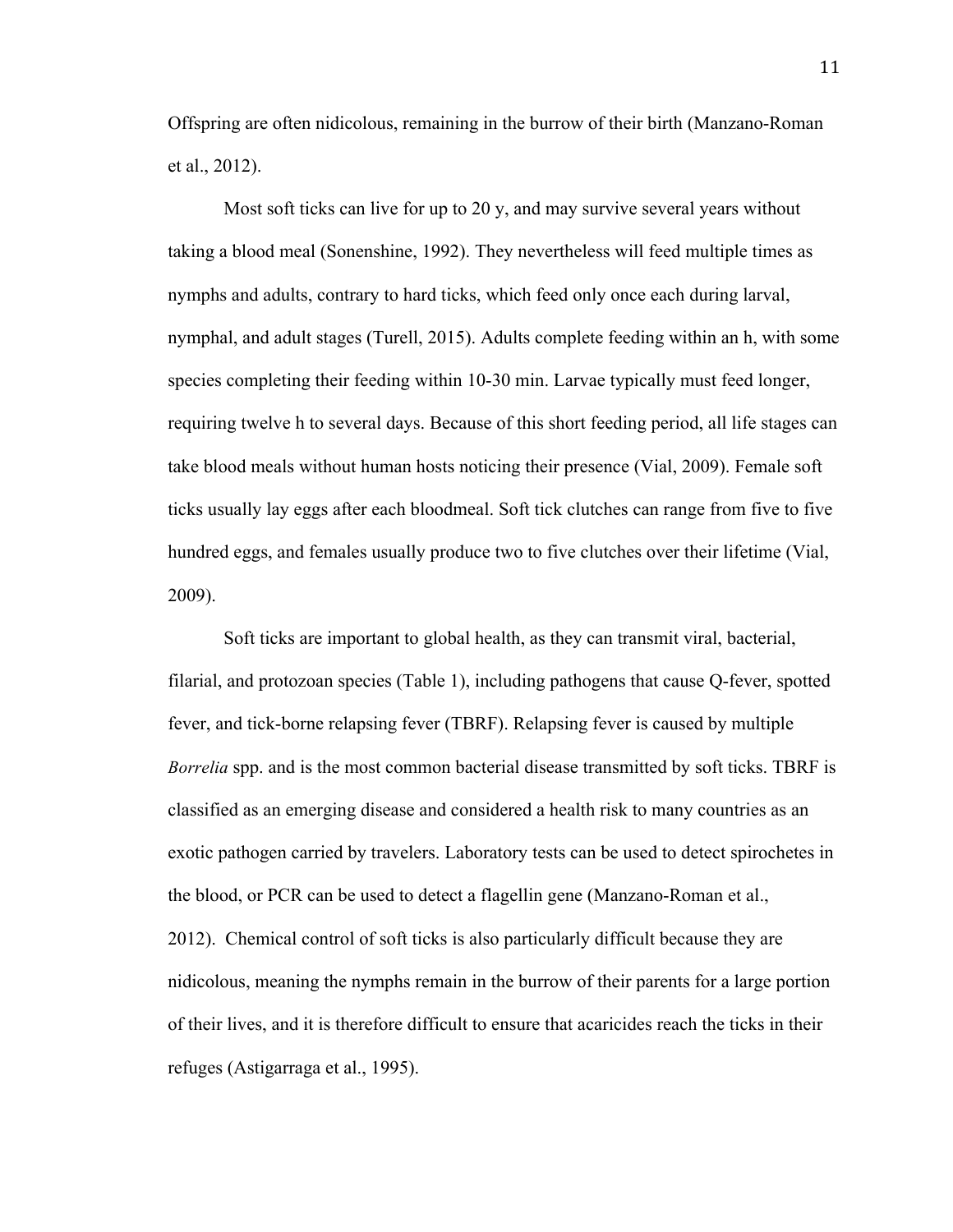# *Ornithodoros tartakovskyi*

Most *Ornithodoros* species feed indiscriminately on hosts, increasing the chance of transmitting zoonotic diseases such as TBRF to new hosts that could function as reservoirs (Vial, 2009). *Ornithodoros tartakovskyi* (Olenev 1931) is a soft tick found in Iran, central Asia, and China (Manzano-Roman et al., 2012). They prefer temperatures of under 26**°**C, limiting them to their burrow microhabitats (Vial, 2009). Nymphs of this species may also feed on engorged adults, allowing the adults to transmit human pathogens to the nymphs that feed on them (Londoño, 1976). The life cycle of this tick has never been fully described; however, in the breeding colony at the University of Wisconsin Oshkosh, the following stages have been observed: egg, one larval instar, three to four nymphal instars, and adult (S. Schaar, pers. comm.).

While these ticks are found in the burrows of numerous species of rodents, their primary host is the great gerbil, *Rhombomys opimus* (Balashov, 1972), a diurnal desert rodent that lives in family groups (Randall and Rogovin, 2002). These groups typically consist of an adult male, one to six females, and juveniles and pups, although solitary females have been observed. Wild populations face numerous predators and have evolved a complex series of vocalizations and "foot-drumming" behaviors that warn other group members of the presence and type of predator (Randall et al., 2000). *R. opimus* is of medical interest because it is a natural reservoir for zoonotic cutaneous leishmaniasis (ZCL), a disease caused by *Leishmania major* (Akhavan et al., 2010) that causes 20,000 to 40,000 deaths per y (Alvar et al. 2012).

While *Ornithodoros tartakovskyi*, primarily feeds on the great gerbil, this species feeds indiscriminately and have been observed feeding on terrapins, skinks, agamas,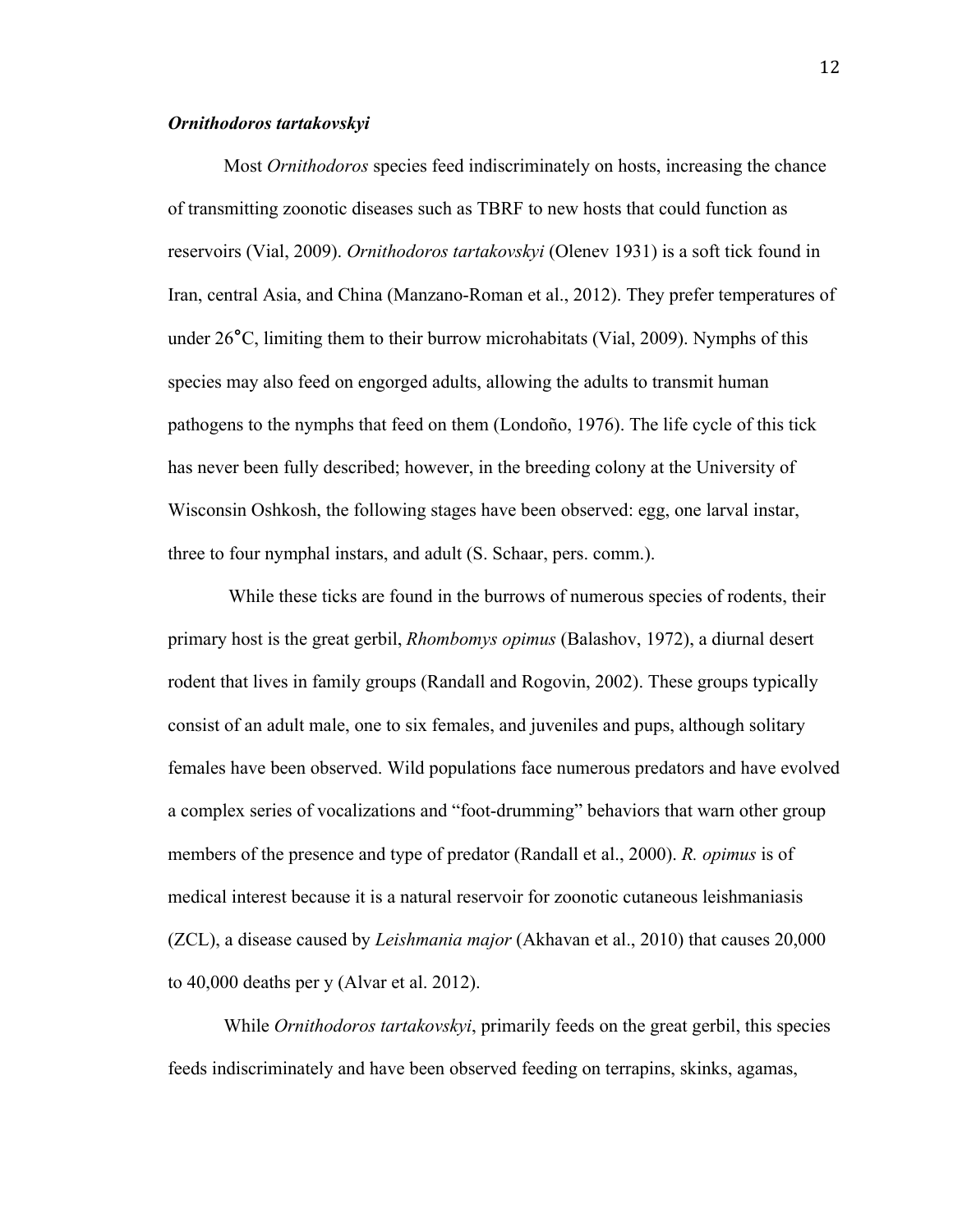geckos, sand snakes, toads, hedgehogs, dogs, mice, bee-eaters, rollers, and sparrows (Vial, 2009). *Ornithodoros* spp*.* are strongly attracted to carbon dioxide and certain species have been recorded leaving their burrows to reach the attractant (Adeyeye and Butler, 1991). Therefore, carbon dioxide is often used to trap and collect soft ticks (Nevill, 1964). Carbon dioxide attraction has never been specifically tested in *O. tartakovskyi*, but it is expected to similarly serve as an attractant to individuals of this species.

*Ornithodoros tartakovskyi* itself is of medical interest because it is a vector of Karshi virus (Flaviviridae), which is a member of the mammalian tick-borne flavivirus group (M-TBFV; previously the tick-borne encephalitis virus [TBEV] serocomplex) (Turell et al., 2008). Karshi virus does not typically cause severe disease in humans; however, in Uzbekistan, outbreaks of this virus are associated with febrile illness and occasional cases of encephalitis (Turell et al., 2004). Each year, at least 10,000 clinical causes of tick-borne encephalitis are due to viruses from the mammalian tick-borne flavivirus group (Turell, 2015). Female ticks of the *O. tartakovskyi* species can also transmit this virus vertically to progeny. *Ornithodoros* spp. are particularly effective vectors, with 90% of ticks transmitting the virus to murine hosts in laboratory settings (Turell et al., 2004).

*Ornithodoros tartakovskyi* are long-term reservoirs and may remain infective for nearly 8 y after being exposed to Karshi virus (Turell, 2015). The transmission cycle of Karshi virus can also involve ixodid ticks as vectors, including *Ixodes ricinus* in Europe and *I. persulcatus* in Asia. Thus, *O. tartakovskyi* nymphs acting as reservoirs can infect rodent hosts that are then parasitized by ixodid ticks. Ixodids questing for hosts are more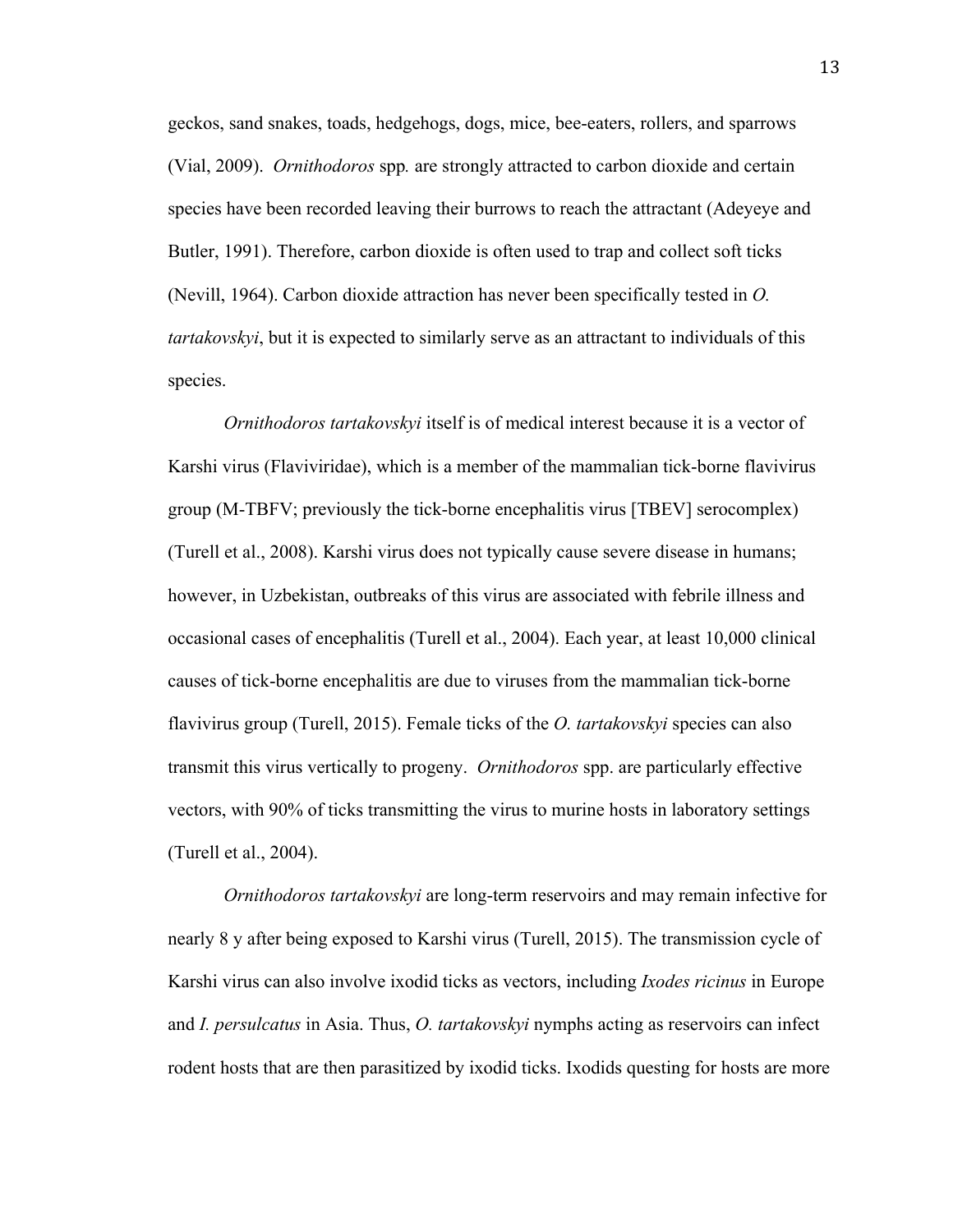likely to infect human hosts, but *O. tartakovskyi* nymphs acting as long-term reservoirs are equally important participants in the transmission cycle. Rodents are the primary hosts of Karshi virus, but little is known about the replication of the virus. Four d after initial exposure, viral RNA concentrations in the brain rise rapidly, peaking the sixth day after exposure. For mice that can survive the infection, viral particles can persist in the brain for at least 28 d and in the blood for 4-8 d. However, in 2 d old laboratory mice, Karshi virus is fatal within 8-12 d, while in 9 d old laboratory mice, it was rarely fatal (Turell et al., 2008).

In addition, because of the conserved biology of flaviviruses, *O. tartakovskyi* may be able to vector other members of the mammalian tick-borne flavivirus group, such as Omsk hemorrhagic fever virus, Langat virus, Alkhurma hemorrhagic fever virus, Kyasanur Forest disease virus, Powassan virus, Royal Farm virus, Karshi virus, Russian spring-summer encephalitis virus, Central European encephalitis virus, Gadgets Gully virus, and Louping ill virus (Turell, 2015). Of these, Karshi virus is most closely related to Royal Farm virus, originally being considered a subtype of that virus until it was declared a new species in 2007 (Grard et al., 2007).

Chim virus, which is a potential pathogen of camels and humans, was isolated from *O. tartakovskyi* in Uzbekistan in 1971 (L'vov et al., 2014). Five strains of this RNA arbovirus were isolated from both ixodid and argasid ticks in great gerbil burrows (L'vov et al., 1979). *Ornithodoros tartakovskyi* is also able to transmit *Borrelia latyschewii*, which causes tick-borne relapsing fever (TBRF). TBRF symptoms include recurrent fever, headache, and myalgia, and it can be fatal if not treated with antibiotics. The disease occurs most commonly in humans, but animal cases also have been documented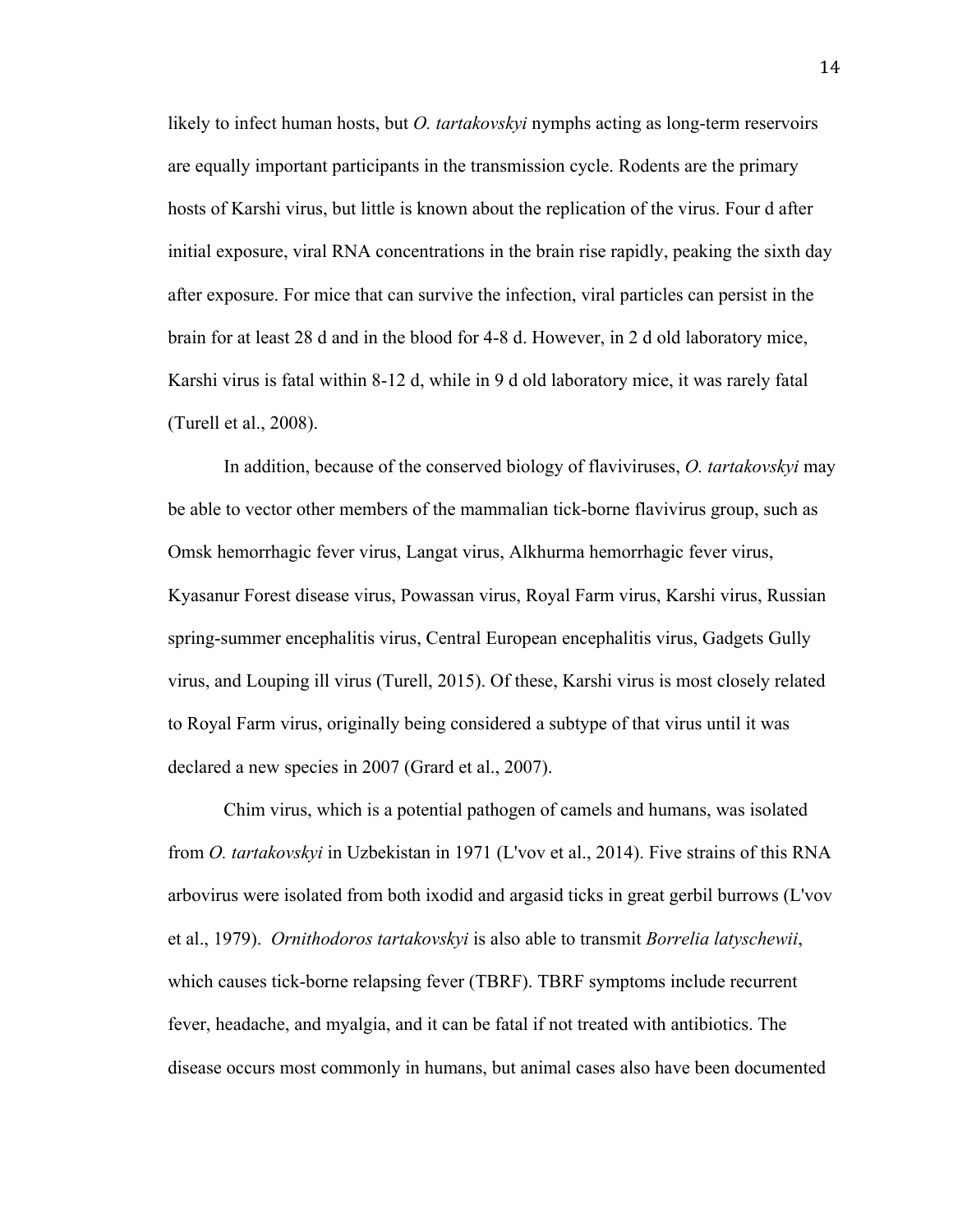and are likely underreported (Manzano-Roman et al., 2012). Therefore, a natural repellent could prevent transmission of several pathogens to both humans and livestock.

This tick may also vector *Acanthocheilonema* [*Dipetalonema*] *viteae*, a species of parasitic nematode commonly found in rodents that causes filariasis (Londoño, 1976). While *A. viteae* is not considered a human parasite, it is an important laboratory model for human microfilariae, including *Wuchereria bancrofti*, *Brugia malayi* (causative agent of lymphatic filariasis), and *Onchocerca volvulus* (causative agent of river blindness and onchodermatitis) (Dell et al., 1999). Because of its importance as a laboratory model, it is important to understand all of its hosts and potential vectors, including soft ticks.

## **Compounds Derived from Cupressaceae as a Potential Repellent**

Members of the cypress family (Cupressaceae) are used with other aromatic plants in medicinal baths among the traditional Yao communities of Jinping County, Yunnan Province, SW China (Li et al., 2006). In particular, the three genera *Juniperus*, *Cupressus*, and *Cedrus* are used commercially for their cedarwood oils (Carroll et al., 2011). Oils from other members of the cypress family repel *I. scapularis* nymphs. For instance, essential oils from the heartwood of Alaska yellow cedar (*Chamaecyparis nootkatensis*) repelled nymphs four h after application, suggesting that multiple members of Cupressaceae may have anti-tick compounds, including the possible repellents nootkatone and valencene-13-ol (Dietrich et al., 2006).

*Juniperus communis* is the most widespread species of conifer in the world, and its range overlaps with the range of *O. tartakovskyi* in Uzbekistan, Iran, and Xinjian Province (China) (Farijon, 2013). *Juniperus communis* is also found in North Africa, temperate Eurasia, and North America, although in North America it is only found north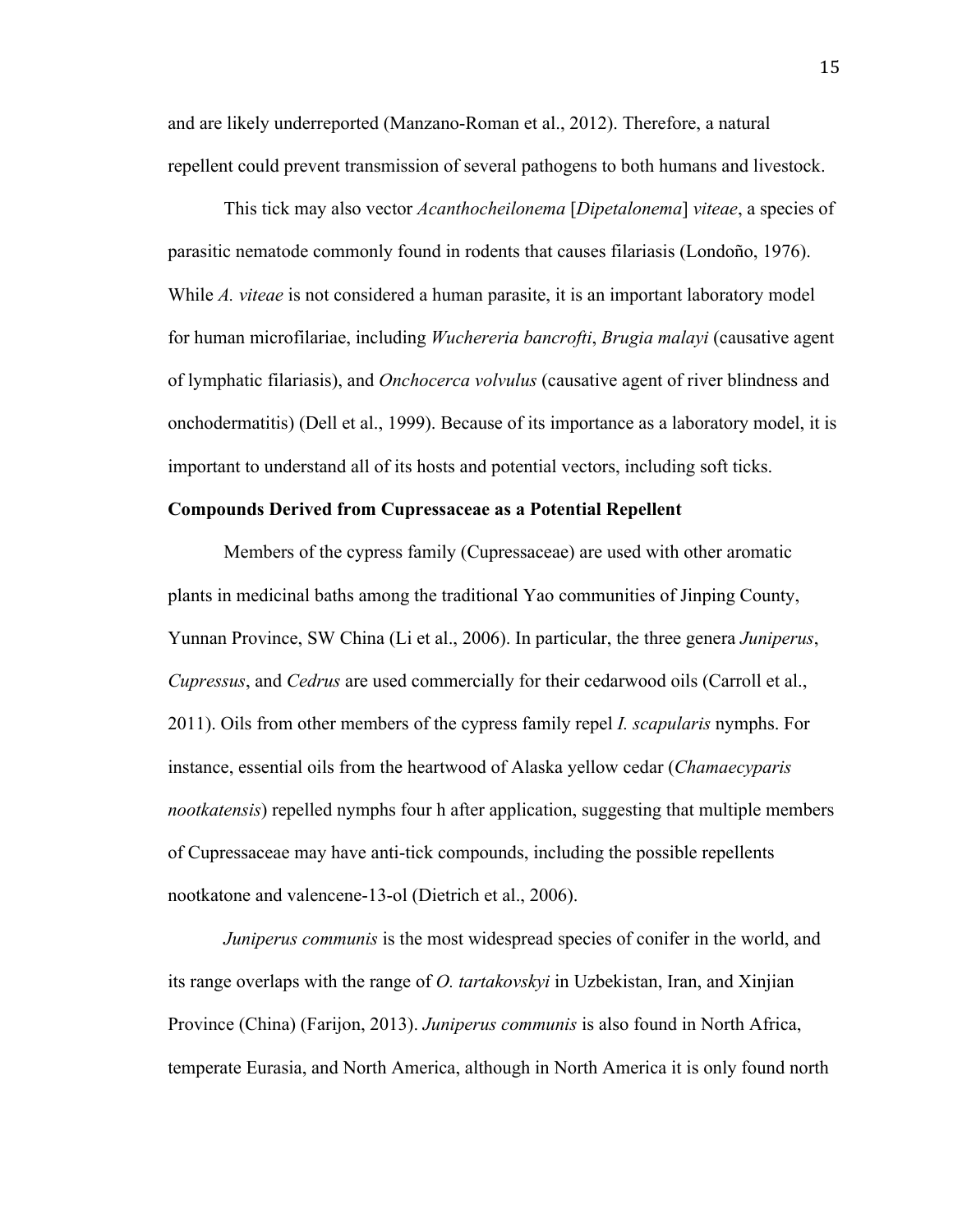of Mexico. This tree is often planted as an ornamental, particularly in Europe (Farijon, 2013). Because of its aroma, essential oils from this tree are marketed for use in baths and oil diffusers and are widely available for purchase. If *J. communis* acts as a repellent against soft ticks, which have cosmopolitan distribution (de la Fuente et al., 2008), as it does against hard ticks, it could be an ideal natural repellent against ticks from multiple parts of the world.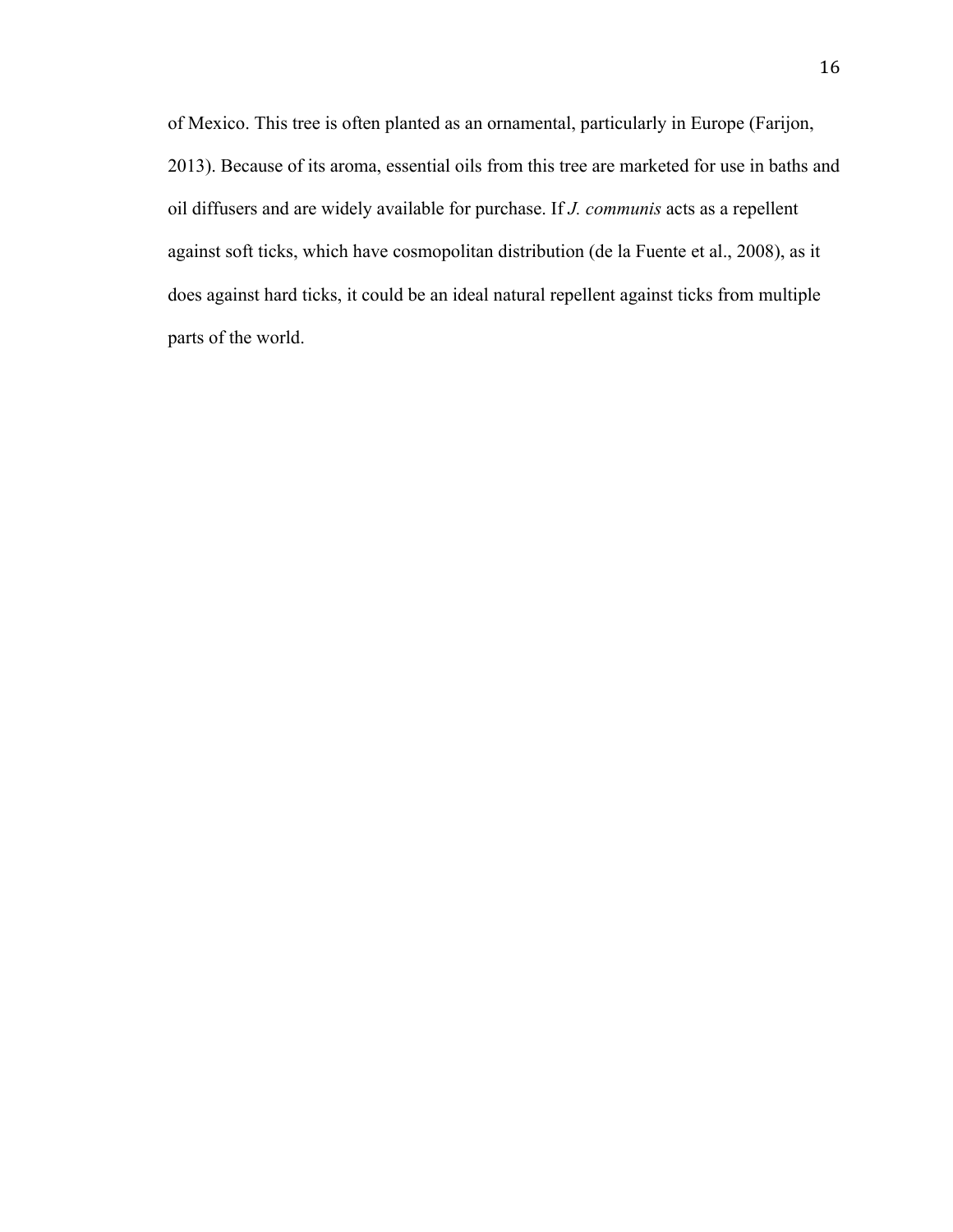#### **Chapter 2**

#### **Experimental Process**

## **Abstract**

To examine the potential of *Juniperus communis* essential leaf oil as a repellent against *Ornithodoros tartakovskyi*, unfed nymphs were placed in the center of a four-way arena and given a choice among carbon dioxide, *J. communis* essential leaf oil, *J. communis* essential leaf oil and carbon dioxide, and a control blank vial. Because a substance may prevent ticks from attaching to hosts but not be a repellent, a secondary attachment assay was used to determine if *J. communis* essential leaf oil prevented *O. tartakovskyi* from attaching to a membrane and feeding. Unfed nymphs were placed in a two-way olfactometer to examine the potential of *J. communis* essential leaf oil as an attractant of *O. tartakovskyi*, giving nymphs a choice between carbon dioxide and *J. communis* essential leaf oil and carbon dioxide.

## **Introduction**

Ticks serve as vectors of numerous infectious agents that cause diseases in humans. Accordingly, there is a need for natural tick repellents that are sufficiently safe to be applied to human skin. Oils from the tree *Juniperus communis* repel species of hard ticks (Ixodidae), but they have not been tested against species of soft ticks (Argasidae). I selected the soft tick *Ornithodoros tartakovskyi* for this experiment due to the health threat that it poses. This tick is found in Iran, central Asia, and China and is a vector of infectious agents that may cause diseases in humans, including Chim virus, Karshi virus, *Borrelia latyschewii*, and *Acanthocheilonema viteae* (Table 1).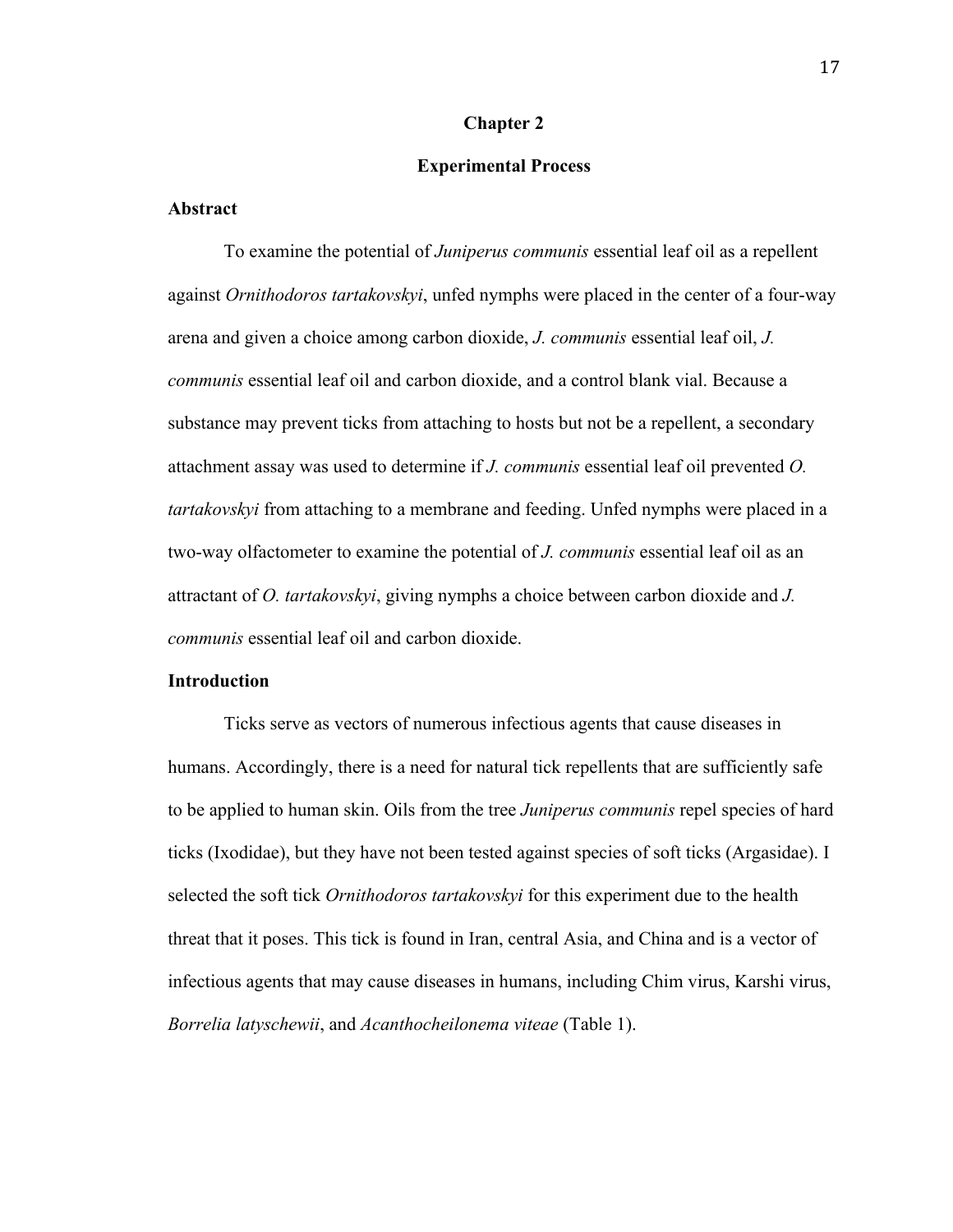I tested the efficacy of *J. communis* essential leaf oil as a repellent against *O. tartakovskyi* by measuring the response of starved nymphs to the known host cue carbon dioxide, *J. communis* essential leaf oil, a combination of both, and a control blank vial. I hypothesized that undiluted *J. communis* essential leaf oil would repel *O. tartakovskyi* nymphs and that carbon dioxide would attract *O. tartakovskyi* nymphs. I also hypothesized that undiluted *J. communis* essential leaf oil would repel *O. tartakovskyi* nymphs even in the presence of carbon dioxide.

#### **Materials and Methods**

#### **Resources.**

All nymphs for the experiments were obtained from the breeding colony at the University of Wisconsin Oshkosh. The ticks were hatched and raised in incubators with a set day and night lights schedule (light conditions from 7AM-7PM and dark conditions from 7PM-7AM). Ticks were fed only defibrinated rabbit blood during their development. It is unknown which instar the nymphs were, but they had been fed three times prior to experimentation, meaning that they were between first and third instar (S. Schaar, pers. comm.).

# **Arena Preliminary Assay.**

To test the efficacy of *J. communis* essential leaf oil as a repellent to O. *tartakovskyi*, I designed an experiment similar to that conducted by Carroll et al. (2011). The original experiment used a vertical filter paper bioassay, but this was not appropriate here because it relies on questing behavior, which is not exhibited in soft ticks.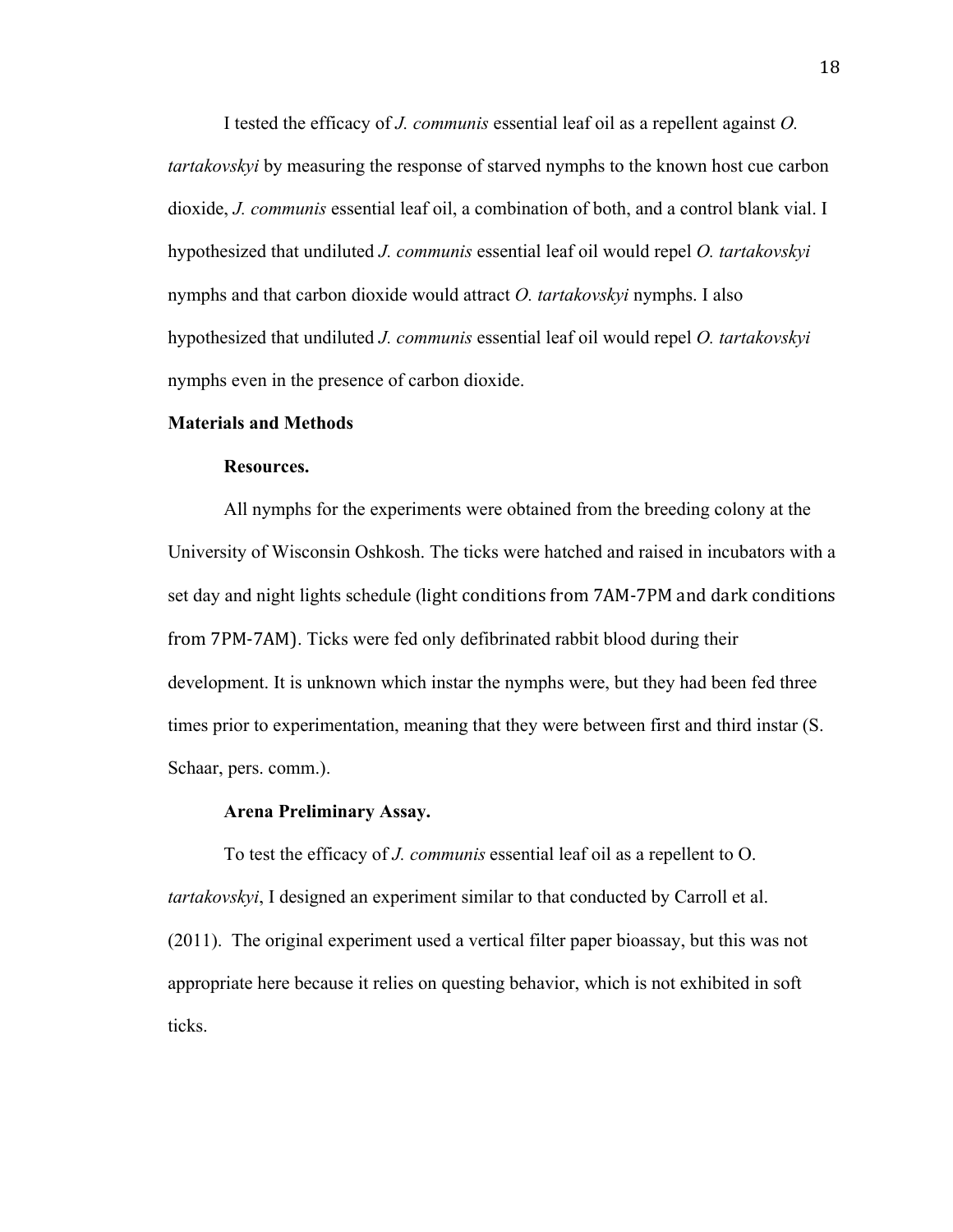Instead, I constructed a four-way arena. This arena had a flat surface, allowing *O. tartakovskyi* to move horizontally across the floor, as they would under natural conditions. I chose a four-way arena instead of a two-way olfactometer because repellent and attractant can mix in the central tubing of a two-way olfactometer; if the oil acted as a repellent, it would prevent the ticks from moving through the central tubing to make a choice. Using such an arena also allowed me to test for putative juniper repellency in the presence of the attractant carbon dioxide.

In the original experiment conducted by Carroll et al. (2011), hard ticks were tested in open-air environments, but changing air concentrations could have interfered with the experiment. Furthermore, no attractant was used in the original experiment. Adding carbon dioxide as an attractant to the experimental design allowed me to not only test whether *J. communis* essential leaf oil repelled ticks but if it could repel ticks even in the presence of an attractant.

Originally, I planned to use a four-way olfactometer, which would have prevented changing air concentrations because it is a closed system. Unfortunately, due to the design of the olfactometer, air could not be filtered out of the closed system. This design flaw caused carbon dioxideto accumulate in the olfactometer and rendered the nymphs unconscious. To prevent carbon dioxide from accumulating in the main chamber of the olfactometer, the experiment became open-air, meaning the arena was not entirely enclosed and therefore shared air with the external environment. Thus, the olfactometer became an arena test because it was not a closed system. However, changes in air concentrations were minimized by allowing only a single, stationary experimenter in the room during experimentation.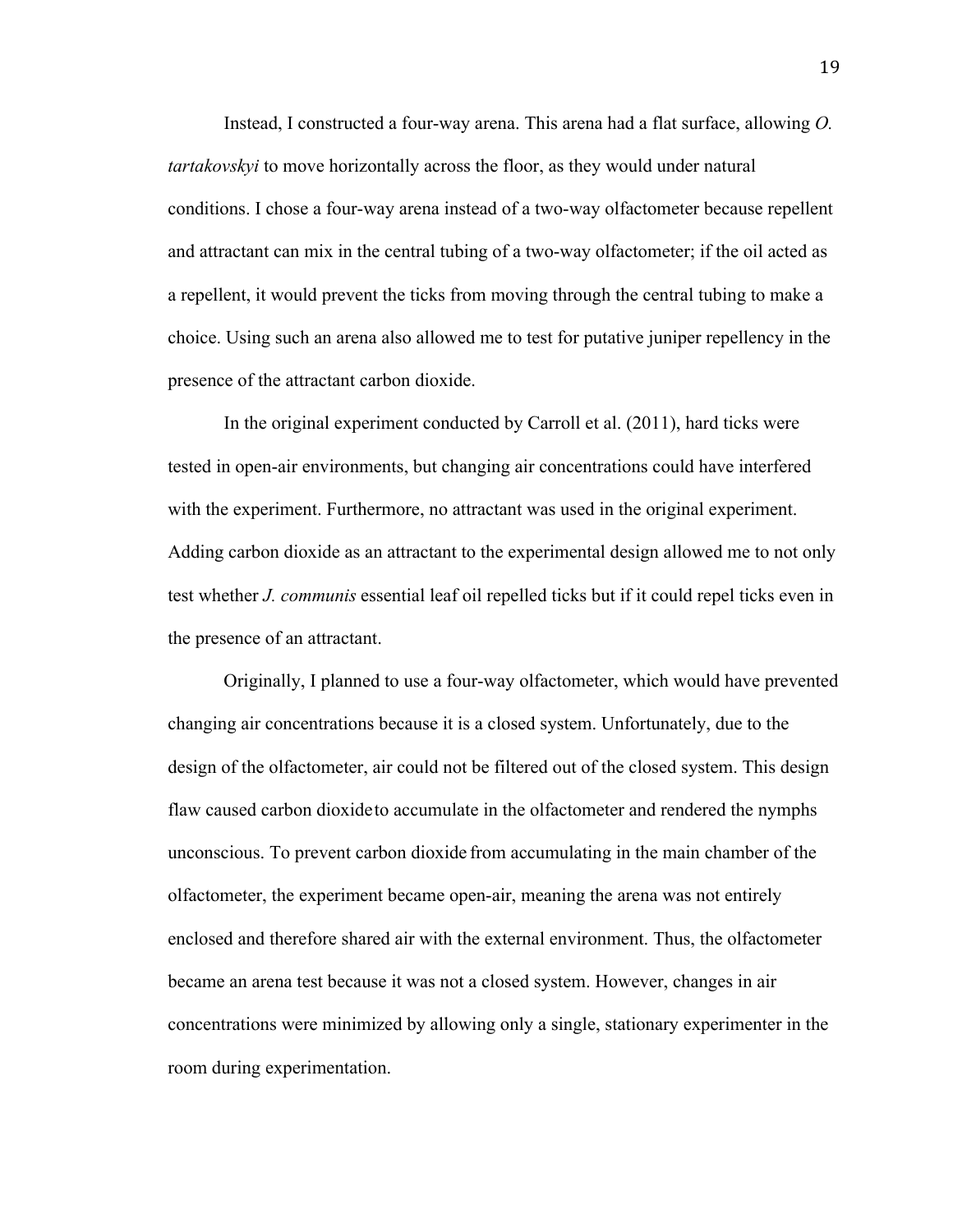

Figure 1. Arena setup

Undiluted *J. communis* essential leaf oil was used. In the original experiment conducted by Carroll et al., the concentration of leaf oil was weighed on filter paper (0.01 g oil/cm<sup>2</sup>). In my experiment, however, the concentration of leaf oil was 0.1g/cm<sup>2</sup>. In quadrant A, an empty vial was attached to the main chamber. This vial acted as a control. In quadrant B, a vial containing filter paper soaked with leaf oil was attached to the main chamber. In quadrant C, a tube containing carbon dioxide was attached to the main chamber. In quadrant D, carbon dioxide was pumped through a vial containing filter paper soaked with leaf oil. Quadrants A and B did not have an airstream passing through them. The four-way arena was surrounded by two double-sided tape barriers as a safety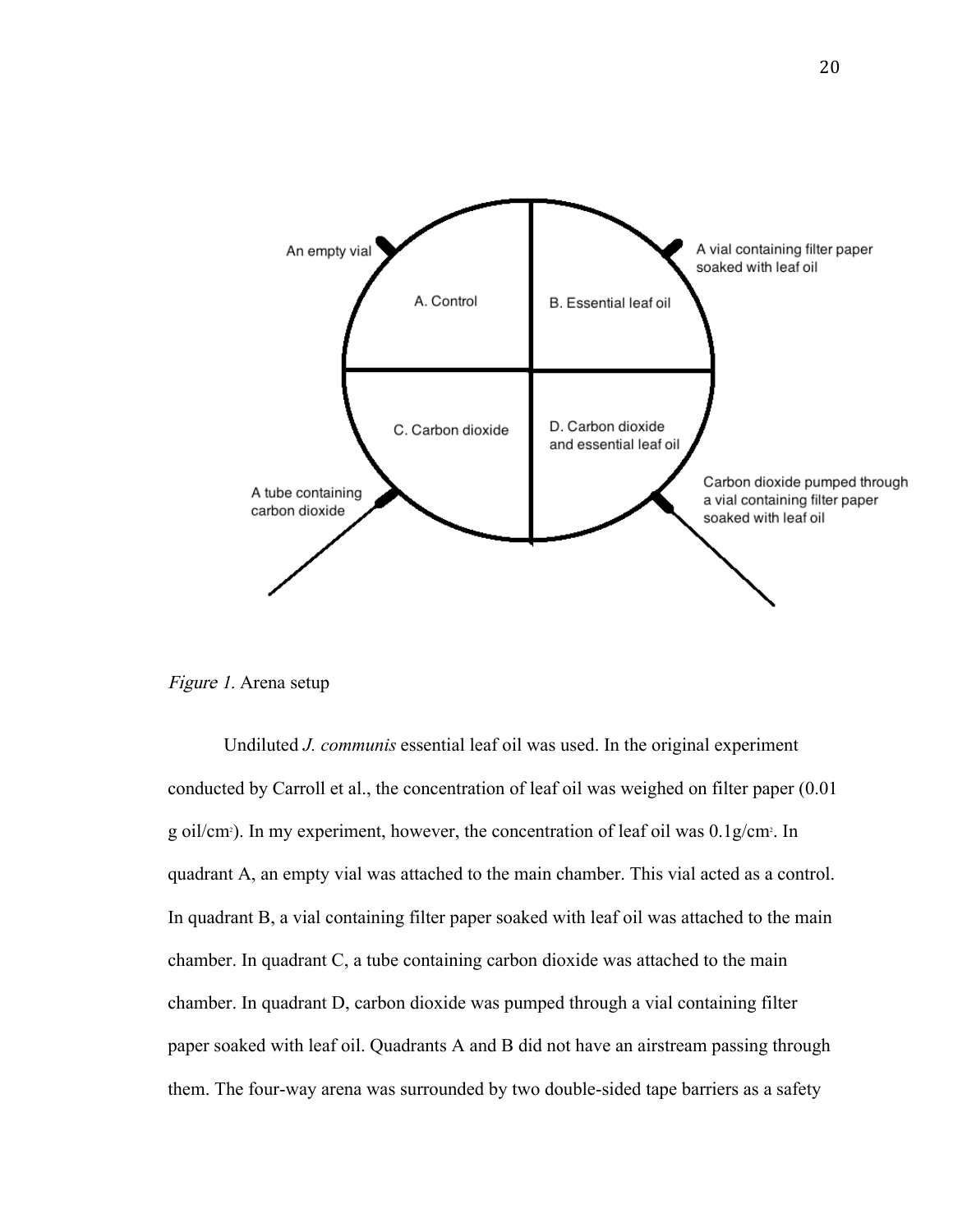precaution, thereby ensuring that nymphs could not escape from the arena during transfer to and from the main chamber. Carbon dioxide entered the chamber at 0.02 psi.

Third instar nymphs were starved from 26 October 2016 to March 2017 prior to experimentation to encourage them to actively seek food during the experiment. Nymphs were placed in the center of the main chamber and left unmolested for 15 min. After 15 min, their positions were recorded as center, quadrant A, B, C, or D. The central steel chamber of the olfactometer was washed with acetone between each trial to ensure that no residual phenols remained from the *J. communis* essential leaf oil. Three separate trials were conducted. Because so many nymphs chose quadrant D, I tested whether *J. communis* essential leaf oil was an attractant for *O. tartakovskyi.*

#### **Attachment Preliminary Assay.**

A repellent may not induce avoidance in its intended tick target, but it may prevent attachment to the surface when the tick attempts to feed. I developed the following attachment assay to test whether *J. communis* essential leaf oil inhibited the feeding behavior of *O. tartakovskyi.* Third instar nymphs were starved from December 2016 to April 2017 prior to experimentation to encourage them to attach and feed. To create a feeding membrane similar to mammal skin, the lid of a 5 mm x 10 mm sterile polystyrene Petri dish served as a feeding dish. Each lid was filled to the top with defibrinated rabbit blood and completely covered with parafilm. *J. communis* essential leaf oil was applied to the parafilm surface in 3 experimental trials testing 0%, 10%, and 30% concentrations diluted with acetone (pure oil could not be applied without destroying the membrane). Each trial was accompanied by controls with unaltered parafilm. Blood dishes were heated in an incubator at 37 **°**C for 30 min and subsequently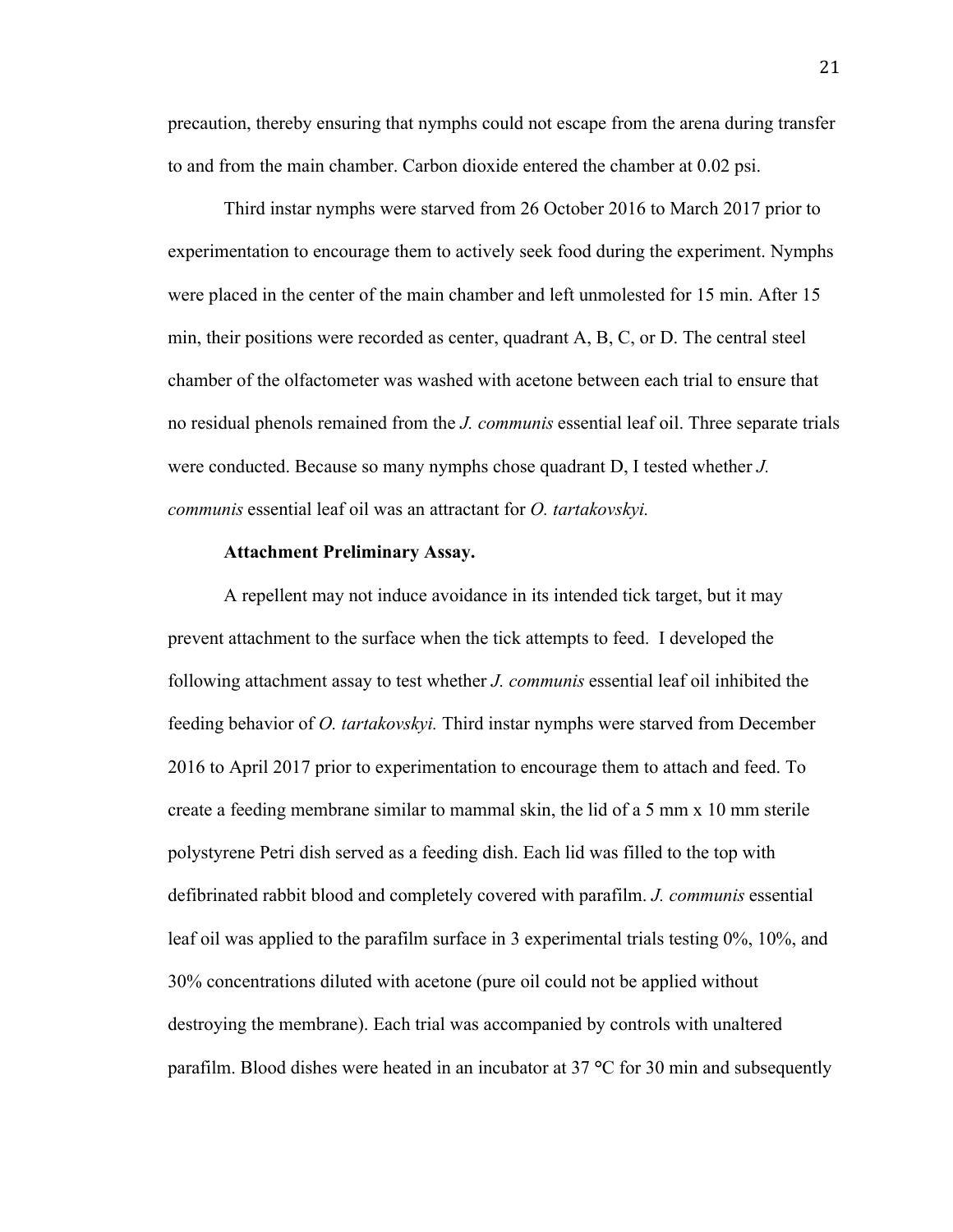placed on a heated shaker. Ticks were placed on the surface of the parafilm and given 40 min to feed, after which I recorded the number of fed and unfed ticks based on visual appearance.

#### **Two-Way Olfactometer Assay with** *J. communis.*

Data from the arena assay suggested that *J. communis* essential leaf oil might attract nymphs. To test this hypothesis, I designed a two-way olfactometer assay. Air passed through a charcoal filter in a fume hood into two streams that were regulated by a flow meter to 0.5L/min. Each air stream then passed through an impinger that contained a cotton roll (control) or a cotton roll soaked in 0.1 g *J. communis* essential leaf oil. The airstreams then entered opposing arms of a glass olfactometer.



Figure 2. Two-way olfactometer setup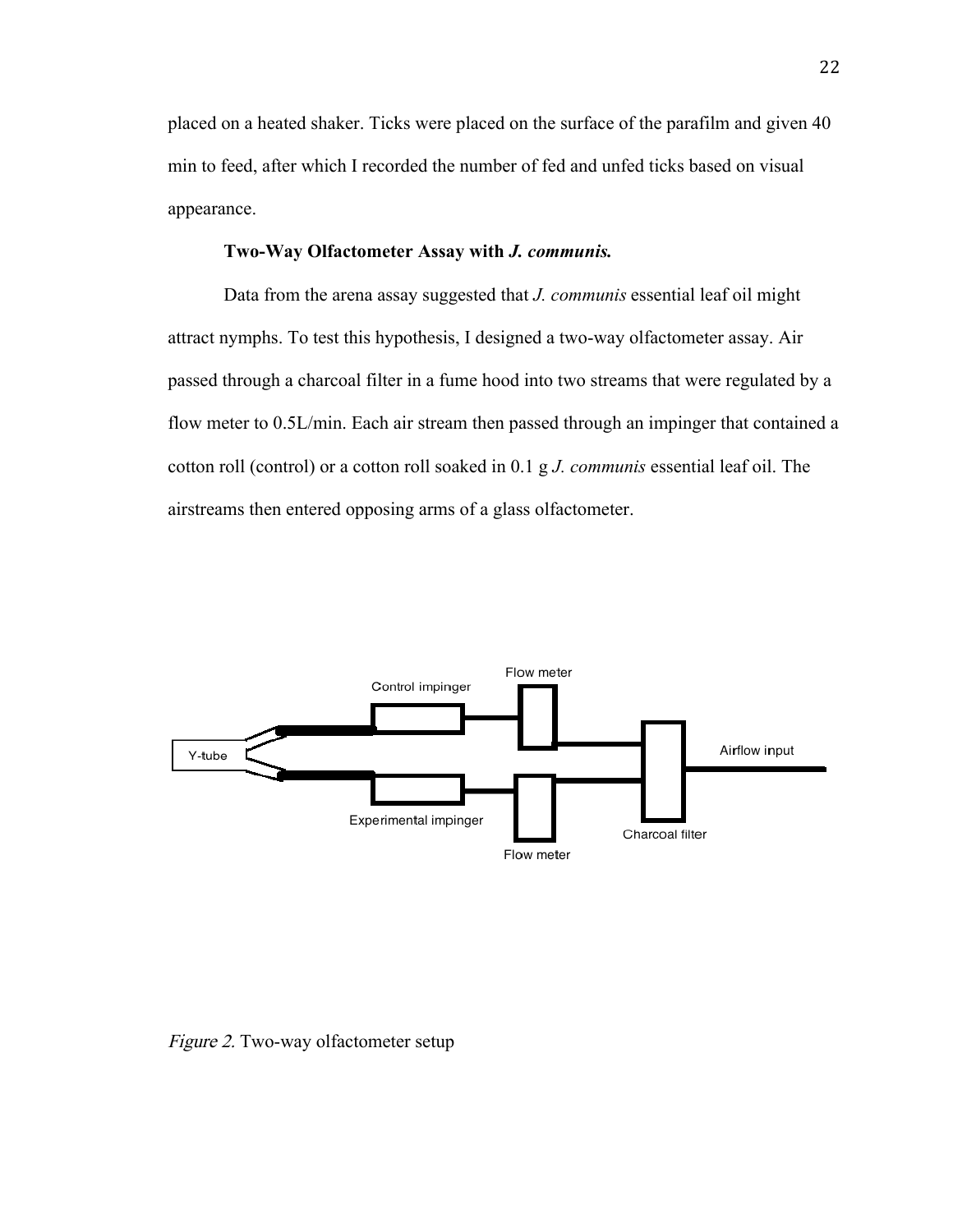Nymphs were starved from 24 January to 8 August 2017 so that they would actively seek food. A single nymph was placed in the base of the olfactometer for each trial, with special care given to ensure that no tick was on its dorsum. The three openings of the Y tube were secured with mesh to prevent nymphs from exiting the tube. The entire two-way olfactometer was additionally surrounded by two-sided tape, which acted as a secondary containment barrier. Nymphs were given 5 min to make their choice. After every five trials, the olfactometer was flipped to avoid locational effects. The assay was repeated with 19 nymphs, and a Fisher's exact P-test was used to determine if the nymphs preferentially traveled toward the *J. communis* essential leaf oil.

# **Two-Way Olfactometer Assay with** *J. communis* **and Carbon Dioxide.**

This assay was identical to the above assay except carbon dioxide was added to the control and experimental air streams by introducing a few grams of dry ice immediately downstream from the charcoal filter. Nymphs were starved from 24 January to 9 August 2017 to increase the probability that they would actively seek food.

# **Two-Way Olfactometer Assay with Carbon Dioxide Under Different Light Conditions.**

This assay was identical to the above assay but at different times of day to compensate for the activity of the adult ticks, which may be nocturnal or negatively phototaxic (Sonenshine 2014). This assay was run between 6 PM-8PM. All other assays were run between 11 AM-5 PM.

#### **Data Analysis.**

I used loglinear analysis of categorical data to determine if the nymphs preferentially travelled toward a particular quadrant in the arena preliminary assay.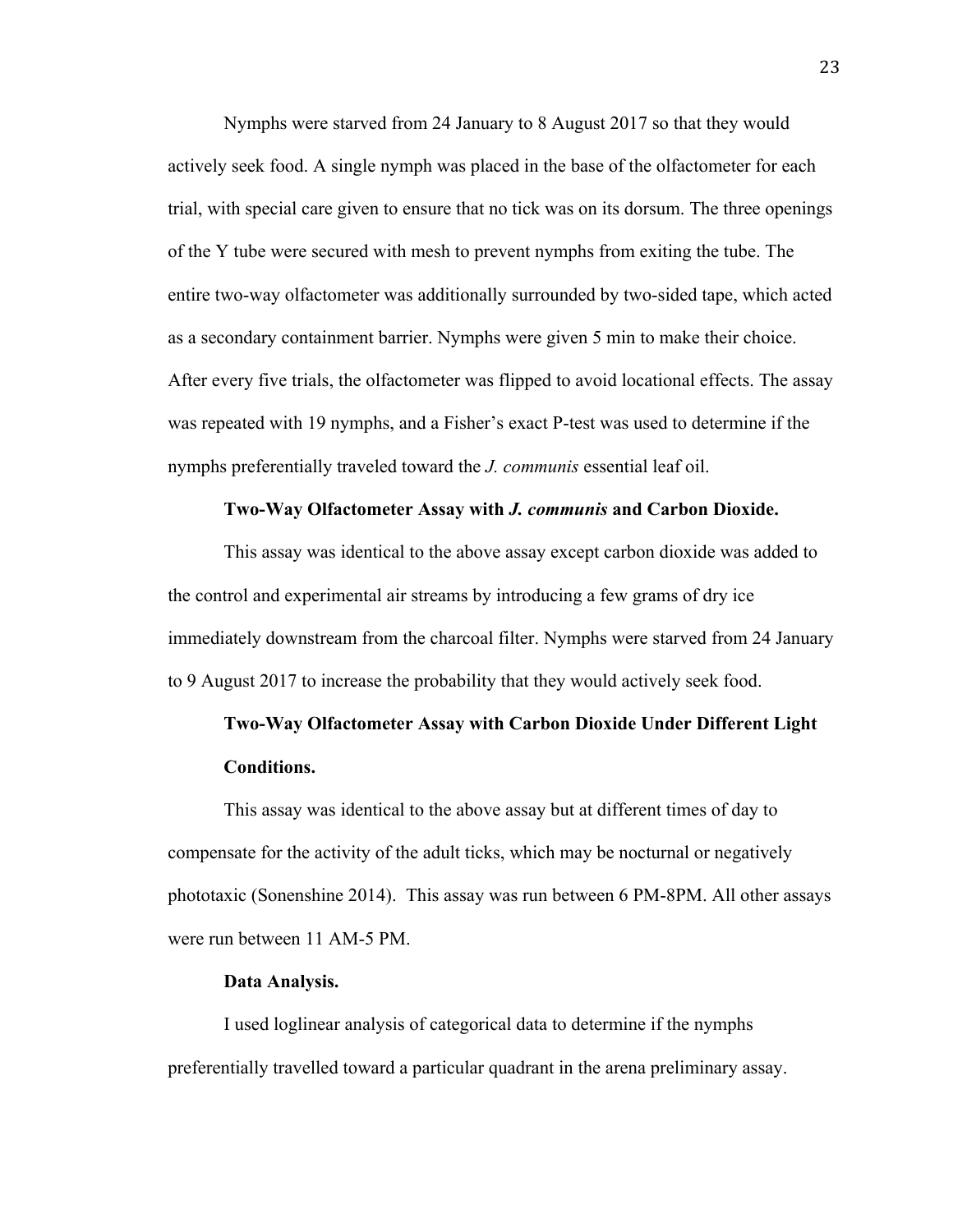Loglinear analysis was used instead of Chi test because it is more statistically powerfully. I applied linear analysis of categorical data to determine if nymphal feeding differed based on the concentration of juniper essential leaf oil in the attachment preliminary assay. I constructed separate loglinear models for categorical data to test if nymphs preferentially traveled in the two-way olfactometer assay either toward or away from 1) *J. communis* essential leaf oil and 2) *J. communis* essential leaf oil and carbon dioxide compared to only carbon dioxide. I constructed a linear model for categorical data to determine if the concentration of juniper influenced nymphal behavior under light and dark conditions. SAS Version 9.2 (SAS Institute, Cary, NC) was used for all analyses. For all assays, each nymph was an experimental unit.

#### **Results**

# **Arena Preliminary Assay.**

The loglinear analysis revealed that few ticks traveled to quadrants B and C, while most traveled toward quadrant D or remained in the center (Table 2;  $\chi^2$ =42.76, P<0.0001,  $df=4$ ).

|                | Quadrant A<br>(Blank control) (leaf oil) | Quadrant B Quadrant C<br>(carbon dioxide) D | Quadrant<br>(leaf oil and<br>carbon dioxide) | Center |
|----------------|------------------------------------------|---------------------------------------------|----------------------------------------------|--------|
| Total ticks 15 |                                          |                                             | 34                                           | 45     |

Table 2. The effect of *J. communis* essential leaf oil on *O. tartakovskyi* in a four-way  *arena*

N=3. Significant.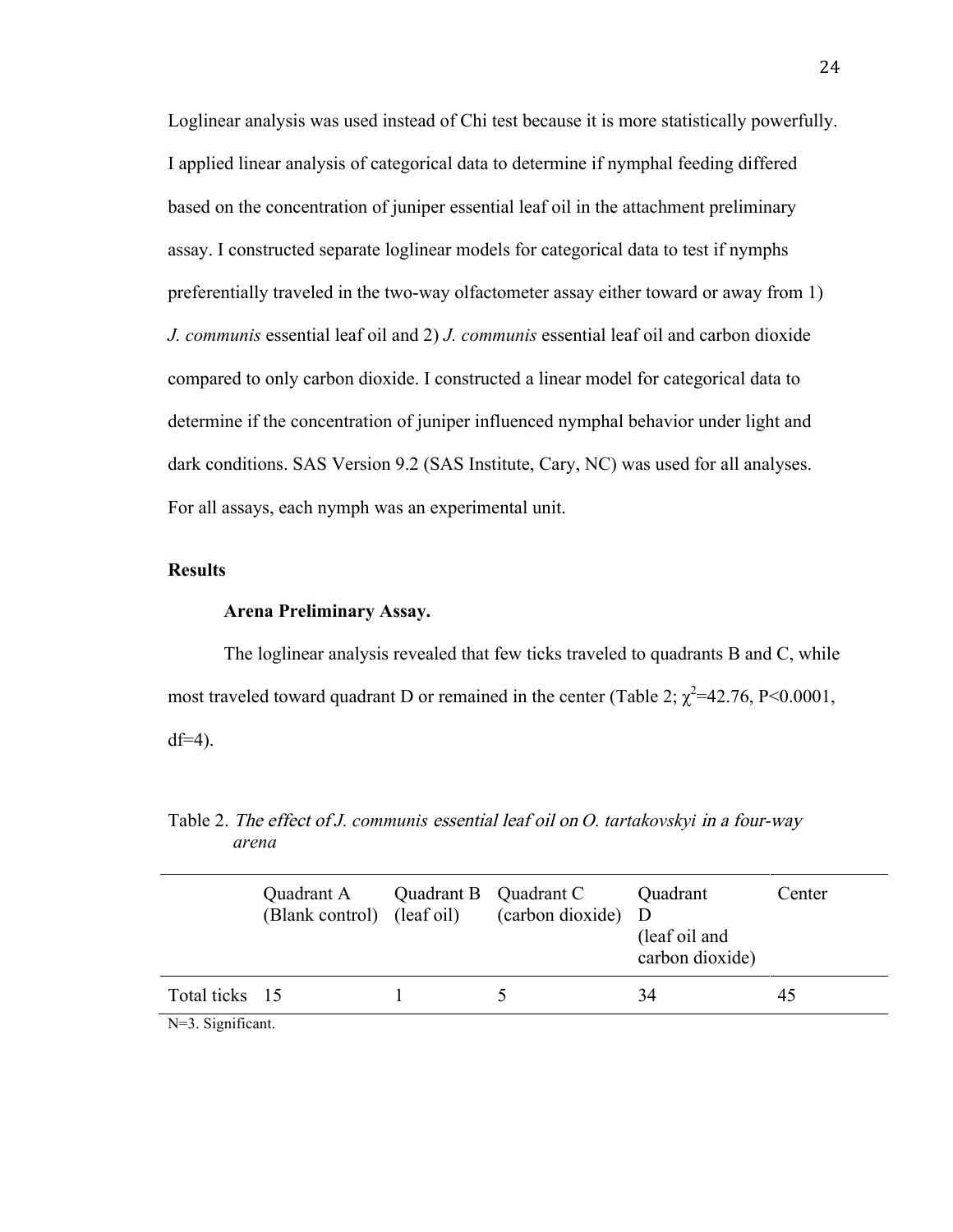# **Attachment Preliminary Assay.**

Concentration had no effect on nymphal feeding behavior (Table 3;  $\chi^2$ =4.34,  $P=0.1143$ , df=2).

| $%$ Oil     | Fed | <b>Did Not Feed</b> |
|-------------|-----|---------------------|
| 0.00        | 27  | 7                   |
| 10.00       | 31  | 2                   |
| 30.00       | 31  | 2                   |
| Total ticks | 89  | 11                  |

Table 3. The effect of *J. communis* essential leaf oil on *O. tartakovskyi* nymph feeding

N=3. Not significant.

# **Two-Way Olfactometer Assay with** *J. communis.*

Most ticks demonstrated no response to the essential oil in the two-way

olfactometer (Table 4;  $\chi^2$ =10.16, P=0.0062, df=2).

Table 4. The effect of *J. communis* essential leaf oil on *O. tartakovskyi* in a two-way olfactometer

|       | Juniper | Control | Did Not Choose |
|-------|---------|---------|----------------|
| Total |         |         | 14             |

N=19. Significant.

# **Two-Way Olfactometer Assay with** *J. communis* **and Carbon Dioxide**

Ticks again demonstrated no response to leaf oil when carbon dioxide was

included (Table 5;  $\chi^2$ =8.69, P=0.0032, df=2).

Table 5. The effect of *J. communis* essential leaf oil and carbon dioxide on *O. tartakovskyi in a two-way olfactometer*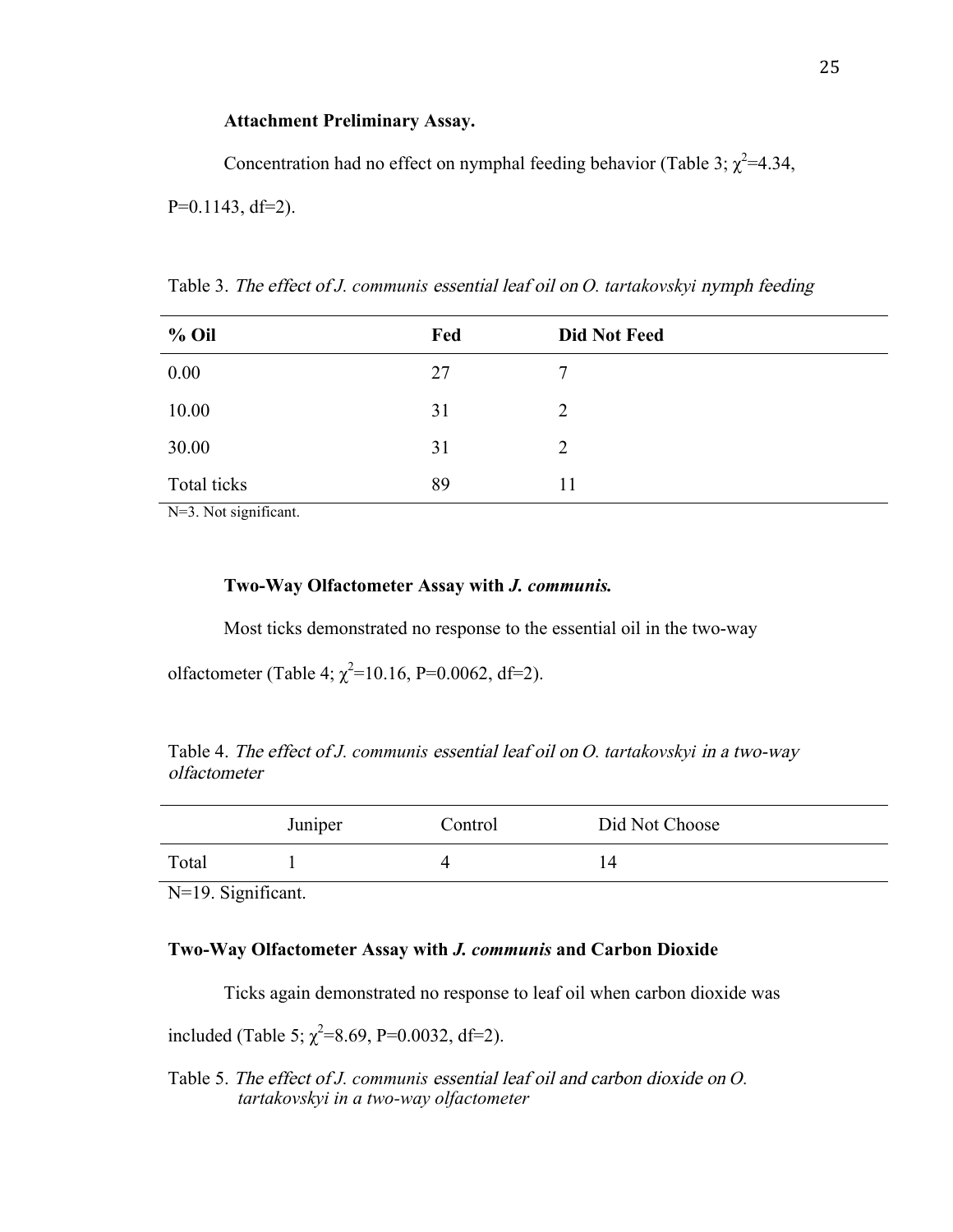|                    | Juniper + Carbon Dioxide | Control | Did Not Choose |
|--------------------|--------------------------|---------|----------------|
| Total              |                          |         |                |
| N=20. Significant. |                          |         |                |

#### **Two-Way Olfactometer Assay with Carbon Dioxideunder Different Light**

# **Conditions.**

Finally, the ambient light level did not influence tick choice (Table 6;  $\chi^2$ =1.13,

 $P=0.5681$ ).

Table 6. The effect of carbon dioxide on *O. tartakovskyi* in a two-way olfactometer under  *two ambient light conditions* 

|       | Carbon Dioxide | Control | Did Not Choose |
|-------|----------------|---------|----------------|
| Light |                |         |                |
| Dark  |                |         |                |

N=25, 20. Not significant.

### **Discussion.**

There is a profound need for natural tick repellents that are sufficiently safe to be applied to human skin. I tested *Juniperus communis* essential leaf oil as a repellent and as an attractant for *Ornithodoros tartakovskyi*. I also tested whether *J. communis* essential leaf oil inhibited *O. tartakovskyi* from feeding in an attachment assay. Based on the attachment assay, *J. communis* essential leaf oil does not inhibit *O. tartakovskyi* nymphs from feeding, thereby rendering this leaf oil an ineffective repellent. Although the data from the four-way arena preliminary assay suggested that *J. communis* essential leaf oil might be an attractant, the remaining assays did not support this observation. Therefore, my hypothesis that undiluted *J. communis* essential leaf oil would repel *O. tartakovskyi* nymphs even in the presence of carbon dioxidewas not supported by my data. My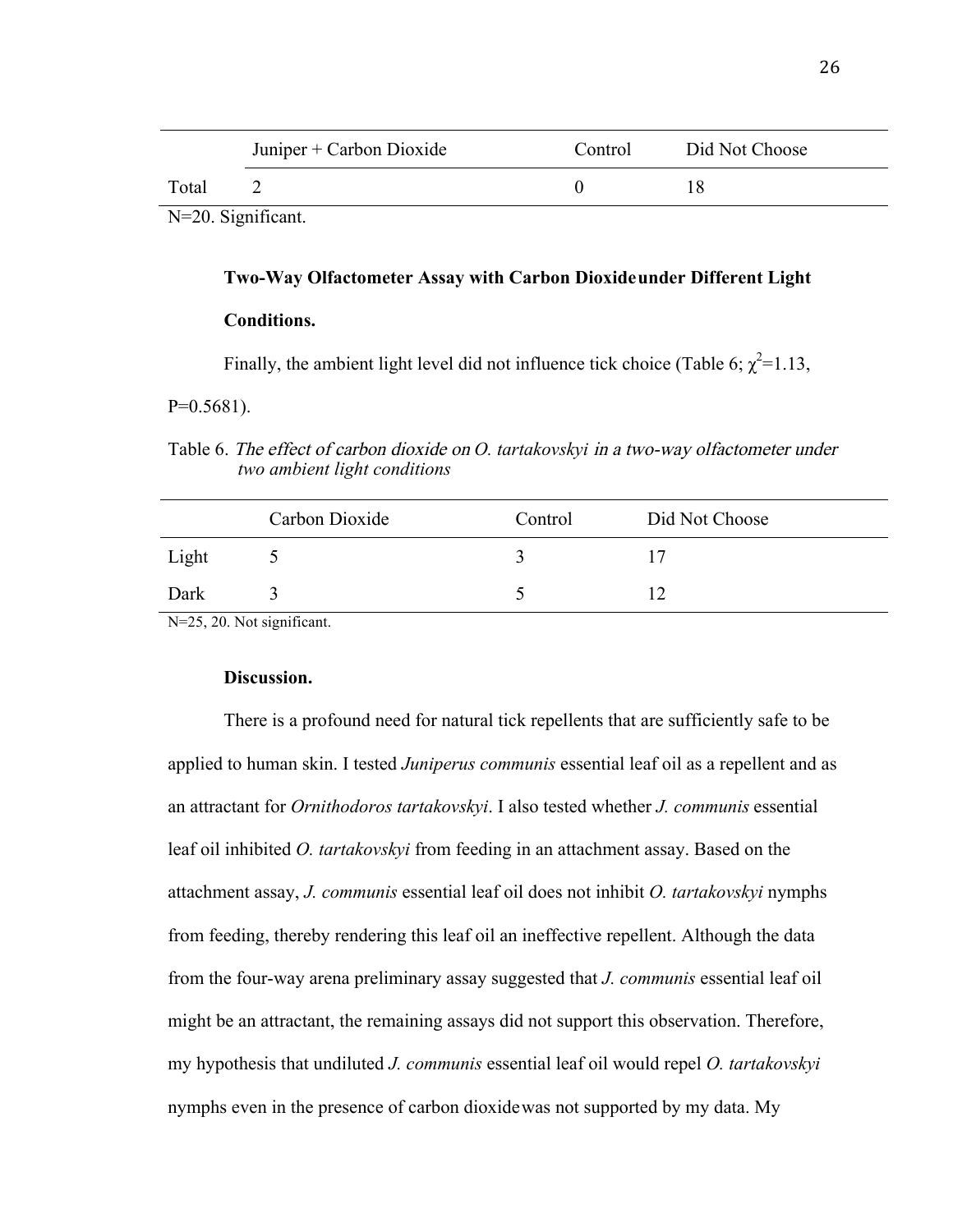hypothesis that undiluted *J. communis* essential leaf oil would repel *O. tartakovskyi* nymphs and that carbon dioxide would attract *O. tartakovskyi* nymphs was also not supported by my data.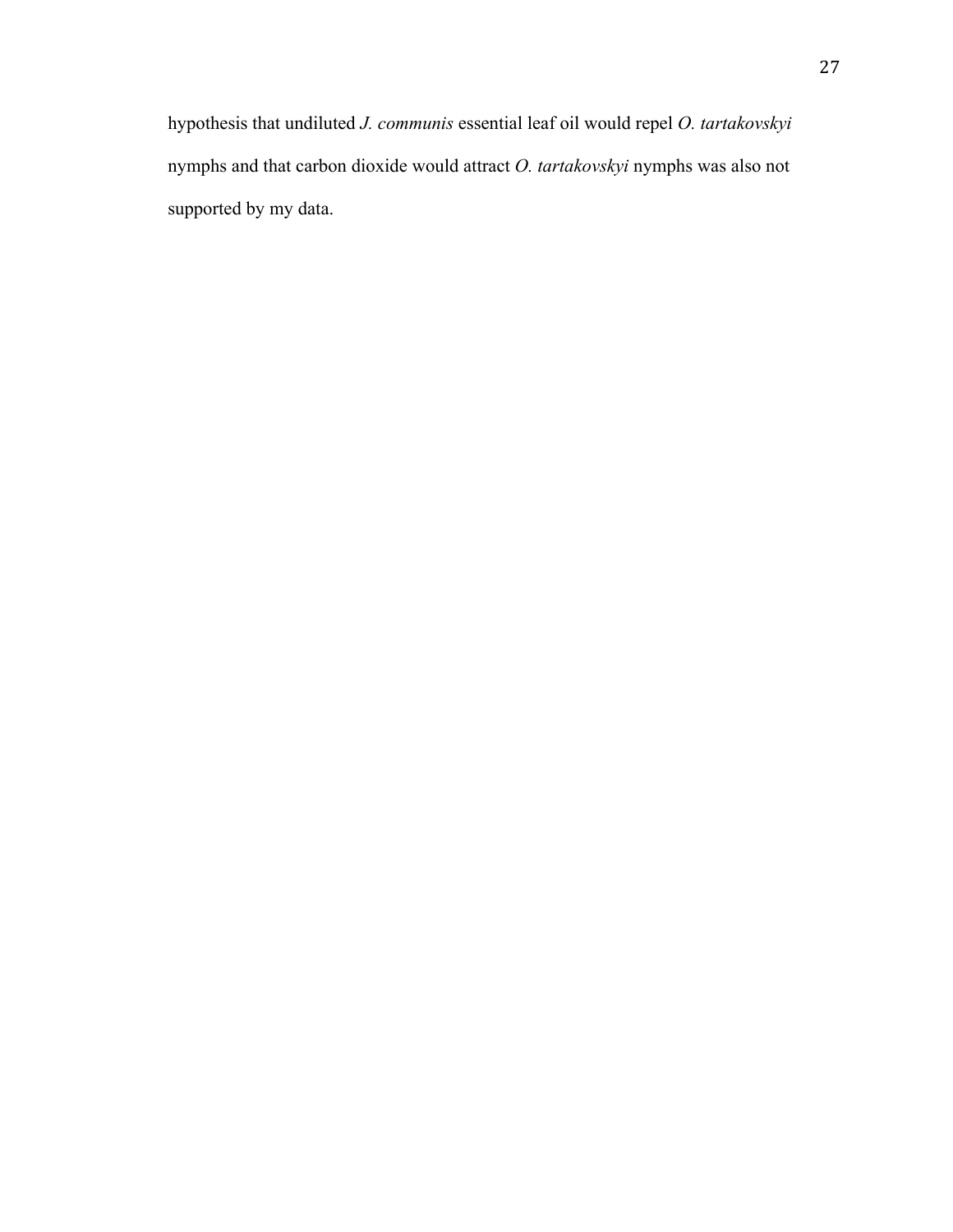# **Chapter 3**

# **Conclusion**

Prior to this experiment, *J. communis* essential leaf oil was untested as a repellent against any *Ornithodoros* species. After these trials, it appears that *J. communis* essential leaf oil does not influence the behavior of *O. tartakovskyi*. However, these experiments also demonstrate that *O. tartakovskyi* may not behave naturally in a two-way olfactometer. In my experiments, when given the choice between a blank control and carbon dioxide, the nymphs were not attracted to the carbon dioxide. This was unexpected, as soft tick species are attracted to carbon dioxide (Sonenshine, 2014). While no documentation was found of carbon dioxidebeing tested directly on *O*. *tartakovskyi*, it is unlikely that this species would deviate from the behavior of all other soft ticks that have been tested. Furthermore, during handling, the ticks were drawn toward apparent human exudates while in the breeding colony at the University of Wisconsin Oshkosh and during experimentation, suggesting that they were attracted to human carbon dioxide exhalation. Thus, it is likely that these ticks do not behave normally in the artificial environment of the olfactometer.

The four-way arena experiment that I conducted should be repeated in the future in a four-way olfactometer instead of an open-air arena, in order to minimize changes in the concentration of odors. The experimental setup of the four-way arena assay had several additional shortcomings: quadrants were not alternated to avoid locational effects, and air streams were not regulated by flow meters. Since quadrants C and D had airflow, quadrants A and B should have had outside air pumped through them to ensure that all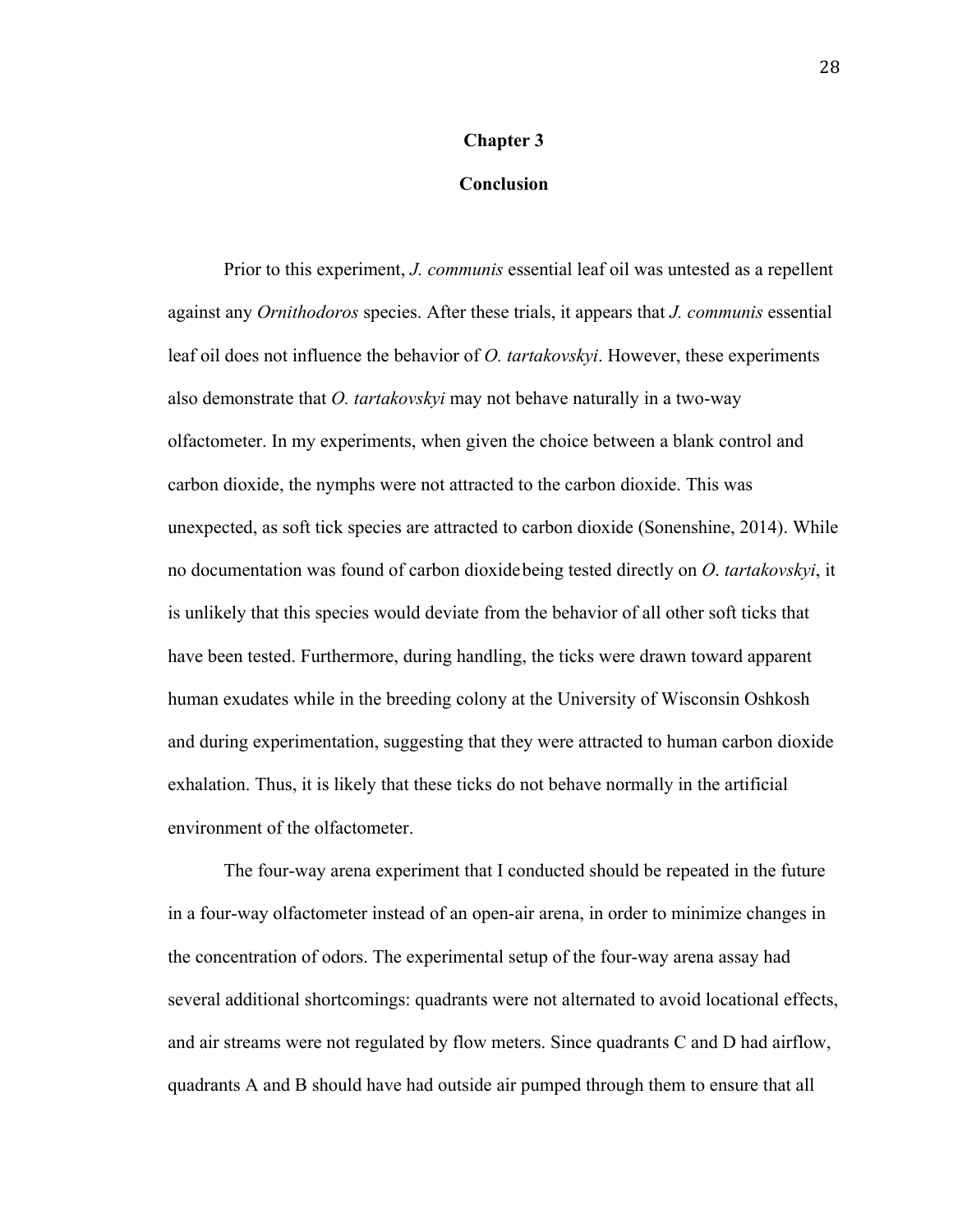odors reached the center chamber equally. Because the four-way arena assay was only a preliminary assay, it was not deemed necessary to redo the trials. However, any future arena or four-way olfactometer trials should be amended to correct these shortcomings.

Additionally, future arena or four-way olfactometer trials should be conducted over several h to determine the effect of *J. communis* essential leaf oil on *O. tartakovskyi* over time. A repellent is less marketable if the user must reapply it frequently. I originally planned to conduct the four-way arena assay over several h, but nymphs would quickly climb from the arena and become entangled in the containment tape.

The attachment assay that I conducted should be repeated in the future with a parafilm covered in only undiluted acetone. *J. communis* essential leaf oil was applied to the parafilm surface in 3 experimental trials testing 0%, 10%, and 30% concentrations diluted with acetone, but the effect of acetone itself on the feeding of *O. tartakovskyi* was not tested.

*Ornithodoros tartakovskyi* was chosen for this experiment due to accessibility of this tick species as well as the health threat that it poses. However, this experiment could be expanded to include other tick species within the family Argasidae. Many species of soft ticks vector pathogens that cause Q-fever, spotted fever, and TBRF (Manzano-Roman et al., 2012). In the future, a follow up study should be conducted to test whether any additional argasids or adult *O. tartakovskyi* are influenced by *J. communis* essential leaf oil. Other species besides *J. communis* within the family Cupressaceae also may have repellent properties. *Juniperus chinensis* and *Cupressus funebris* wood oils repelled nymphs of both *A. americanum* and *I. scapularis* (Carroll et al., 2011). These oils also should be tested against *O. tartakovskyi* and other argasids.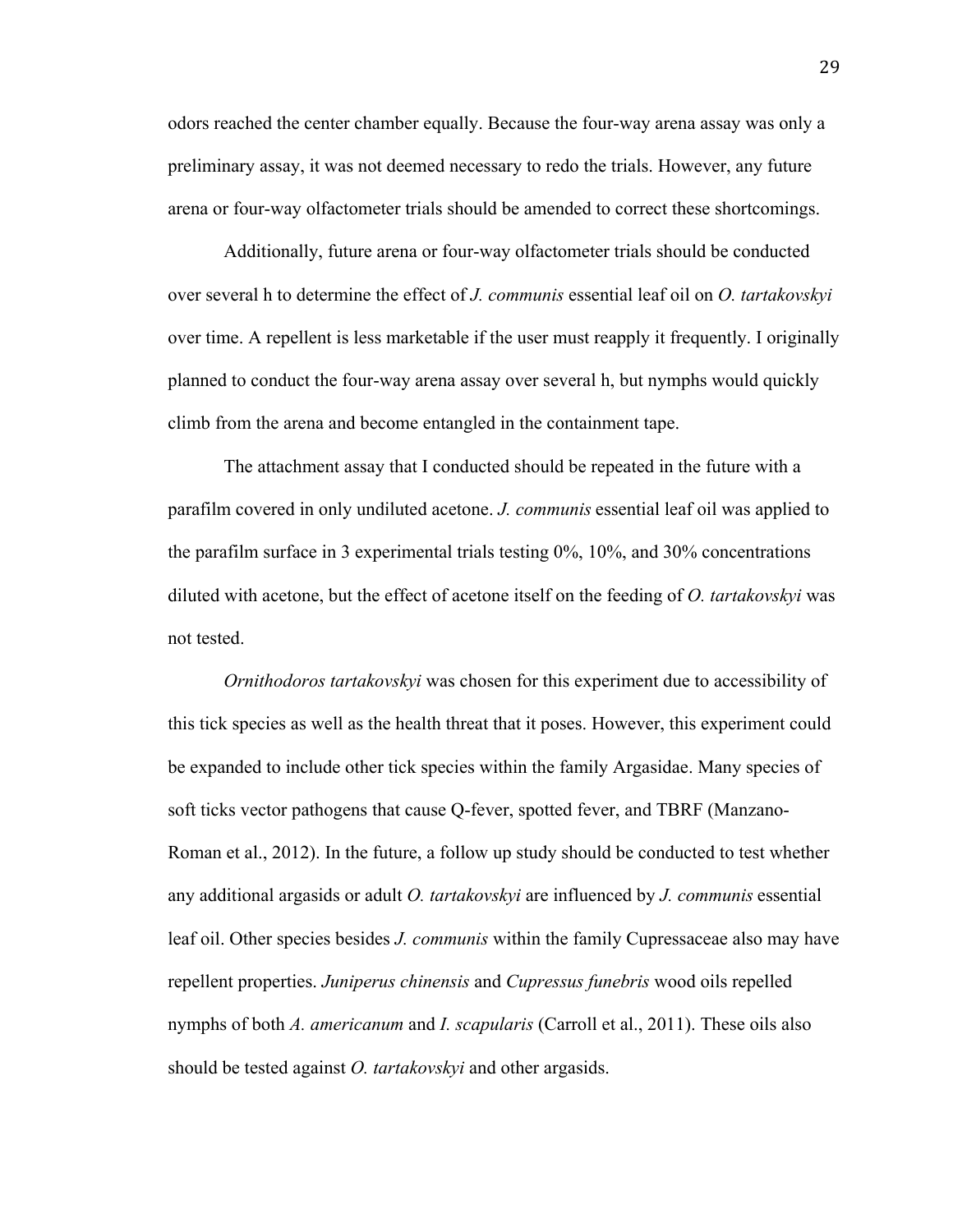There is also some concern that *J. communis* essential leaf oil might irritate human skin. During experimentation, undiluted *J. communis* essential leaf oil destroyed the parafilm membrane, suggesting that it may be harmful to human skin if not diluted. Further testing needs to be conducted to determine if *J. communis* essential leaf oil is safe to use on human skin in the concentrations necessary to repel mosquitoes and hard ticks.

While it is true that *O. tartakovskyi* can be endophilic and can thereby directly transmit pathogens to humans, soft ticks are not the main vector of these pathogens. Hard ticks pose a greater direct risk to humans because of their questing behavior. Therefore, testing potential cupressaceous oil repellents against hard ticks would be more prudent in the future. From these trials, however, it is clear that using *J. communis* essential leaf oil as a repellent against hard ticks would not endanger the users by attracting soft ticks in areas where both types of ticks are syntopic. Finally, despite the potential shortcomings of the experimental design, improvements to the design are unlikely to alter my overall finding that juniper essential leaf oil has little value in repelling soft ticks.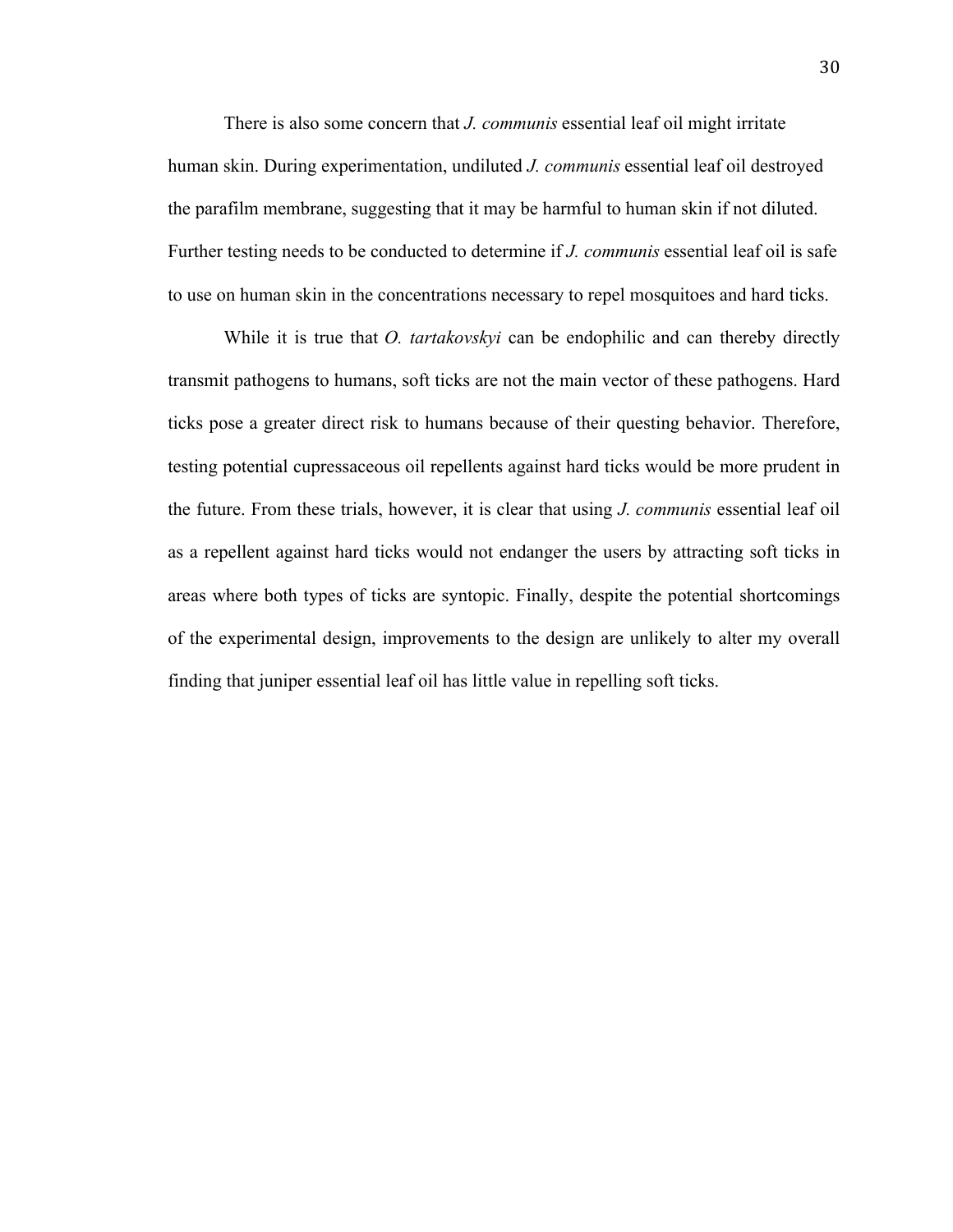#### References

- Adeyeye, OA, and JF Butler. (1991). "Field Evaluation of Carbon Dioxide Baits for Sampling *Ornithodoros turicata* (Acari: Argasidae) in Gopher Tortoise Burrows." *Journal of Medical Entomology* 28.1: 45-48.
- Ahmed, J, H Alp, M Aksin, & U Seitzer. (2007). Current status of ticks in Asia. *Parasitology Research*, Vol. 101, No. 2, (September 2007), pp. 159-162, ISSN 0932-0113.
- Akhavan, A, M Yaghoobi-Ershadi, A Khamesipour, et al. (2010). Dynamics of *Leishmania* infection rates in *Rhombomys opimus* (Rodentia: Gerbillinae) population of an endemic focus of zoonotic cutaneous leishmaniasis in Iran. *Bull. Soc. Pathol. Exot.*103: 84-89.
- Alvar, J, et al. (2012)"Leishmaniasis Worldwide and Global Estimates of Its Incidence." *PLoS ONE.* 7(5): e35671
- Armstrong, PM, LR Brunet, A Spielman, and SR Telford III. (2001). "Risk of Lyme disease: perceptions of residents of a lone star tick-infested community." *Bull. Wld. Hlth. Org.* 79: 916–925.
- Assous, MV & A Wilamowski. (2009). Relapsing fever borreliosis in eurasia--forgotten, but certainly not gone! *Clinical Microbiology and Infection*, Vol. 15, No. 5, (May 2009), pp. 407-414, ISSN 1198-743X.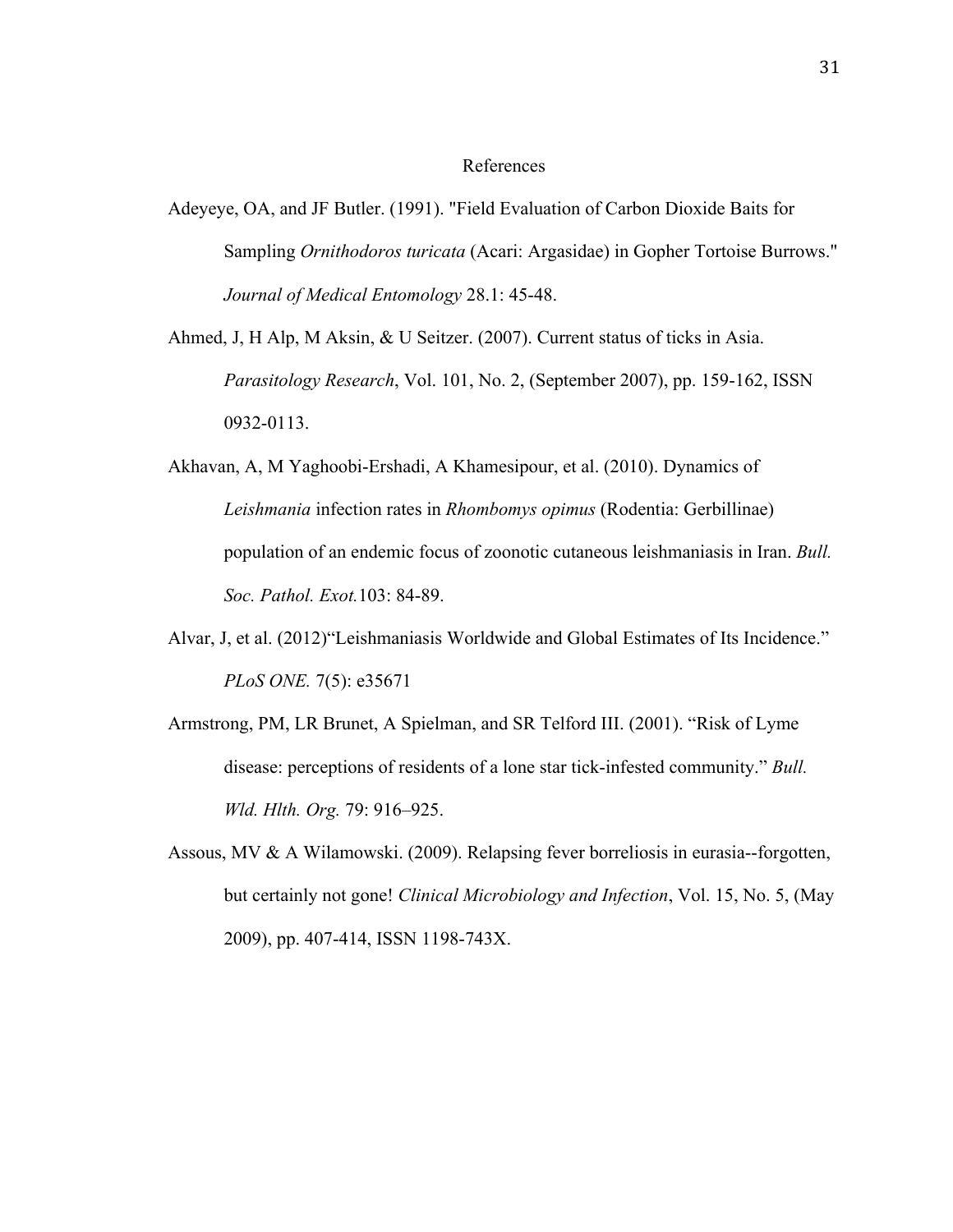- Astigarraga, A, A Oleaga-Pérez, R Pérez-Sánchez, & A Encinas-Grandes. (1995). A study of the vaccinal value of various extracts of concealed antigens and salivary gland extracts against Ornithodoros erraticus and Ornithodoros moubata. *Veterinary Parasitology*, Vol. 60, No. 1-2, (November 1995), pp. 133-147, ISSN 0304-4017.
- Ataliba, AC, JS Resende, N Yoshinari, & MB Labruna.(2007). Isolation and molecular characterization of a Brazilian strain of *Borrelia anserina*, the agent of fowl spirochaetosis. *Research in Veterinary Science*, Vol. 83, No. 2, (October 2007), 145-149, ISSN 0034-5288.
- Aydin, L & S Bakirci. (2007). Geographical distribution of ticks in Turkey. *Parasitology Research.* Vol. 101, No. 2, (September 2007), pp. 163-166, ISSN 0932-0113.
- Balashov, YS (1972). "Geographic variability of *Ornithodoros tartakovskyi*. (Ixodoidea, Argasidae)." *Entomol Rev* 51: 439–448 Soft Ticks as Pathogen Vectors: Distribution,Surveillance and Control 147 patients with relapsing fever in Spain. *Lancet*, Vol. 348, No. 9021, (July 1996), pp.162-165, ISSN 0140-6736.
- Baranda, JA, R Pérez-Sánchez, A Oleaga-Pérez, & A Encinas-Grandes. (1997). Antigens of interest for the diagnosis of parasitism in pigs by *Ornithodoros erraticus* and *Ornithodoros moubata*. *The Journal of Parasitology*. Vol. 83, No. 5, (October 1997), pp. 831-838, ISSN 0022-3395.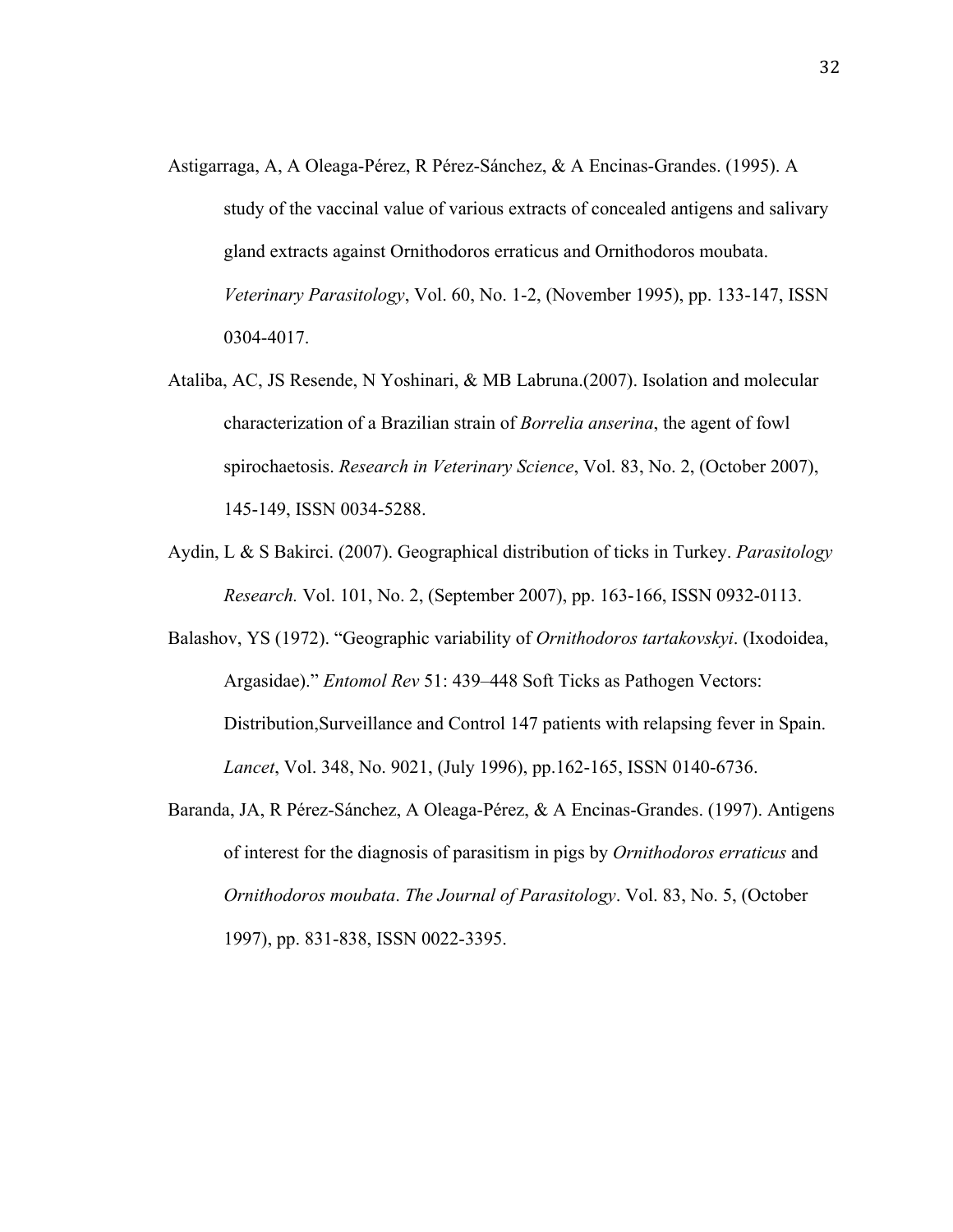- Baranda, JA, R Pérez-Sánchez, A Oleaga, R Manzano, & A Encinas-Grandes. (2000). Purification, N-terminal sequencing and diagnostic value of the major antigens of *Ornithodoros erraticus* and *O. moubata*. *Veterinary Parasitology*, Vol. 87, No. 1- 2, (January 2000), pp. 193-206, ISSN 0304-4017.
- Barbour, AG & SF Hayes. (1986). Biology of Borrelia species. *Microbiol rev*, Vol. 50, No. 4 (December 1986) pp. 381-400. ISSN 0146-0749
- Barros-Battesti, DM, GA Landulfo, VC Onofrio, JL Faccini, A Marcili, FA Nieri-Bastos, JM Venzal, & MB Labruna. (2011). *Carios mimon* (Acari: Argasidae): description of adults and redescription of larva. *Exp Appl Acarol*. Vol. 54, No. 1, (May 2011), pp. 93-104, ISSN 0168-8162.
- Basto, AP, RJ Nix, F Boinas, S Mendes, MJ Silva, C Cartaxeiro, RS Portugal, A Leitão, LK Dixon, & C Martins. (2006). Kinetics of African swine fever virus infection in *Ornithodoros erraticus* ticks. *Journal of General Virology.* Vol. 87, No. 7, (July 2006), pp. 1863-1871, ISSN 0022-1317.
- Belozerov, VN, DJ Van Niekerk, & HJ Butler. (2003). Population structure of *Argas arboreus* (Acari: Argasidae) ticks associated with seasonally abandoned mixed heronries, dominated by cattle egrets (*Bubulcus ibis*), in South Africa. *Onderstepoort Journal of Veterinary Research*. Vol. 70, No. 4, (December 2003), pp. 325-30, ISSN 0030-2465.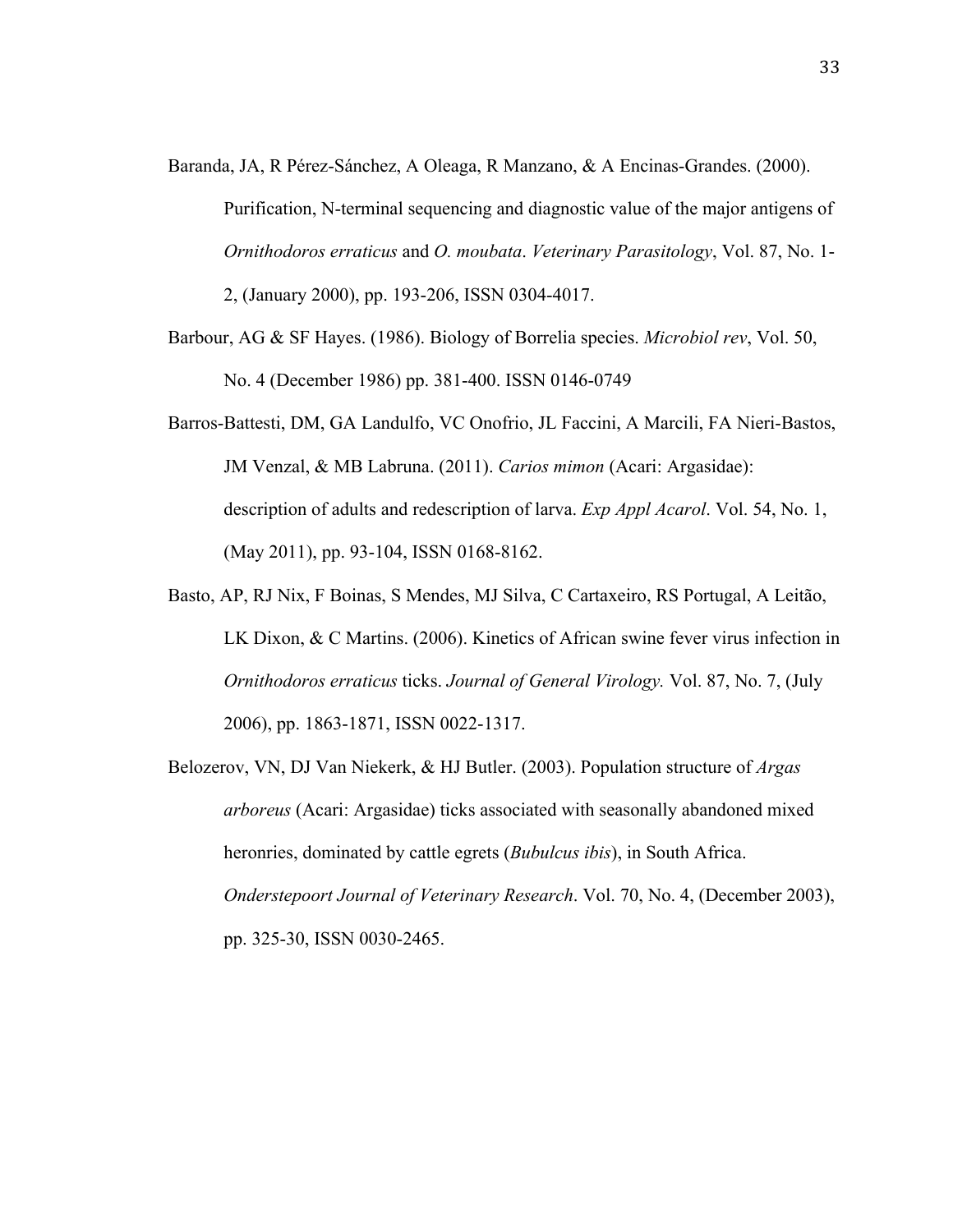- Bermúdez, SE, RJ Miranda, & D Smith. (2010). Ticks species (Ixodida) in the summit municipal park and adjacent areas, Panama City, Panama. *Experimental Applied Acarology*, Vol. 52, No. 4, (December 2010), pp. 439-448, ISSN 0168-8162.
- Calisher, CH, TG Schwan, JS Lazuick, RB Eads, & DB Francy. (1988). Isolation of Mono Lake virus (family Reoviridae, genus Orbivirus, Kemerovo serogroup) from *Argas cooleyi* (Acari: Argasidae) collected in Colorado. J*ournal of Medical Entomology* Vol. 25, No. 5, (September 1988), pp. 388-390, ISSN 0022-2585.
- Carroll, JF, N Tabanca, M Kramer, NM Elejalde, DE Wedge, UR Bernier, M Coy, JJ Becnel, B Demirci, KHC Baser, J Zhang, and S Zhang. (2011). "Essential Oils of *Cupressus funebris*, *Juniperus communis*, and J*. chinensis* (Cupressaceae) as Repellents against Ticks (Acari: Ixodidae) and Mosquitoes (Diptera: Culicidae) and as Toxicants against Mosquitoes." *Journal of Vector Ecology* 36.2: 258-68.
- CDC*.* (2002)*.* Lyme disease*.* Department of Health and Human Services, Centers for Disease Control and Prevention, Ft. Collins, CO, 12 pp.
- Converse, JD, H Hoogstraal, MI Moussa, CJ Feare, & MN Kaiser. (1975). Soldado virus (Hughes group) from O*rnithodoros (alectorobius) capensis* (Ixodoidea: Argasidae) infesting sooty tern colonies in the Seychelles, Indian Ocean. *American Journal of Tropical Medicine and Hygiene*, Vol. 24, No. 6(pt 1), (November 1975), pp. 1010-1018, ISSN 0002-9637.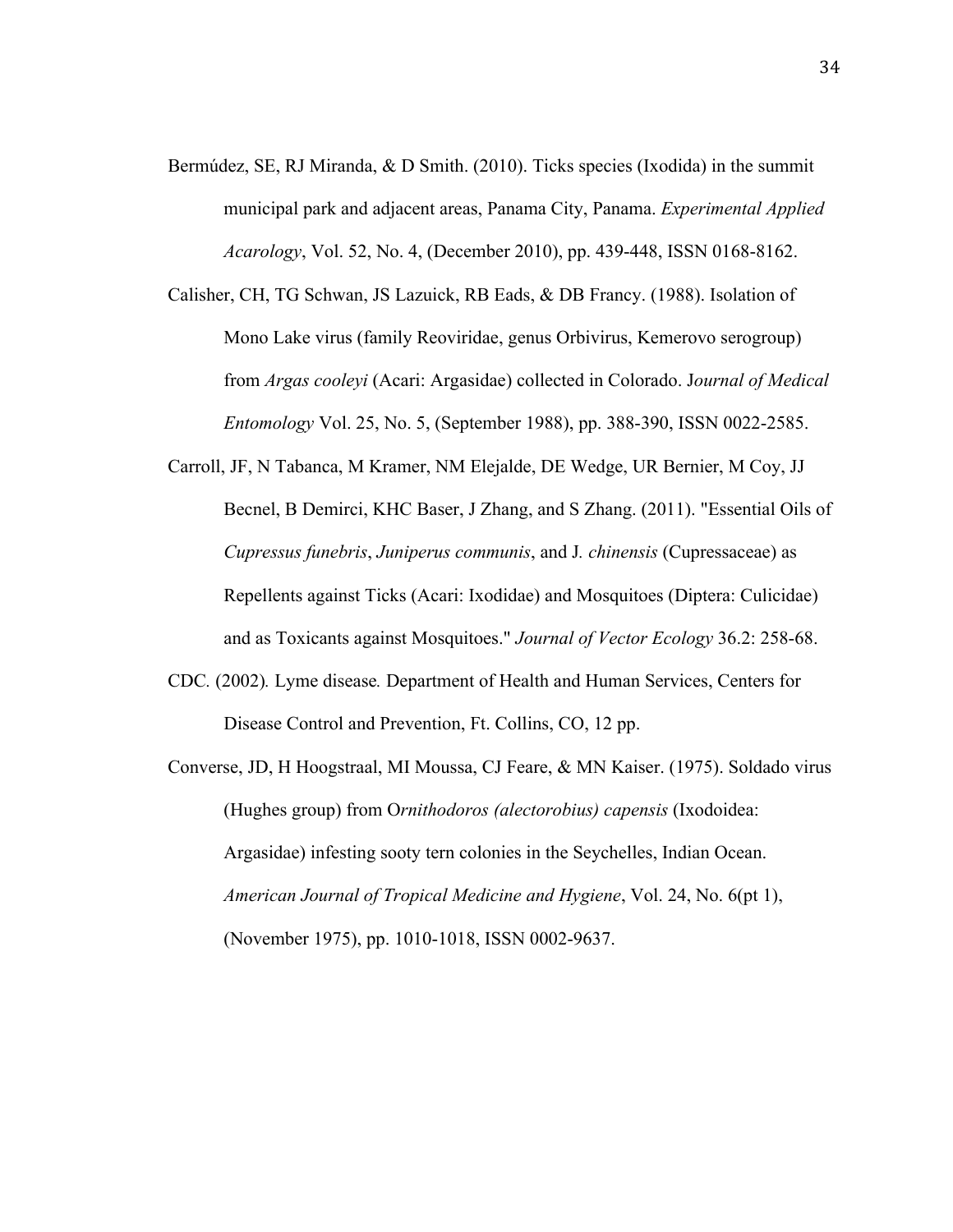- Dana, AN. (2009). Diagnosis and treatment of tick infestation and tick-borne diseases with cutaneous manifestations. *Dermatologic Therapy*, Vol. 22, No.4, (July 2009), pp. 293- 326, ISSN 1396-0296.
- Dantas-Torres F, BB Chomel, D Otranto. (2012) "Ticks and tick-borne diseases: a one health perspective." *Trends Parasitol*. 28:437–46
- De la Fuente, J, A Estrada-Peña, JM Venzal, KM Kocan, & DE Sonenshine. (2008). Overview: ticks as vectors of pathogens that cause disease in humans and animals. Frontiers in Bioscience, Vol.1, No. 13, (May 2008), pp. 6938-6946, ISSN 1093-9946
- Dell, et al. (1999). "Immunogenic Glycoconjugates Implicated in Parasitic Nematode Diseases." *Biochimica Et Biophysica Acta (BBA) - Molecular Basis of Disease*. 1455.2-3:353–362.
- Dietrich, G, MC Dolan, J Peralta-Cruz, J Schmidt, J Piesman, RJ Eisen, and JJ Karchesy. (2006). "Repellent activity of fractioned compounds from *Chamaecyparis nootkatensis* essential oil against nymphal *Ixodes scapularis* (Acari: Ixodidae)." *J. Med. Entomol.* 43: 957–961.
- Durden, LA, TM Logan, ML Wilson, & KJ Linthicum. (1993). Experimental vector incompetence of a soft tick, *Ornithodoros sonrai* (Acari: Argasidae), for Crimean-Congo hemorrhagic fever virus. *Journal of Medical Entomology*, Vol. 30, No. 2, (March 1993), pp. 493-496, ISSN 0022-2585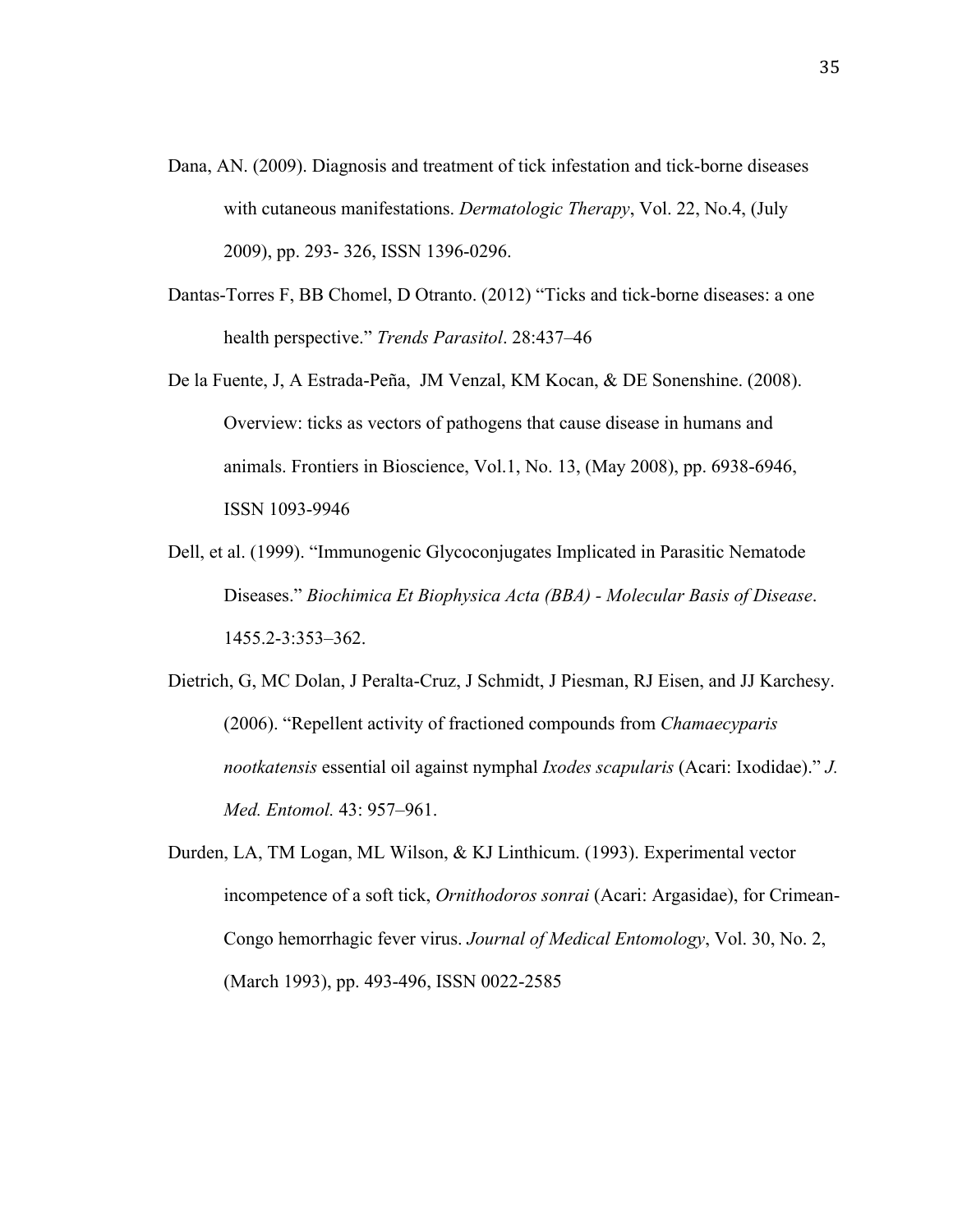- Dworkin, MS, TG Schwan, & DE Jr Anderson. (2002). Tick-borne relapsing fever in North America.The Medical Clinics of North America, Vol. 86, No. 2, (March 2002), pp. 417-33, ISSN 0025-7125
- Endris, RG, JE Keirans, RG Robbins, & WR Hess. (1989). *Ornithodoros (Alectorobius) puertoricensis* (Acari: Argasidae): redescription by scanning electron microscopy. *Journal of Medical Entomology* Vol. 26, No. 3, (May 1989), pp. 146-154, ISSN 0022-2585.
- Estrada-Peña, A, AJ Mangold, S Nava, JM Venzal, MB Labruna, and AA Guglielmone. (2010). A review of the systematics of the tick family arasidae (Ixodida). *Acarologia*, 50.3:317–333
- Farjon, A. (2013). *Juniperus communis*. The IUCN Red List of Threatened Species 2013: e.T42229A2963096.
- Foil, LD, P Coleman, M Eisler, H Fragoso-Sanchez, Z Garcia-Vazquez, FD Guerrero, NN Jonsson, IG Langstaff, AY Li, N Machila, RJ Miller, J Morton, JH Pruett, & S Torr. (2004). Factors that influence the prevalence of acaricide resistance and tick-borne diseases. Veterinary Parasitology, Vol. 125, No.1-2, (October 2004), pp. 163-181, ISSN 0304-4017.
- Gaber, MS, GM Khalil, H Hoogstraal, & AE Aboul-Nasr. (1984). *Borrelia crocidurae*  localization and transmission in *Ornithodoros erraticus* and *O. savignyi*. *Parasitology*, Vol. 88, No.3, (June 1984), pp. 403-413, ISSN 0031-1820.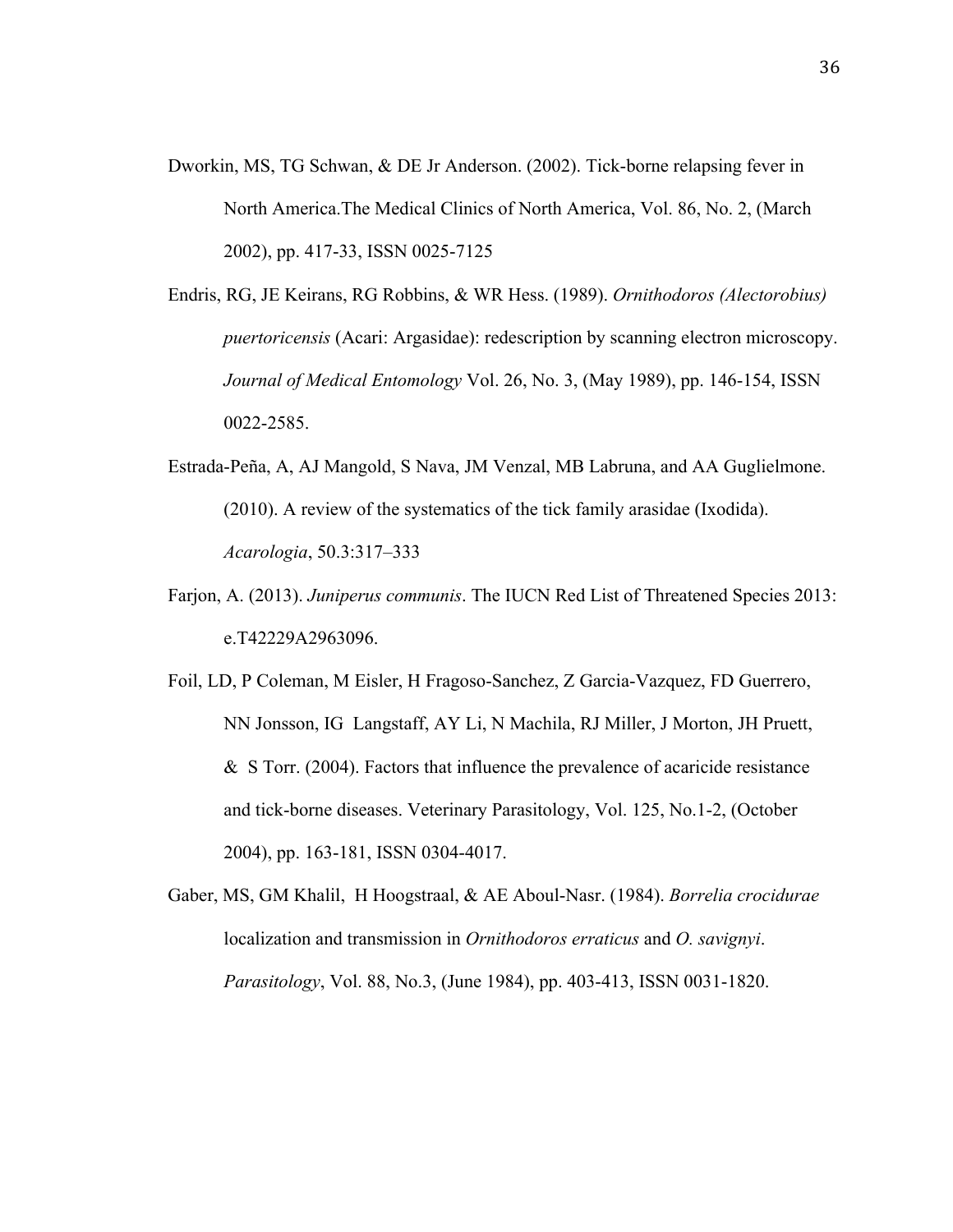- Gavrilovskaya, IN. (2001). Issyk-Kul virus disease, In: The encyclopedia of arthropod-transmitted infections of man and domesticated animals. Cabi Publishing, pp. 231-234, ISBN-13:978-0851994734, NY.
- cattle and the problem of acaricides resistance. In: Ticks: biology, disease and control. Alan S.Bowman & Pat Nuttall (Eds.), pp. 408-423,Cambridge University Press, ISBN 978-0-521-86761-0, Cambridge, UK. George, JE, JM Pound & RB Davey. (2008). Acaricides for controlling ticks on
- Ghosh, S, GC Bansal, SC Gupta, D Ray, MQ Khan, H Irshad, M Shahiduzzaman, U Seitzer, & JS Ahmed. (2007). Status of tick distribution in Bangladesh, India and Pakistan. Parasitology Research Vol. 101, No. 2, (September 2007), pp. 207- 216, ISSN 0932-0113
- Gothe, R, C Buchheim & W Schrecke. (1981). *Argas (Persicargas) persicus* and *Argas (Argas) africolumbae* as natural vectors of *Borrelia anserina* and *Aegyptianella pullorum* in upper Volta. *Berliner und Munchener Tierarztliche Wochenschrift*, Vol. 94, No. 14, (July 1981), pp. 280-285, ISSN 0005-9366.
- Grard G, G Moureau, RN Charrel, JJ Lemasson, JP Gonzalez, P Gallian, TS Gritsun, EC Holmes, EA Gould, X de Lamballerie. (2007). Genetic characterization of tickborne flaviviruses: new insights into evolution, pathogenetic determinants and taxonomy. *Virology* 361:80–92.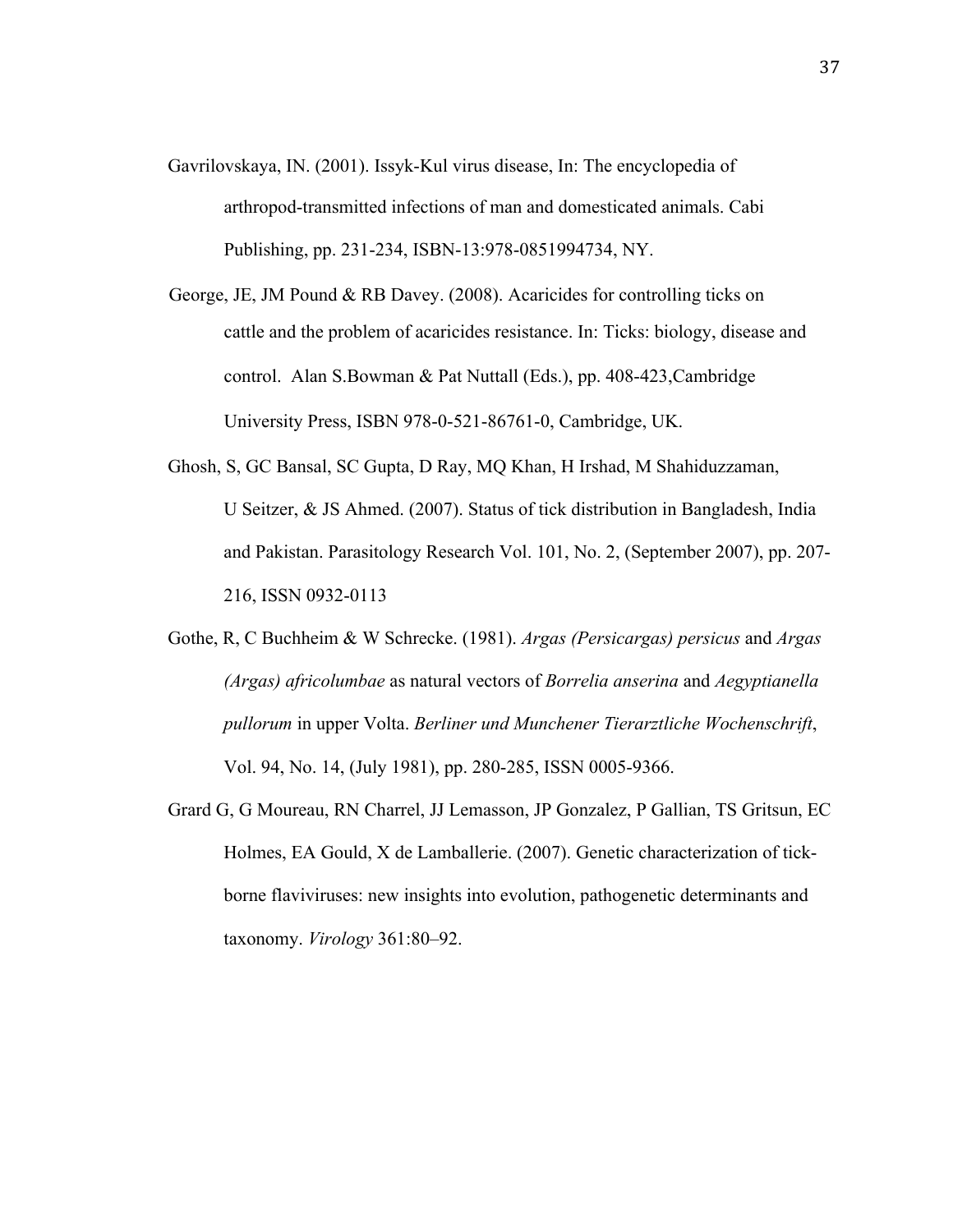- Groocock, CM, WR Hess & WJ Gladney. (1980). Experimental transmission of African swine fever virus by *Ornithodoros coriaceus*, an argasid tick indigenous to the United States. *American Journal of Veterinary Research*, Vol.41, No. 4, (April 1980), pp. 591-594, ISSN 0002-9645.
- Haresnape, JM  $\&$  PJ Wilkinson. (1989). A study of African swine fever virus infected ticks (*Ornithodoros moubata*) collected from three villages in the asf enzootic area of Malawi following an outbreak of the disease in domestic pigs. *Epidemiology and Infection*, Vol. 102, No. 3, (June 1989), pp. 507-522, ISSN 0950-2688.
- Helmy, N. (2000). Seasonal abundance of *Ornithodoros (O.) savigny*i and prevalence of infection with *Borrelia* spirochetes in Egypt. *Journal of the Egyptian Society of Parasitology*, Vol. 30, No. 2, (August 2000), pp. 607-619, ISSN 0253-5890.
- Hess, WR, RG Endris, TM Haslett, MJ Monahan, & JP Mccoy. (1987). Potential arthropod vectors of African swine fever virus in North America and the Caribbean basin. *Veterinary Parasitology*, Vol. 26, No. 1-2, (December 1987), pp. 145-155, ISSN 0304-4017.
- Hoogstraal, H. (1985). Argasid and Nuttalliellid ticks as parasites and vectors. *Advances in Parasitology*, Vol. 24, pp. 135-238, ISSN 0065-308X.
- Hubbard, MJ, AS Baker, & KJ Cann. (1998). Distribution of Borrelia burgdorferi s.l. spirochaete DNA in British ticks (Argasidae and Ixodidae) since the 19th century, assessed by PCR. *Medical and Veterinary Entomology*, Vol. 12, No. 1, (January 1998), pp. 89-97, ISSN 0269-283X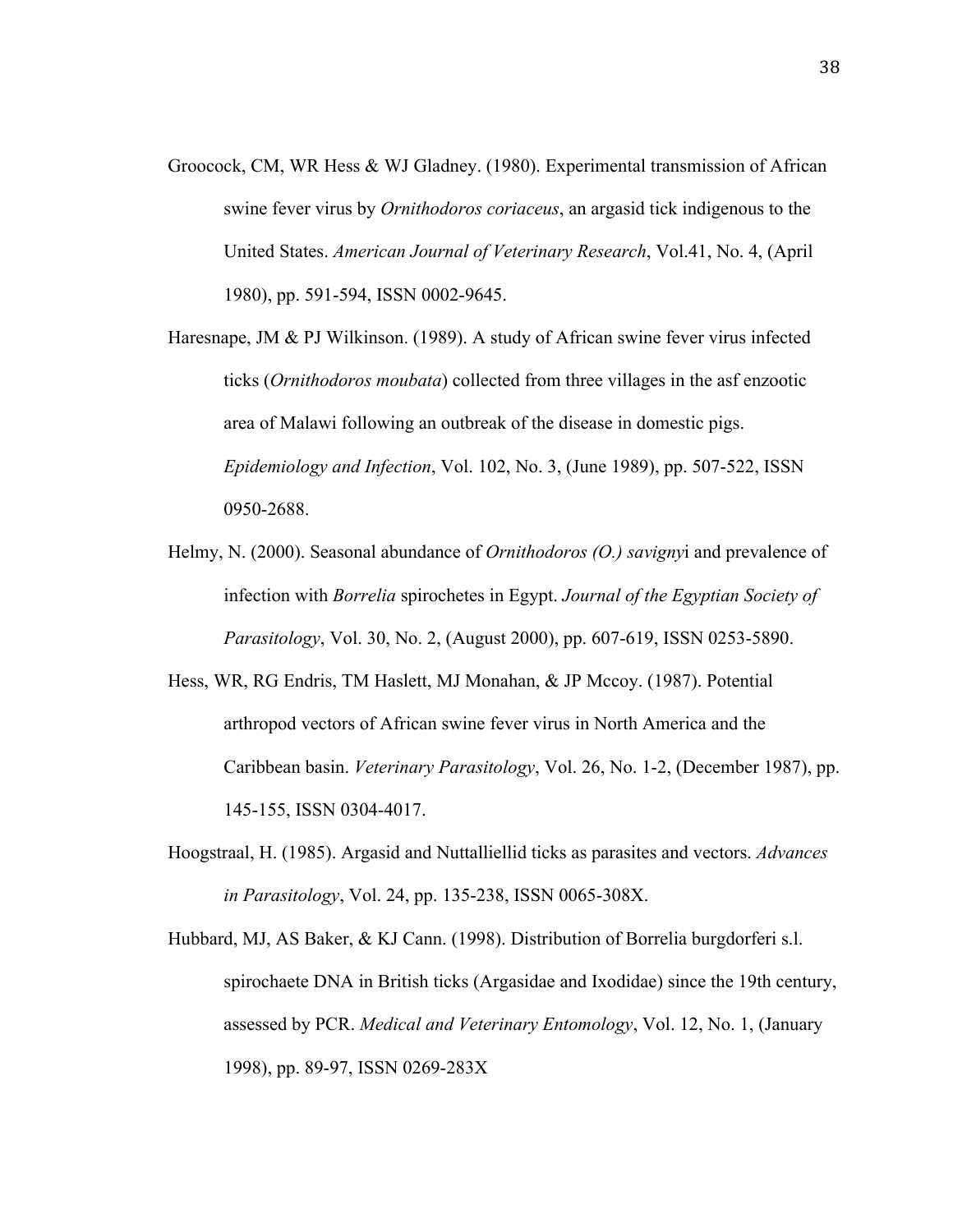Humphery-Smith, I, G Donker, A Turzo, C Chastel, & H Schmidt-Mayerova. (1993). Evaluation of mechanical transmission of HIV by the African soft tick, *Ornithodoros moubata*. *AIDS*. Vol. 7, No. 3, (March 1993), pp. 341-347, ISSN 0269-9370.

- Jupp, PG, JJ Joubert, AJ Cornel, C Swanevelder, & OW Prozesky. (1987). An experimental assessment of the tampan tick *Ornithodoros moubata* as vector of hepatitis B virus. *Medical Veterinary Entomology*, Vol. 1, No. 4, (October 1987), pp. 361-368, ISSN 0269-283X.
- Kawabata, M, et al. (1987) "Lyme Disease in Japan and Its Possible Incriminated Tick Vector, Ixodes Persulcatus." *Journal of Infectious Diseases*. 156(5): 854–854
- Keirans, JE & LA Durden. (2001). Invasion: exotic ticks (Acari: Argasidae, Ixodidae) imported into the United States. A review and new records. Journal of Medical Entomology, Vol. 38, No. 6, (November 2001), pp. 850-861, ISSN 0022-2585.
- Kleiboeker, SB, TG Burrage, GA Scoles, D Fish, & DL Rock. (1998). African swine fever virus infection in the argasid host, *Ornithodoros porcinus porcinus*.*Journal of Virology*,Vol. 72, No. 3, (March 1998), pp. 1711-1724, ISSN 0022-538X
- Kleiboeker, SB & GA Scoles. (2001). Pathogenesis of African swine fever virus in Ornithodoros ticks. *Animal Health Research Reviews*, Vol. 2, No.2, (December 2001), pp. 121-128, ISSN 1466-2523.
- Klotz, JH, et al. (2010) "Kissing Bugs: Potential Disease Vectors and Cause of Anaphylaxis." *Clinical Infectious Diseases*. 50(12):1629–1634
- Labuda, M & PA Nuttall. (2004). Tick-borne viruses. Parasitology. Vol. 129, pp. 221- 245, ISSN 0031-1820.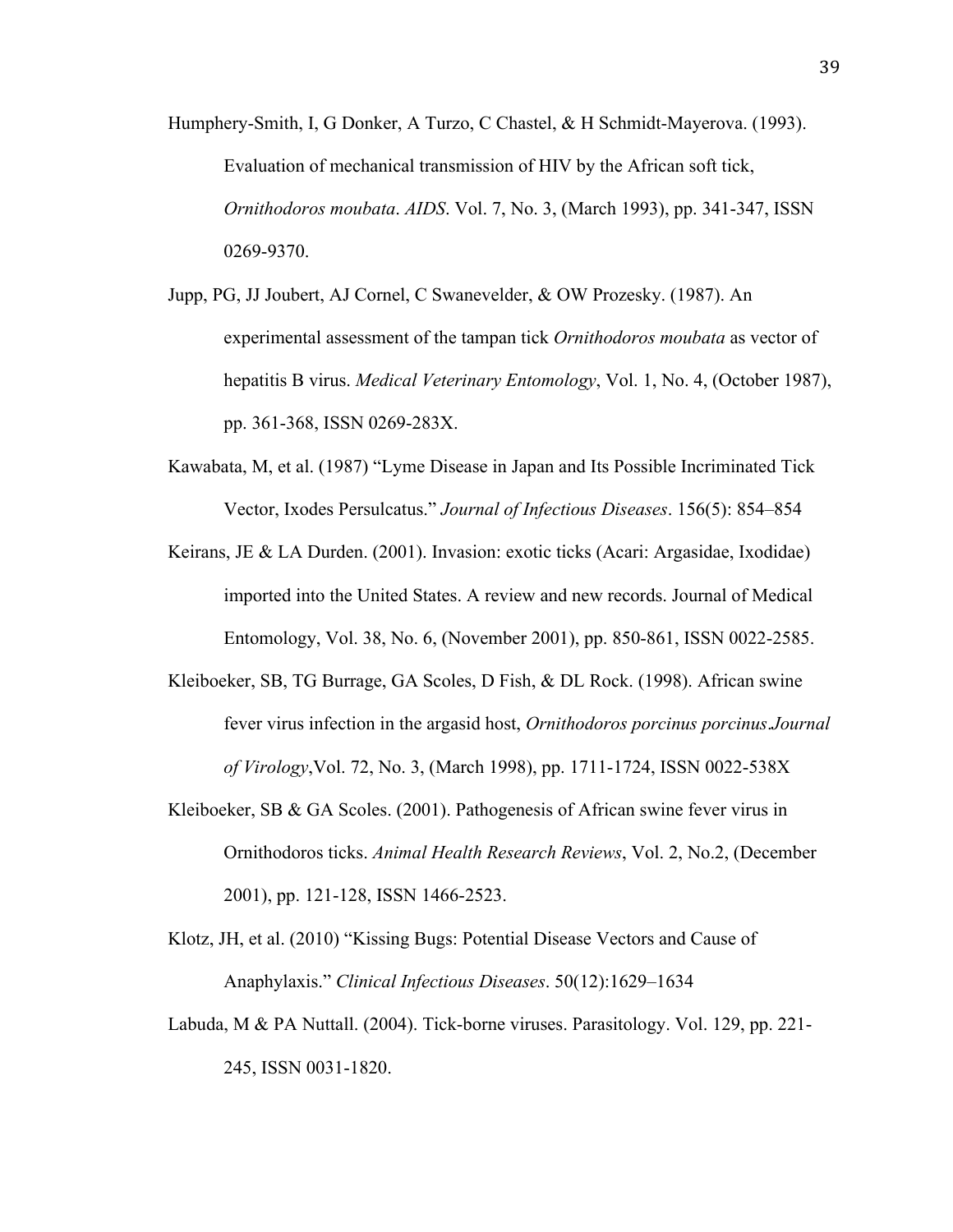- Labuda, M & PA Nuttall. (2008). Viruses transmitted by ticks. In:Ticks: biology, disease and control. Alan S. Bowman & Pat Nuttall (Eds.), pp. 253-280, Cambridge University Press, ISBN 978-0-521-86761-0,Cambridge. UK.
- Larson, MA, et al. (2016). "Reclassification of Wolbachia Persica as Francisella Persica Comb. Nov. and Emended Description of the Family Francisellaceae." *International Journal of Systematic and Evolutionary Microbiology*, vol. 66, no. 3 pp. 1200–1205
- Lawrie, CH, NY Uzcátegui, EA Gould, & PA Nuttall. (2004). Ixodid and Argasid tick species and West Nile Virus. *Emerging Infectious Diseases*, Vol. 10, No. 4, (April 2004), pp. 653-657, ISSN 1080-6040.
- Leitner, WW, et al. (2015) "Arthropod Vectors and Disease Transmission: Translational Aspects." *PLOS Neglected Tropical Diseases*. 9:11
- Li, S, C Long, F Liu, S Lee, Q Guo, R Li, and Y Liu. (2006). "Herbs for medicinal baths among the traditional Yao communities of China." *J. Ethnopharmacol.* 108: 59– 67.
- Loftis, AD, JS Gill, ME Schriefer, ML Levin, ME Eremeeva, MJ Gilchrist, & GA Dasch. (2005). Detection of *Rickettsia*, *Borrelia*, and *Bartonella* in *Carios kelleyi* (Acari:Argasidae). J*ournal of Medical Entomology*, Vol. 42, No. 2, (May 2005), pp. 473-480, ISSSN 0022-2585.
- Londoño, I. (1976). "Transmission of microfilariae and infective larvae of *Dipetalonema viteae* (Filarioidea) among vector ticks, *Ornithodoros tartakowskyi* (Argasidae), and loss of microfilariae in coxal fluid." *Journal of Parasitology* 62.5:786-788.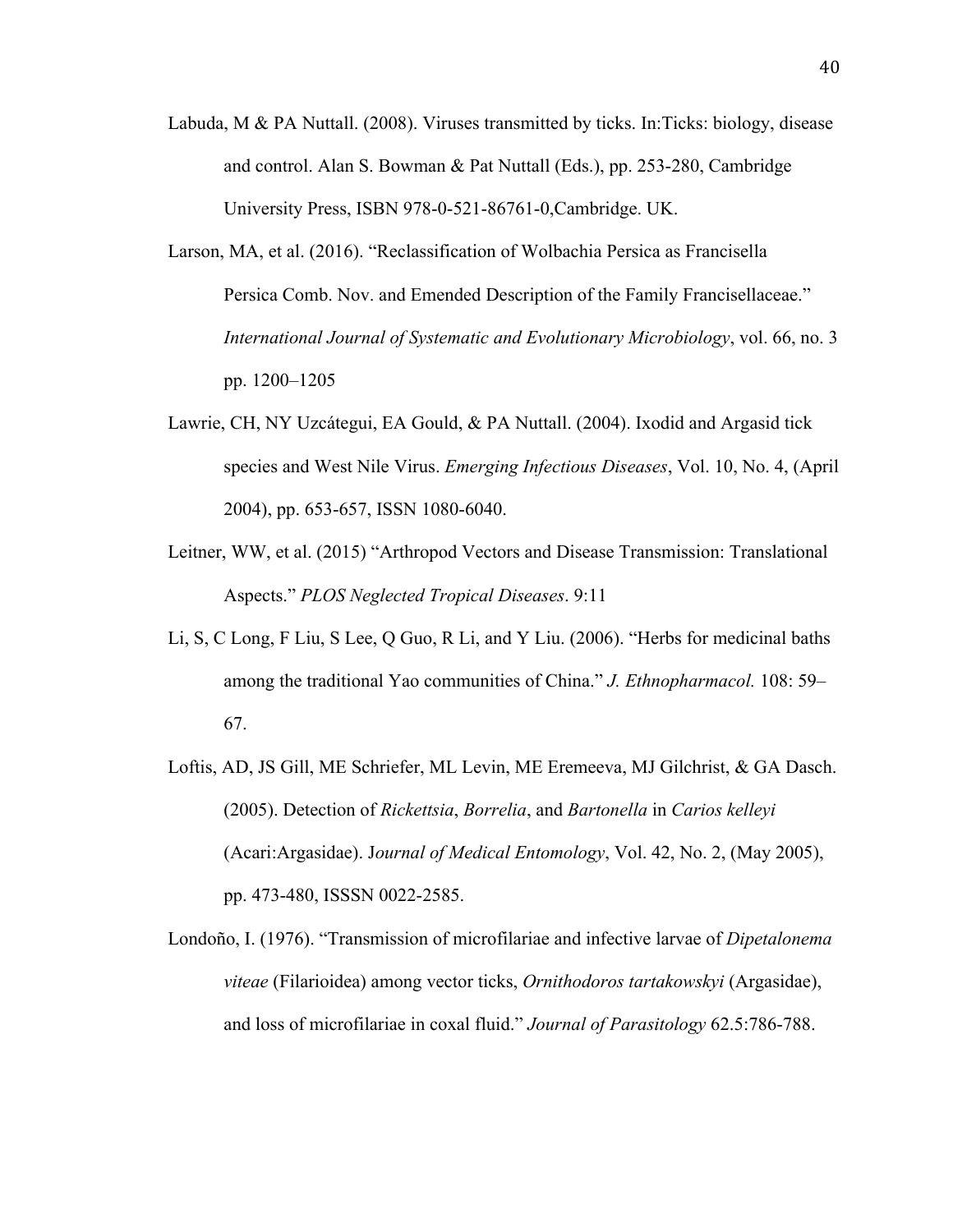- L'vov, DK, SV Al'khovskii , MIu Shchelkanov, AM Shchetinin, VA Aristova, TN Morozova, AK Gitel'man, PG Deriabin, AG Botikov. (2014). Taxonomic status of the Chim virus (CHIMV) (Bunyaviridae, Nairo-virus, Qalyub group) isolated from the Ixodidae and Argasidae ticks collected in the great gerbil (*Rhombomys opimus* Lichtenstein, 1823) (Muridae, Gerbillinae) burrows in Uzbekistan and Kazakhstan. Vopr Virusol. 59: 18–23.
- L'vov, DK, GA Sidorova, VL Gromashevskiĭ, TM Skvortsova, LK Berezina. (1979). Chim virus, a new arbovirus isolated from ixodid and argasid ticks collected in the burrows of great gerbils on the territory of the Uzbek SSR. Vopr Virusol. 3:286-9
- Málková, D, J Holubová, V Cerný, M Daniel, A Fernández, J de la Cruz, M Herrera & CH Calisher. (1985). Estero real virus: a new virus isolated from argasid ticks *Ornithodoros tadaridae* in Cuba. *Acta Virologica*, Vol. 29, No. 3, (May 1985), pp. 247-250, ISSN 001-723X.
- Manzano-Roman, R, V Diaz-Martin, J De La Fuente, and R Perez-Sanchez. (2012). "Soft Ticks as Pathogen Vectors: Distribution, Surveillance and Control." *Parasitology*
- Maslin, MA, et al. (2014) "East African Climate Pulses and Early Human Evolution." *Quaternary Science Reviews*. 101: 1–17
- Masoumi, Asl H, MM Goya, H Vatandoost, SM Zahraei, M Mafi, M Asmar, N Piazak & Z Aghighi. (2009). The epidemiology of tick-borne relapsing fever in Iran during 1997-2006. *Travel Medicine and Infectious Disease*, Vol. 7, No. 3, (May 2009), pp. 160-164, ISSN 1477-8939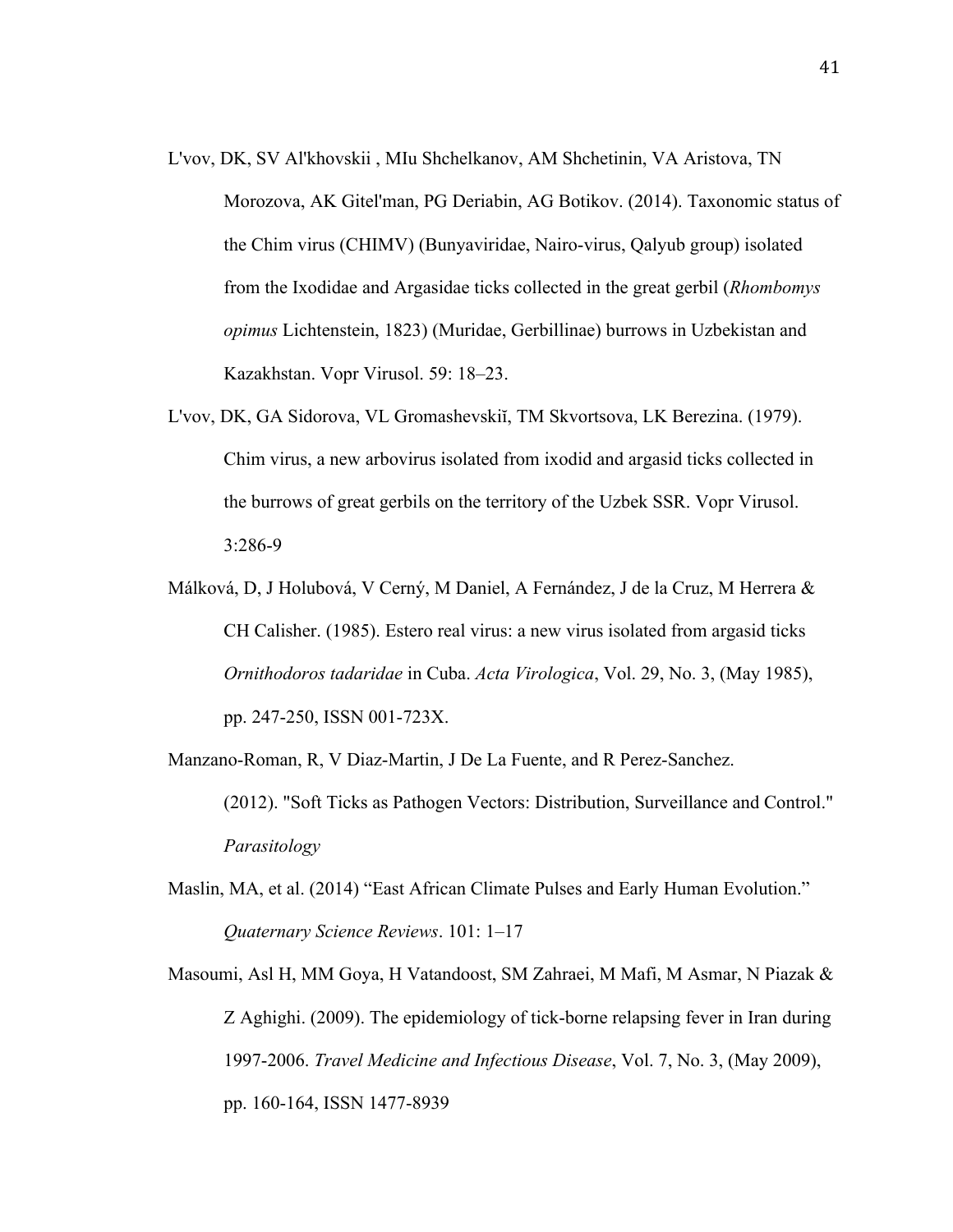Miller, BR, R Loomis, A Dejean & H Hoogstraal. (1985). Experimental studies on the replication and dissemination of qalyub virus (Bunyaviridae: Nairovirus) in the putative tick vector, *Ornithodoros (Pavlovskyella) erraticus. The American Journal of Tropical Medicine and Hygiene* Vol. 34, No.1, (January 1985), pp. 180-187, ISSN 0002-9637.

Moemenbellah-Fard, MD, O Benafshi, J Rafinejad & H Ashraf. (2009). Tick-borne relapsing fever in a new highland endemic focus of western Iran. *Annals of Tropical Medicine and Parasitology* Vol. 103, No. 6, (September 2009), pp. 529- 537, ISSN 0003-4983.

- Montasser, AA. (2005). Gram-negative bacteria from the camel tick *Hyalomma dromedarii* (Ixodidae) and the chicken tick *Argas persicus* (Argasidae) and their antibiotic sensitivities. *Journal of the Egyptian Society of Parasitology*, Vol. 35, No. 1, (April 2005), pp. 95-106, ISSN 0253-5890.
- Mumcuoglu, KY, C Banet-Noach, M Malkinson, U Shalom & R Galun. (2005). Argasid ticks as possible vectors of west Nile virus in Israel. *Vector Borne Zoonotic Diseases*.Vol. 5, No. 1, pp. 65-71, ISSN 1530-3667.
- Nava, S, M Lareschi, C Rebollo, C Benítez Usher, L Beati, RG Robbins, LA Durden, AJ Mangold, & AA Guglielmone. (2007). The ticks (Acari: Ixodida: Argasidae, Ixodidae) of Paraguay. *Annals of Tropical Medicine and Parasitology* Vol. 101, No. 3, (April 2007), pp. 255-70, ISSN 0003-4983.
- Nevill EM. (1964). "The role of carbon dioxide as stimulant and attractant to the sand tampan*, Ornithodoros savignyi* (Audouin)." *Onderstepoort J. Vet*. *Res.* 31,59–68.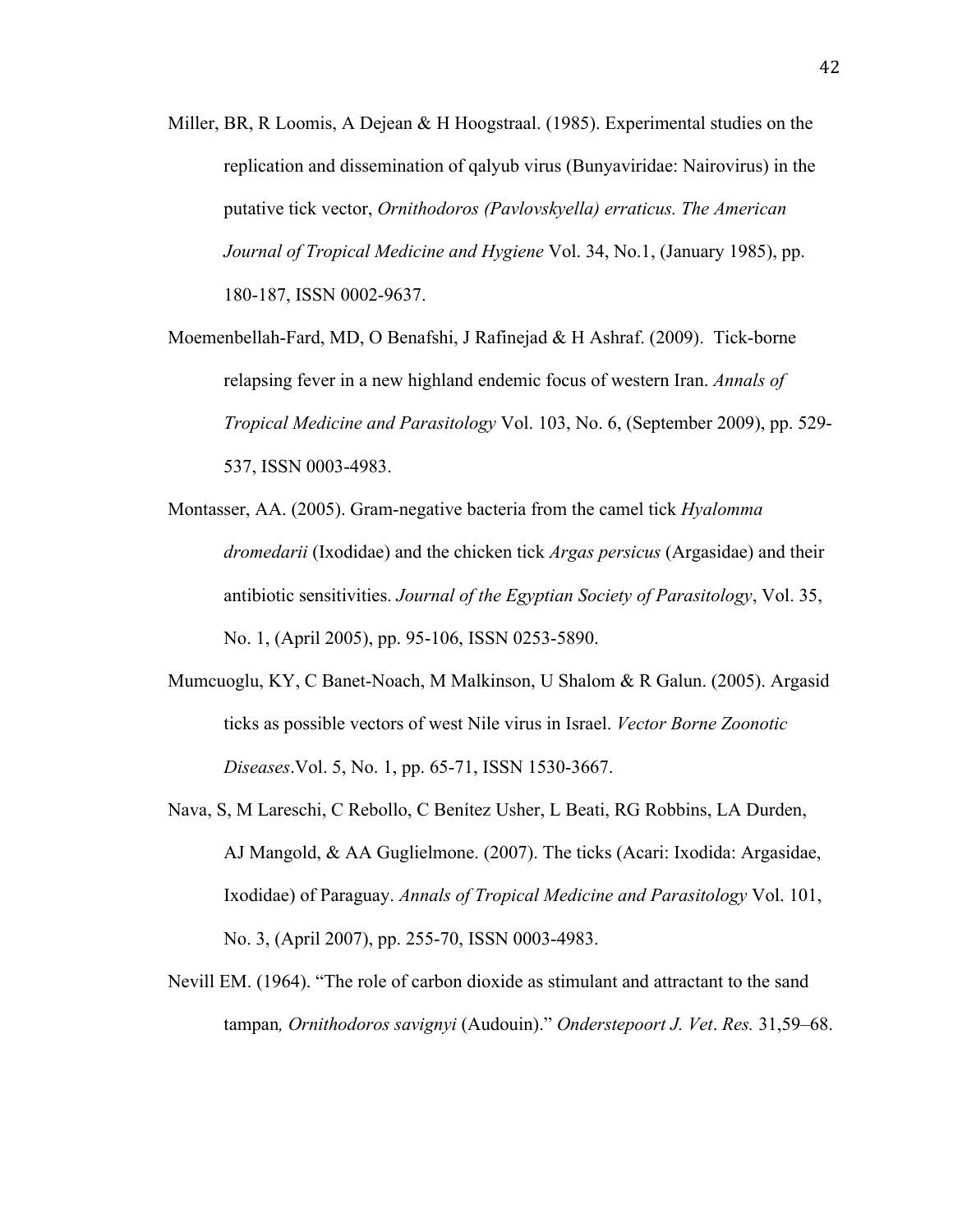Noda, H, UG Munderloh, & TJ Kurtti. (1997). Endosymbionts of ticks and their relationship to Wolbachia spp. and tick-borne pathogens of humans and animals. *Applied and Environmental Microbiology*, Vol. 63, No. 10, (October 1997), pp. 3926-3932, ISSN 0099-2240.

Ntiamoa-Baidu, Y, C Carr-Saunders, BE Matthews, PM Preston, & AR Walker. (2004). An updated list of the ticks of Ghana and an assessment of the distribution of the ticks of Ghanaian wild mammals in different vegetation zones. *Bulletin of Entomological Research,* Vol. 94, No.3, (June 2004), pp. 245-60, ISSN 0007- 4853.

- Ogden, Nh, et al. (2006) "Climate Change and the Potential for Range Expansion of the Lyme Disease Vector *Ixodes scapularis* in Canada." *International Journal for Parasitology*. 36(1):63–70
- Parola, P & D Raoult. (2001). Ticks and tickborne bacterial disease in humans: an emerging infection threat. *Clinical Infectious Diseases*, Vol. 32, pp. 897-928, ISSN 1058-4838.
- Petney, TN, RH Andrews, LA Mcdiarmid, & BR Dixon. (2004). *Argas persicus* sensu stricto does occur in Australia. *Parasitology Research*, Vol. 93, No.4, (July 2004), pp. 296-299, ISSN 0932-0113.
- Randall, JA, KA Rogovin, and D Shier. (2000). "Antipredator behavior of a social desert rodent: footdrumming and alarm calling in the great gerbil, *Rhombomys opiums.*" *Behavioral Ecology and Sociobiology* 48: 110-118.
- Randall, JA and KA Rogovin. (2002). Variation in and Meaning of Alarm Calls in a Social Desert Rodent *Rhombomys opimus*. Ethology, 108: 513–527.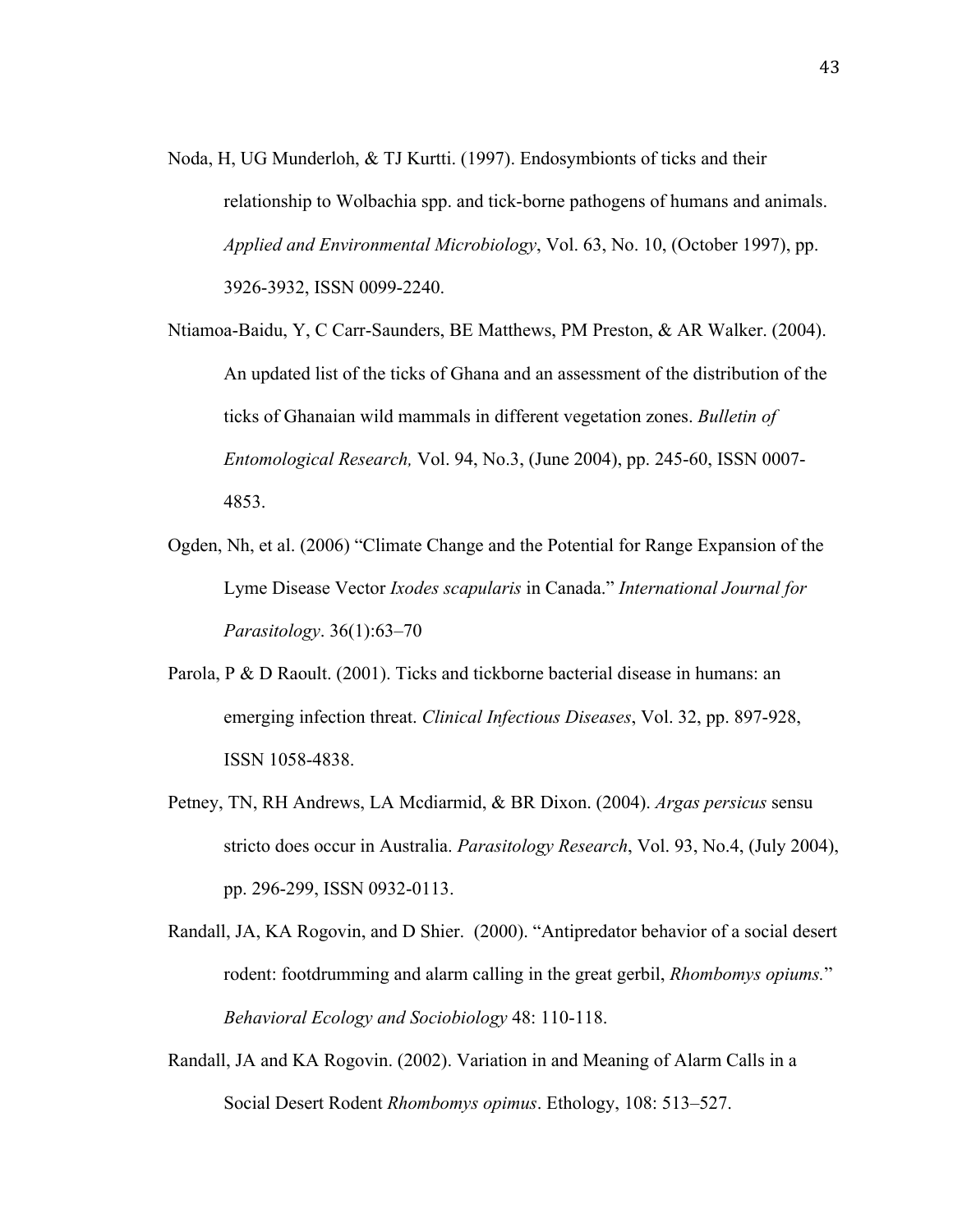- Rebaudet, S & P Parola. (2006). Epidemiology of relapsing fever borreliosis in Europe. FEMS Immunology and Medical Microbiology, Vol. 48, No.1, (October 2006), pp. 11-15, ISSN 0928-8244.
- Reeves, WK, AD Loftis, F Sanders, MD Spinks, W Wills, AM Denison, & GA Dasch. (2006). Borrelia, Coxiella, and Rickettsia in *Carios capensis* (Acari: Argasidae) from a brown pelican (*Pelecanus occidentalis*) rookery in South Carolina, USA. *Experimental Applied Acarology*, Vol. 39, No. 3-4, pp. 321-329, ISSN 0168- 8162.
- Richter, PJ, et al. (1996) "*Ixodes pacificus* (Acari: Ixodidae) as a Vector of *Ehrlichia equi* (Rickettsiales: Ehrlichieae)." *Journal of Medical Entomology*. 33(1): 1–5
- Shepherd, AJ, R Swanepoel, AJ Cornel, O & Mathee. (1989). Experimental studies on the replication and transmission of crimean-congo hemorrhagic fever virus in some African tick species. *American Journal of Tropical Medicine and Hygiene* Vol. 40, No. 3, (March 1989), pp. 326-331, ISSN 0002-9637.
- Schreck, CE*,* GA Mount*,* and DA Carlson*.* (1982)*.* "Wear and wash persistence of permethrin used as a clothing treatment for personal protection against the lone star tick (Acari: Ixodidae)*.*" *J. Med. Entomol*. 19*:* 143*–*146*.*
- Schwan, TG, SJ Raffel, ME Schrumpf, JS Gill & J Piesman. (2009). Characterization of a novel relapsing fever spirochete in the midgut, coxal fluid, and salivary glands of the bat tick *Carios kelleyi*.Vector Borne and Zoonotic Diseases, Vol. 9, No. 6, (December 2009), pp. 643-647, ISSN 1530-3667.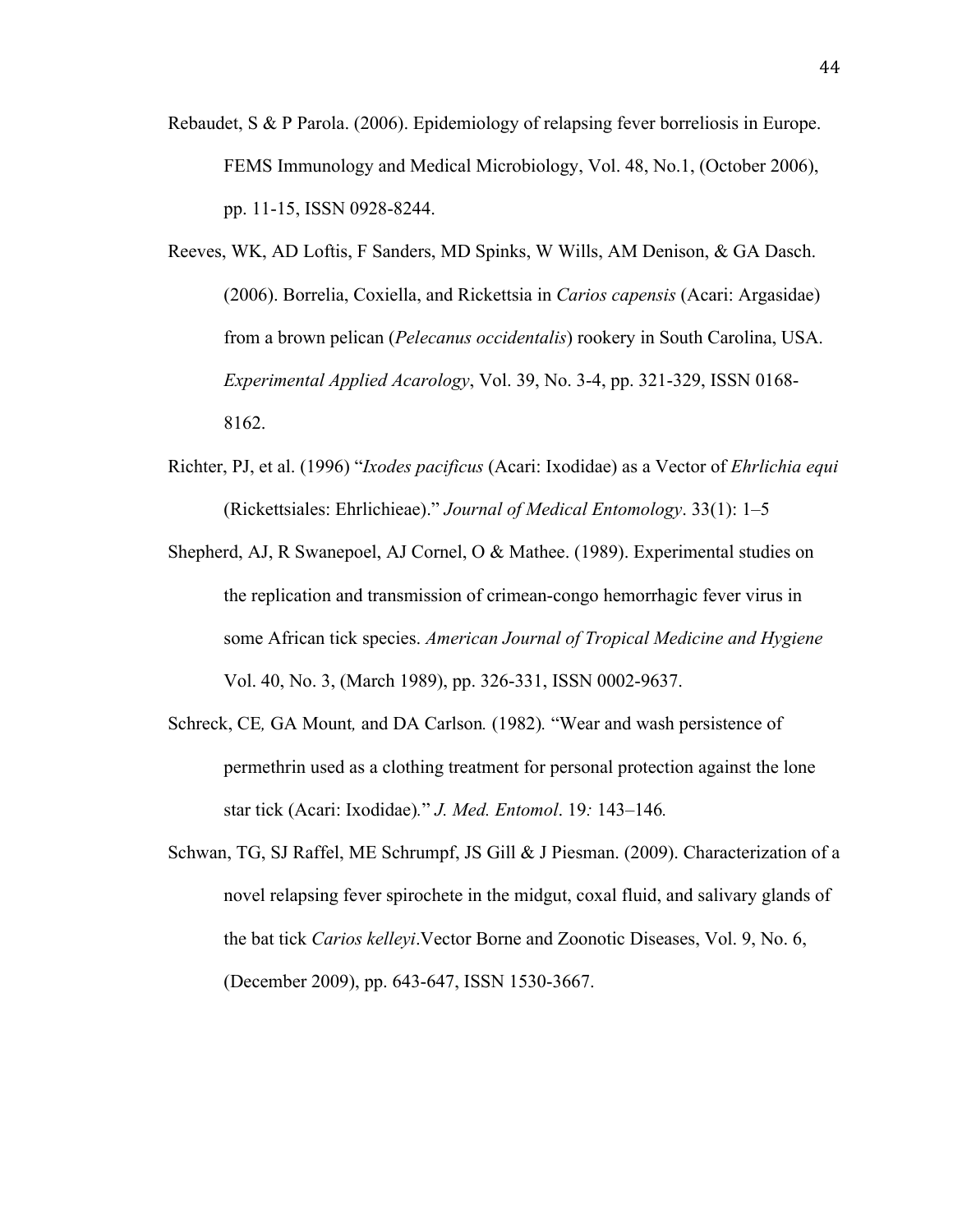- Shanbaky, NM & N Helmy. (2000). First record of natural infection with *Borrelia* in *Ornithodoros (Ornithodoros) savignyi*. Reservoir potential and specificity of the tick to *Borrelia*. *Journal of the Egyptian Society of Parasitology*, Vol. 30, No. 3, (December 2000), pp. 765-780, ISSN 0253-5890.
- Sidi, G, N Davidovitch, RD Balicer, E Anis, I Grotto, & E Schwartz. (2005). Tick-borne relapsing fever in Israel. *Emerging Infectious Diseases*, Vol. 11, No. 11, (November 2005), pp. 1784-1786, ISSN 1080-6040.
- Sonenshine, DE, RS Lane, and WL Nicholson. (2002). Ticks (Ixodida). In: Medical and Veterinary Entomology, G. Mullen and L. Durden (Eds). pp. 517-558. Academic Press, ISBN: 978-0-12-372500-4, Boston, USA.
- Sonenshine, DE, and RM Roe. (2014). "Ecology of Nidicolous Ticks." *Biology of Ticks*, Oxford University Press. pp. 43.
- Spielman, A, ML Wilson, JF Levine, and J Piesman. (1985). "Ecology of *Ixodes dammini*-borne human babesiosis and Lyme disease." *Annu. Rev. Entomol.* 30: 439–460.
- Stott, JL, BI Osburn, & L Alexander. (1985). *Ornithodoros coriaceus* (Pajaroello tick) as a vector of bluetongue virus. *American Journal of Veterinary Research* Vol. 46, No. 5, (May 1985), pp. 1197-1199, ISSN 0002-9645.
- Tahmasebi, F, SM Ghiasi, E Mostafavi, M Moradi, N Piazak, A Mozafari, A Haeri, AR Fooks & S Chinikar. (2010). Molecular epidemiology of Crimean- Congo hemorrhagic fever virus genome isolated from ticks of Hamadan province of Iran. *Journal of Vector Borne Diseases*, Vol. 47, No. 4, (September 2010), pp. 211- 216, ISSN 0972-9062.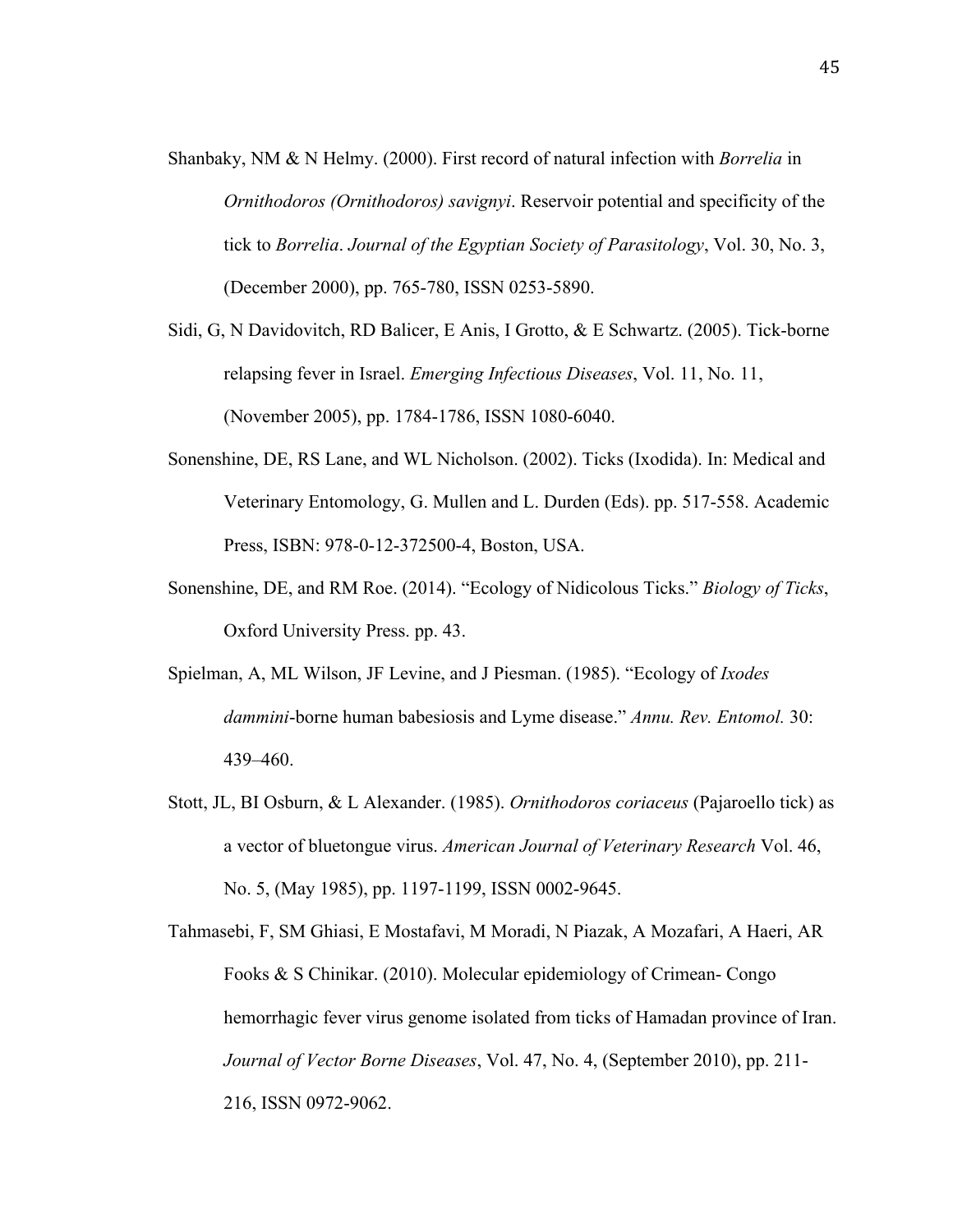- Telmadarraiy, Z, SM Ghiasi, M Moradi, H Vatandoost, MR Eshraghian, F Faghihi, Z Zarei, A Haeri, & S Chinikar. (2010). A survey of crimean-congo haemorrhagic fever in livestock and ticks in Ardabil province, Iran during 2004-2005. *Scandinavian Journal of Infectious Diseases*, Vol. 42, No. 2, pp. 137-141, ISSN 0036-5548.
- Turell, MJ, CN Mores, JS Lee, JJ Paragas, D Shermuhemedova, TP Endy, and S Khodjaev. (2004). "Experimental Transmission of Karshi and Langat (Tick-Borne Encephalitis Virus Complex) Viruses By Ornithodoros Ticks (Acari: Argasidae)." *Journal of Medical Entomology* 41.5:973-77.
- Turell, MJ, et al. (2008). Assay for and Replication of Karshi (Mammalian Tick-Borne Flavivirus Group) Virus in Mice. *The American Journal of Tropical Medicine and Hygiene.* 78(2): 344–347
- Turell, MJ. (2015). "Experimental Transmission of Karshi (Mammalian Tick-Borne Flavivirus Group) Virus by Ornithodoros Ticks 2,900 Days after Initial Virus Exposure Supports the Role of Soft Ticks as a Long-Term Maintenance Mechanism for Certain Flaviviruses." *PLOS Neglected Tropical Diseases* 9.8
- Venzal, JM & A Estrada-Peña. (2006). Larval feeding performance of two neotropical *Ornithodoros* ticks (Acari: Argasidae) on reptiles. *Experimental Applied Acarology*, Vol. 39, No. 3-4, pp. 315-20, ISSN 0168-8162.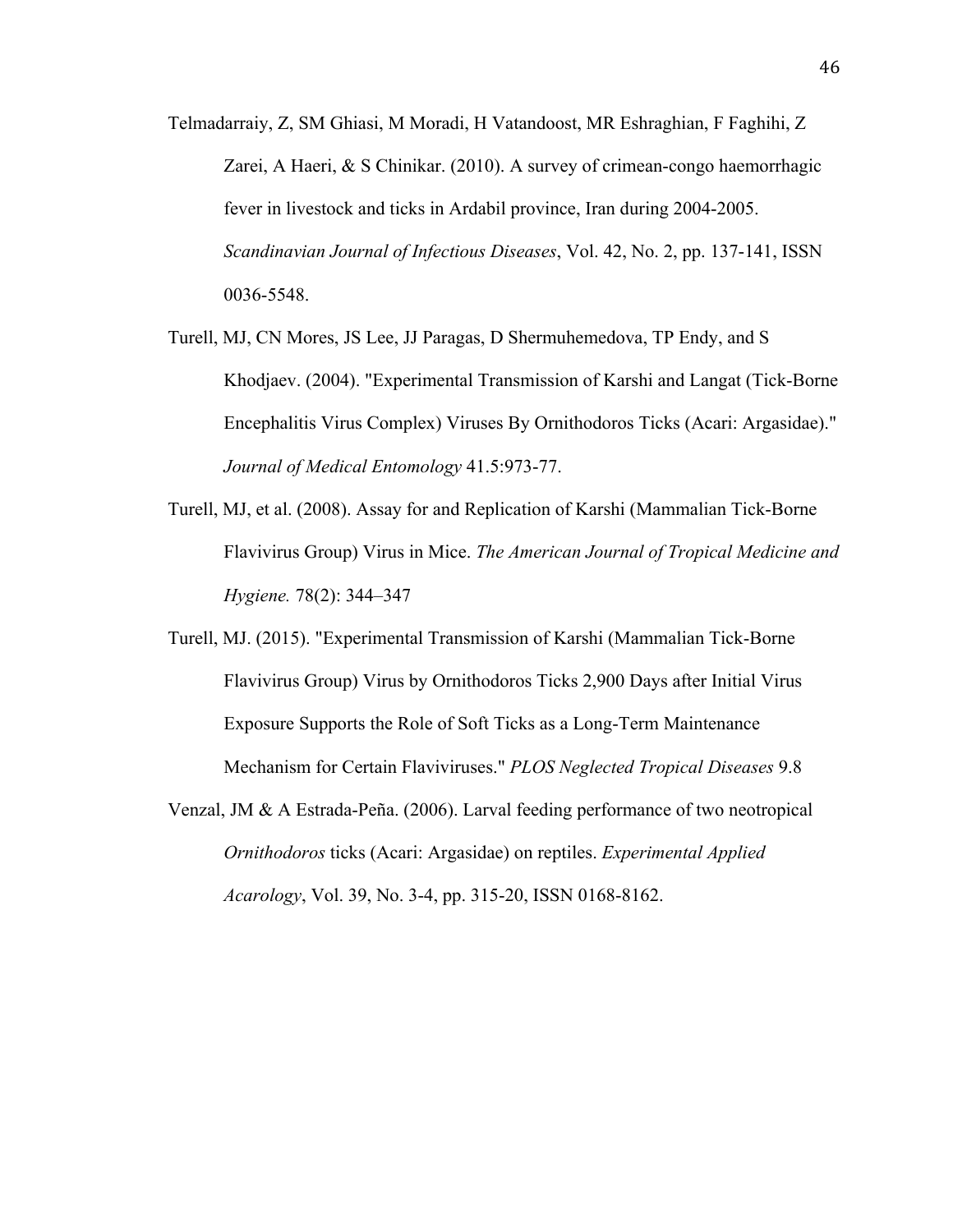- Venzal, JM, A Estrada-Peña, AJ Mangold, D González-Acuña & AA Guglielmone. (2008). The *Ornithodoros* (*Alectorobius*) *talaje* species group (Acari: Ixodida: Argasidae): description of *Ornithodoros* (Alectorobius) rioplatensis n. sp. from southern South America. *Journal of Medical Entomology*, Vol. 45, No. 5, (September 2008), pp. 832-40, ISSN 0022-2585.
- Vermeil, C, M Marjolet, & C Chastel. (1996). Argas et arbovirus. Actualités. *Bulletin de la Societé de Pathologie Exotique*, Vol. 89, pp. 363-365, ISSN 0037-9085.
- Vial, L, P Durand, C Arnathau, L Halos, G Diatta, JF Trape, & F Renaud. (2006). Molecular divergences of the Ornithodoros sonrai soft tick species, a vector of human relapsing fever in West Africa. *Microbes and Infection*, Vol. 8, No. 11, (September 2006), pp. 2605-2611, ISSN 1286-4579.
- Vial, L, B Wieland, F Jori, E Etter, L Dixon, & F Roger. (2007). African swine fever virus DNA in soft ticks, Senegal. *Emerging Infectious Diseases*, Vol. 13, No. 12, (December 2007), pp. 1928-1931, ISSN 1080-6040.
- Vial, L. (2009). Biological and ecological characteristics of soft ticks (Ixodida: Argasidae) and their impact for predicting tick and associated disease distribution. Parasite, Vol. 16, No. 3, pp. 191-202, ISSN 1252-607X.
- Weldon, PJ*,* JF Carroll*,* M Kramer*,* RH Bedoukian*,* RE Coleman*,* and UR Bernier*.*  (2011). Anointing chemicals and hematophagous arthropods: Responses by ticks and mosquitoes to Citrus (Rutaceae) peel exudates and monoterpene components. *J. Chem. Ecol*. 37*:* 348*–*359*.*